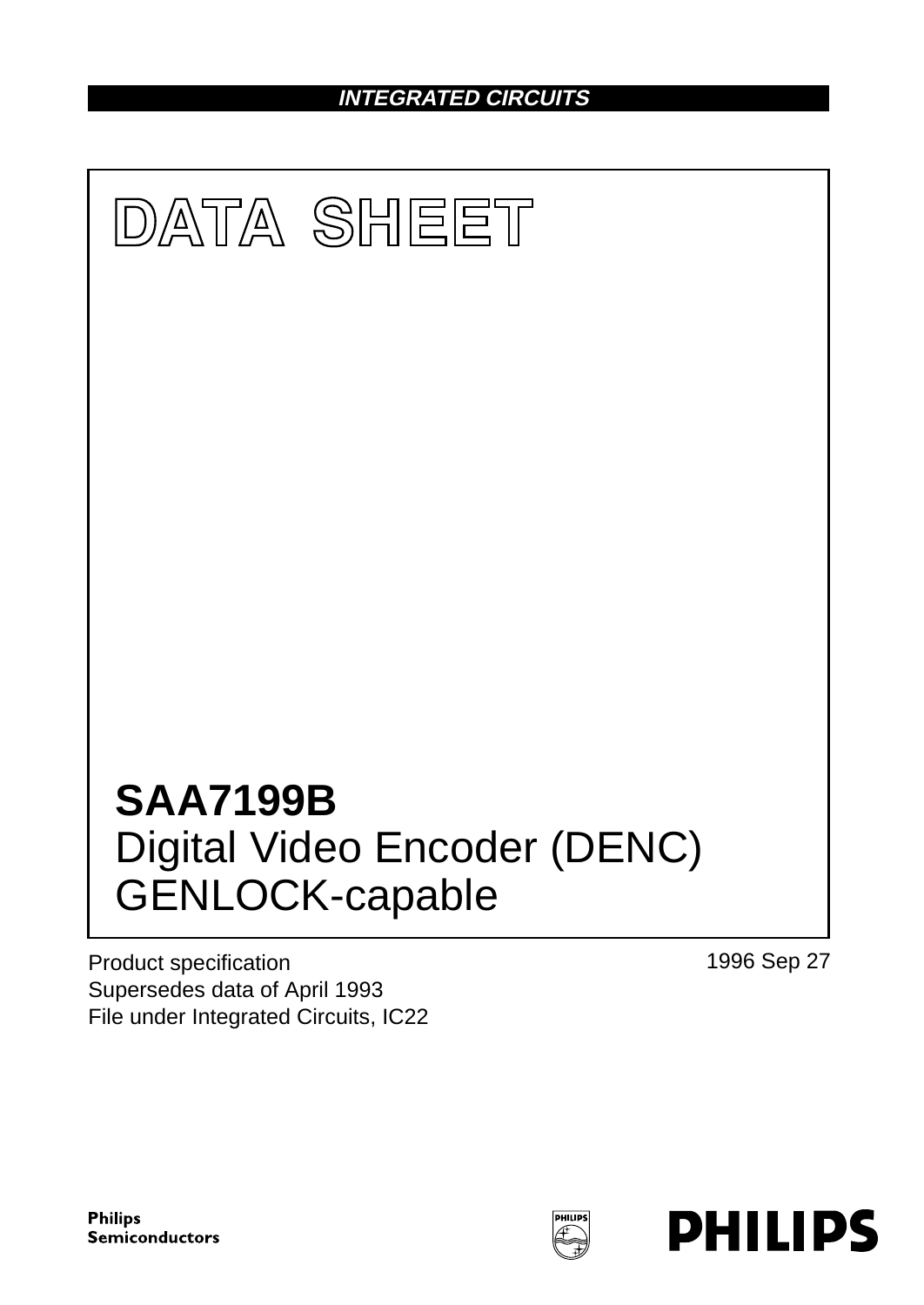## **FEATURES**

- Monolithic integrated CMOS video encoder circuit
- Standard MPU (12 lines) and I2C-bus interfaces for controls
- Three 8-bit signal inputs PD7 to PD0 for RGB respectively YUV or indexed colour signals (Tables 19 to 26)
- Square pixel and CCIR input data rates
- Band limited composite sync pulses
- Three  $256 \times 8$  colour look-up tables (CLUTs) for example for gamma correction
- External subcarrier from a digital decoder (SAA7151B or SAA7191B)
- Multi-purpose key for real time format switching
- Autonomous internal blanking
- Optional GENLOCK operation with adjustable horizontal sync timing and adjustable subcarrier phase
- Stable GENLOCK operation in VCR standard playback mode
- Optional still video capture extension
- Three suitable video 9-bit digital-to-analog converters
- Composite analog output signals CVBS, Y and C for PAL/NTSC
- Line 21 data insertion possible.

## **QUICK REFERENCE DATA**

### **GENERAL DESCRIPTION**

The SAA7199B encodes digital baseband colour/video data into analog Y, C and CVBS signals (S-video included). Pixel clock and data are line-locked to the horizontal scanning frequency of the video signal. The circuit can be used in a square pixel or in a consumer TV application. Flexibility is provided by programming facilities via MPU-bus (parallel) or I<sup>2</sup>C-bus (serial).

| <b>SYMBOL</b>               | <b>PARAMETER</b>                                                      |      | TYP. | MAX.                     | <b>UNIT</b> |
|-----------------------------|-----------------------------------------------------------------------|------|------|--------------------------|-------------|
| <b>V</b> <sub>DDD</sub>     | digital supply voltage (pins 2, 21 and 41)                            | 4.5  | 5.0  | 5.5                      | V           |
| <b>V<sub>DDA</sub></b>      | analog supply voltage (pins 64, 66, 70 and 72)                        | 4.75 | 5.0  | 5.25                     | ν           |
| $I_{P(tot)}$                | total supply current                                                  |      |      | 200                      | mA          |
| V,                          | input signal levels<br>TTL-compatible                                 |      |      |                          |             |
| $V_{o}$                     | analog output voltage Y, C and CVBS without load (peak-to-peak value) |      | 2    |                          | V           |
| $R_L$                       | output load resistance                                                |      |      | $\overline{\phantom{m}}$ | Ω           |
| <b>ILE</b>                  | LF integral linearity error in output signal (9-bit DAC)              |      |      | ±1                       | <b>LSB</b>  |
| <b>DLE</b>                  | LF differential linearity error in output signal (9-bit DAC)          |      |      | $\pm 0.5$                | <b>LSB</b>  |
| $\mathsf{T}_{\mathsf{amb}}$ | operating ambient temperature                                         |      |      | 70                       | °C          |

### **ORDERING INFORMATION**

| <b>TYPE</b>   |             | <b>PACKAGE</b>                        |                |  |
|---------------|-------------|---------------------------------------|----------------|--|
| <b>NUMBER</b> | <b>NAME</b> | <b>DESCRIPTION</b>                    | <b>VERSION</b> |  |
| SAA7199BWP    | PLCC84      | plastic leaded chip carrier; 84 leads | SOT189-2       |  |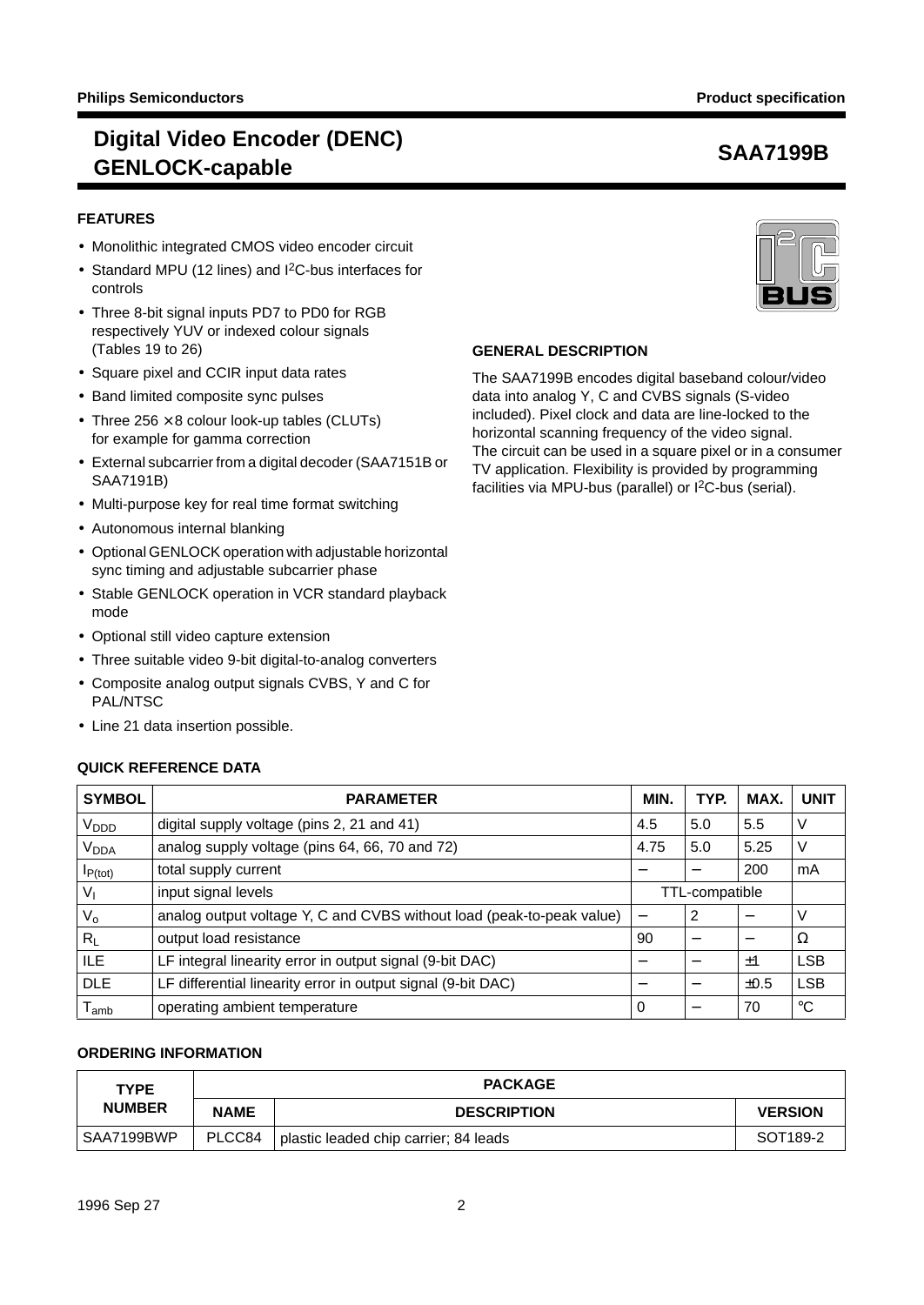## **BLOCK DIAGRAM**

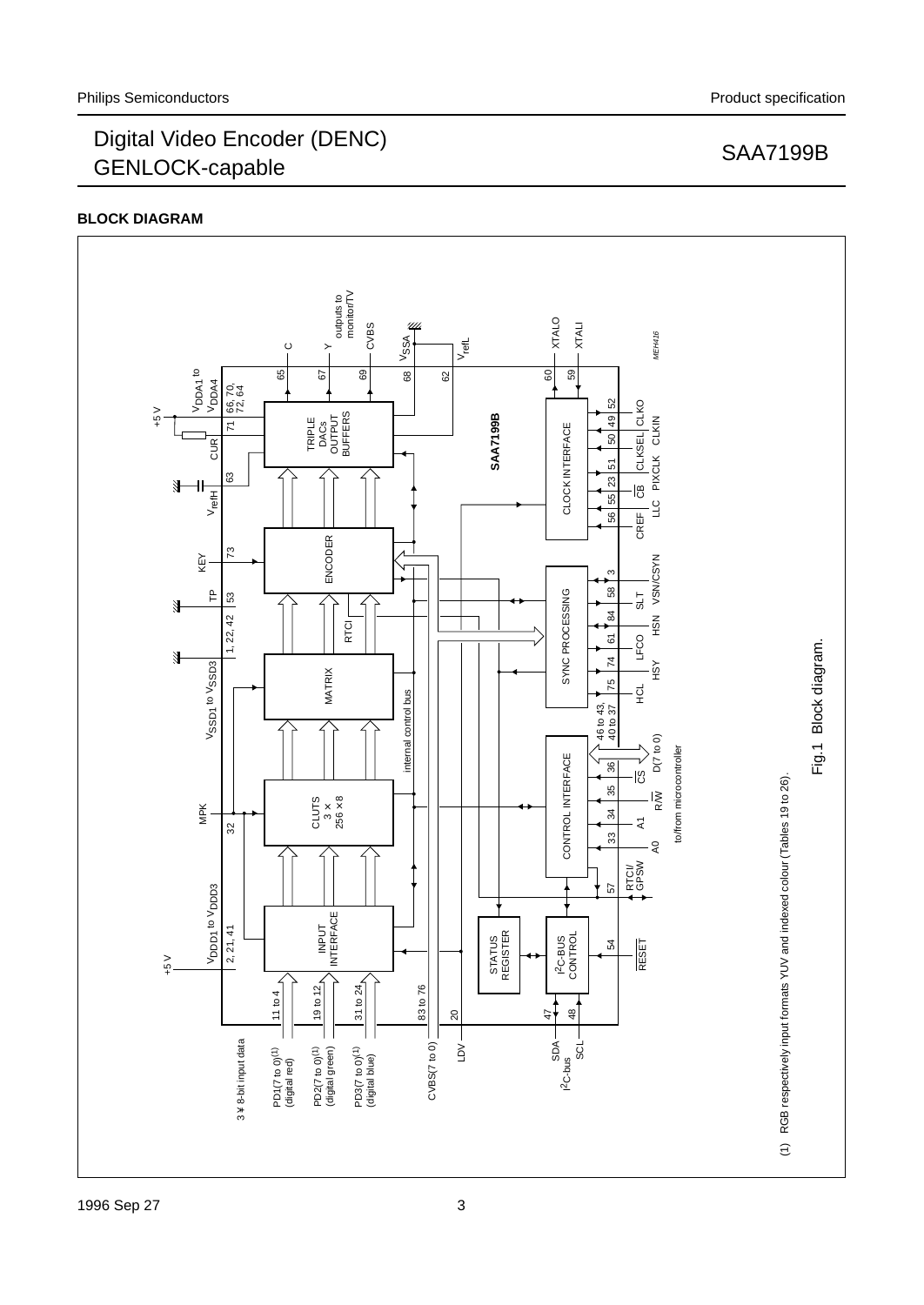# **PINNING**

| <b>SYMBOL</b>          | <b>PIN</b>     | <b>DESCRIPTION</b>                                                                                                         |
|------------------------|----------------|----------------------------------------------------------------------------------------------------------------------------|
| $V_{SSD1}$             | 1              | digital ground 1 $(0 V)$                                                                                                   |
| $V_{DDD1}$             | $\overline{c}$ | digital supply 1 $(5 V)$                                                                                                   |
| VSN/CSYN               | 3              | vertical sync output (3-state), conditionally composite sync output; active LOW or active HIGH                             |
| PD1(0)                 | 4              | data 1 input: digital signal R (red) respectively V signal; bit 0 (formats in Tables 19 to 25)                             |
| PD1(1)                 | 5              | data 1 input: digital signal R (red) respectively V signal; bit 1 (formats in Tables 19 to 25)                             |
| PD1(2)                 | 6              | data 1 input: digital signal R (red) respectively V signal; bit 2 (formats in Tables 19 to 25)                             |
| PD1(3)                 | $\overline{7}$ | data 1 input: digital signal R (red) respectively V signal; bit 3 (formats in Tables 19 to 25)                             |
| PD1(4)                 | 8              | data 1 input: digital signal R (red) respectively V signal; bit 4 (formats in Tables 19 to 25)                             |
| PD1(5)                 | 9              | data 1 input: digital signal R (red) respectively V signal; bit 5 (formats in Tables 19 to 25)                             |
| PD1(6)                 | 10             | data 1 input: digital signal R (red) respectively V signal; bit 6 (formats in Tables 19 to 25)                             |
| PD1(7)                 | 11             | data 1 input: digital signal R (red) respectively V signal; bit 7 (formats in Tables 19 to 25)                             |
| PD2(0)                 | 12             | data 2 input: digital signal G (green) respectively Y signal or indexed colour data; bit 0<br>(formats in Tables 19 to 25) |
| PD2(1)                 | 13             | data 2 input: digital signal G (green) respectively Y signal or indexed colour data; bit 1<br>(formats in Tables 19 to 25) |
| PD2(2)                 | 14             | data 2 input: digital signal G (green) respectively Y signal or indexed colour data; bit 2<br>(formats in Tables 19 to 25) |
| PD2(3)                 | 15             | data 2 input: digital signal G (green) respectively Y signal or indexed colour data; bit 3<br>(formats in Tables 19 to 25) |
| PD2(4)                 | 16             | data 2 input: digital signal G (green) respectively Y signal or indexed colour data; bit 4<br>(formats in Tables 19 to 25) |
| PD2(5)                 | 17             | data 2 input: digital signal G (green) respectively Y signal or indexed colour data; bit 5<br>(formats in Tables 19 to 25) |
| PD2(6)                 | 18             | data 2 input: digital signal G (green) respectively Y signal or indexed colour data; bit 6<br>(formats in Tables 19 to 25) |
| PD2(7)                 | 19             | data 2 input: digital signal G (green) respectively Y signal or indexed colour data; bit 7<br>(formats in Tables 19 to 25) |
| LDV                    | 20             | load data clock input signal to input interface (samples PDn(7 to 0), CB, MPK, KEY and RTCI)                               |
| $V_{DDD2}$             | 21             | digital supply 2 (5 V)                                                                                                     |
| $V_{SSD2}$             | 22             | digital ground 2 (0 V)                                                                                                     |
| $\overline{\text{CB}}$ | 23             | composite blanking input; active LOW                                                                                       |
| PD3(0)                 | 24             | data 3 input: digital signal B (blue) respectively U signal; bit 0 (formats in Tables 19 to 25)                            |
| PD3(1)                 | 25             | data 3 input: digital signal B (blue) respectively U signal; bit 1 (formats in Tables 19 to 25)                            |
| PD3(2)                 | 26             | data 3 input: digital signal B (blue) respectively U signal; bit 2 (formats in Tables 19 to 25)                            |
| PD3(3)                 | 27             | data 3 input: digital signal B (blue) respectively U signal; bit 3 (formats in Tables 19 to 25)                            |
| PD3(4)                 | 28             | data 3 input: digital signal B (blue) respectively U signal; bit 4 (formats in Tables 19 to 25)                            |
| PD3(5)                 | 29             | data 3 input: digital signal B (blue) respectively U signal; bit 5 (formats in Tables 19 to 25)                            |
| PD3(6)                 | 30             | data 3 input: digital signal B (blue) respectively U signal; bit 6 (formats in Tables 19 to 25)                            |
| PD3(7)                 | 31             | data 3 input: digital signal B (blue) respectively U signal; bit 7 (formats in Tables 19 to 25)                            |
| <b>MPK</b>             | 32             | multi-purpose key input; active HIGH                                                                                       |
| A <sub>0</sub>         | 33             | subaddress bit A0 input for microcontroller access (Table 3)                                                               |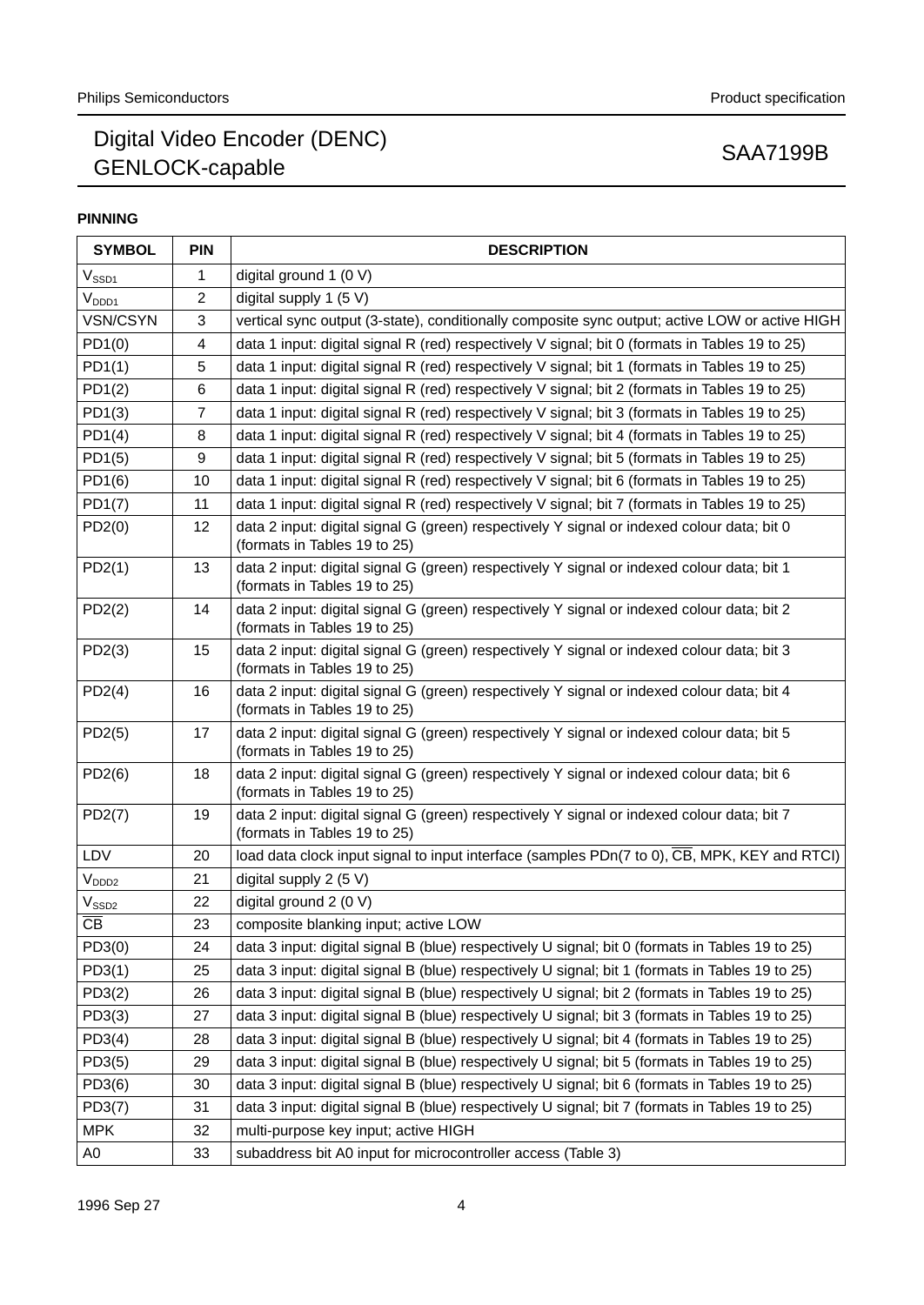| <b>SYMBOL</b>                | <b>PIN</b> | <b>DESCRIPTION</b>                                                                                                                                  |
|------------------------------|------------|-----------------------------------------------------------------------------------------------------------------------------------------------------|
| A1                           | 34         | subaddress bit A1 input for microcontroller access (Table 3)                                                                                        |
| $R/\overline{W}$             | 35         | read/write not input signal from microcontroller                                                                                                    |
| $\overline{\text{CS}}$       | 36         | chip select input for parallel interface; active LOW                                                                                                |
| D <sub>0</sub>               | 37         | bidirectional port from/to microcontroller; bit D0                                                                                                  |
| D <sub>1</sub>               | 38         | bidirectional port from/to microcontroller; bit D1                                                                                                  |
| D <sub>2</sub>               | 39         | bidirectional port from/to microcontroller; bit D2                                                                                                  |
| D <sub>3</sub>               | 40         | bidirectional port from/to microcontroller; bit D3                                                                                                  |
| V <sub>DDD3</sub>            | 41         | digital supply 3 (5 V)                                                                                                                              |
| V <sub>SSD3</sub>            | 42         | digital ground 3                                                                                                                                    |
| D4                           | 43         | bidirectional port from/to microcontroller; bit D4                                                                                                  |
| D <sub>5</sub>               | 44         | bidirectional port from/to microcontroller; bit D5                                                                                                  |
| D <sub>6</sub>               | 45         | bidirectional port from/to microcontroller; bit D6                                                                                                  |
| D7                           | 46         | bidirectional port from/to microcontroller; bit D7                                                                                                  |
| <b>SDA</b>                   | 47         | l <sup>2</sup> C-bus data input/output                                                                                                              |
| <b>SCL</b>                   | 48         | I <sup>2</sup> C-bus clock input                                                                                                                    |
| <b>CLKIN</b>                 | 49         | external clock signal input (maximum frequency 60 MHz)                                                                                              |
| <b>CLKSEL</b>                | 50         | clock source select input                                                                                                                           |
| <b>PIXCLK</b>                | 51         | CLKO/2 or conditionally CLKO output signal                                                                                                          |
| <b>CLKO</b>                  | 52         | selected clock output signal (LLC or CLKIN)                                                                                                         |
| <b>TP</b>                    | 53         | test pin; connected to ground                                                                                                                       |
| <b>RESET</b>                 | 54         | reset input; active LOW                                                                                                                             |
| LLC                          | 55         | line-locked clock input signal from external clock generation circuit (CGC)                                                                         |
| <b>CREF</b>                  | 56         | clock qualifier input of external CGC                                                                                                               |
| <b>GPSW/RTCI</b>             | 57         | general purpose switch output (set via I <sup>2</sup> C-bus or MPU-bus); real time control input, defined<br>by I <sup>2</sup> C or MPU programming |
| <b>SLT</b>                   | 58         | GENLOCK output flag (3-state): HIGH = sync lost in GENLOCK mode; LOW = otherwise                                                                    |
| <b>XTALI</b>                 | 59         | crystal oscillator input (26.8 or 24.576 MHz)                                                                                                       |
| <b>XTALO</b>                 | 60         | crystal oscillator output                                                                                                                           |
| <b>LFCO</b>                  | 61         | line frequency control output signal for external CGC                                                                                               |
| $V_{\text{refL}}$            | 62         | reference voltage LOW of DACs (resistor chains)                                                                                                     |
| $\mathsf{V}_{\mathsf{refH}}$ | 63         | reference voltage HIGH of DACs (resistor chains)                                                                                                    |
| $V_{DDA4}$                   | 64         | analog supply 4 for resistor chains of the DACs (5 V)                                                                                               |
| С                            | 65         | chrominance analog output signal                                                                                                                    |
| V <sub>DDA1</sub>            | 66         | analog supply 1 for output buffer amplifier of DAC1 (5 V)                                                                                           |
| Υ                            | 67         | luminance analog output signal                                                                                                                      |
| $V_{SSA}$                    | 68         | analog ground (0 V)                                                                                                                                 |
| <b>CVBS</b>                  | 69         | CVBS analog output signal                                                                                                                           |
| $V_{DDA2}$                   | 70         | analog supply 2 for output buffer amplifier of DAC2 (5 V)                                                                                           |
| <b>CUR</b>                   | 71         | current input for analog output buffers                                                                                                             |
| $V_{DDA3}$                   | 72         | analog supply 3 for output buffer amplifier of DAC3 (5 V)                                                                                           |
| <b>KEY</b>                   | 73         | key input signal to insert CVBS input signal into encoded CVBS output signal; active HIGH                                                           |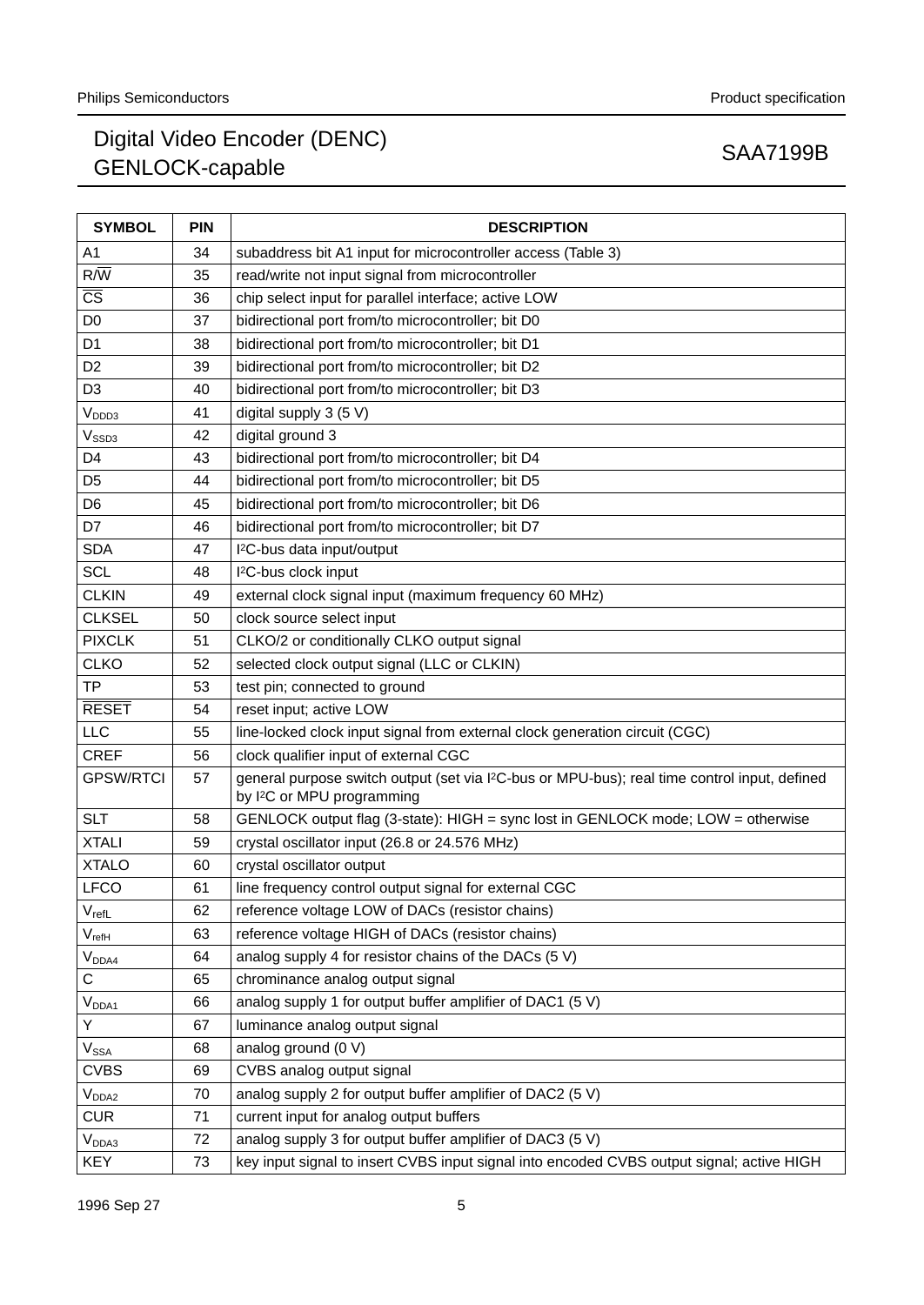| <b>SYMBOL</b>     | <b>PIN</b> | <b>DESCRIPTION</b>                                                                                                         |
|-------------------|------------|----------------------------------------------------------------------------------------------------------------------------|
| <b>HSY</b>        | 74         | horizontal sync indicator output signal; active HIGH (3-state output to ADC)                                               |
| <b>HCL</b>        | 75         | horizontal clamping output; active HIGH (3-state output)                                                                   |
| CVB <sub>S0</sub> | 76         | digital CVBS input signal; bit 0                                                                                           |
| CVBS1             | 77         | digital CVBS input signal; bit 1                                                                                           |
| CVBS2             | 78         | digital CVBS input signal; bit 2                                                                                           |
| CVBS3             | 79         | digital CVBS input signal; bit 3                                                                                           |
| CVBS4             | 80         | digital CVBS input signal; bit 4                                                                                           |
| CVBS5             | 81         | digital CVBS input signal; bit 5                                                                                           |
| CVBS6             | 82         | digital CVBS input signal; bit 6                                                                                           |
| CVBS7             | 83         | digital CVBS input signal; bit 7                                                                                           |
| <b>HSN</b>        | 84         | horizontal sync output; active LOW or active HIGH for $60/66/72 \times$ PIXCLK at<br>12.27/13.5/14.75 MHz (3-state output) |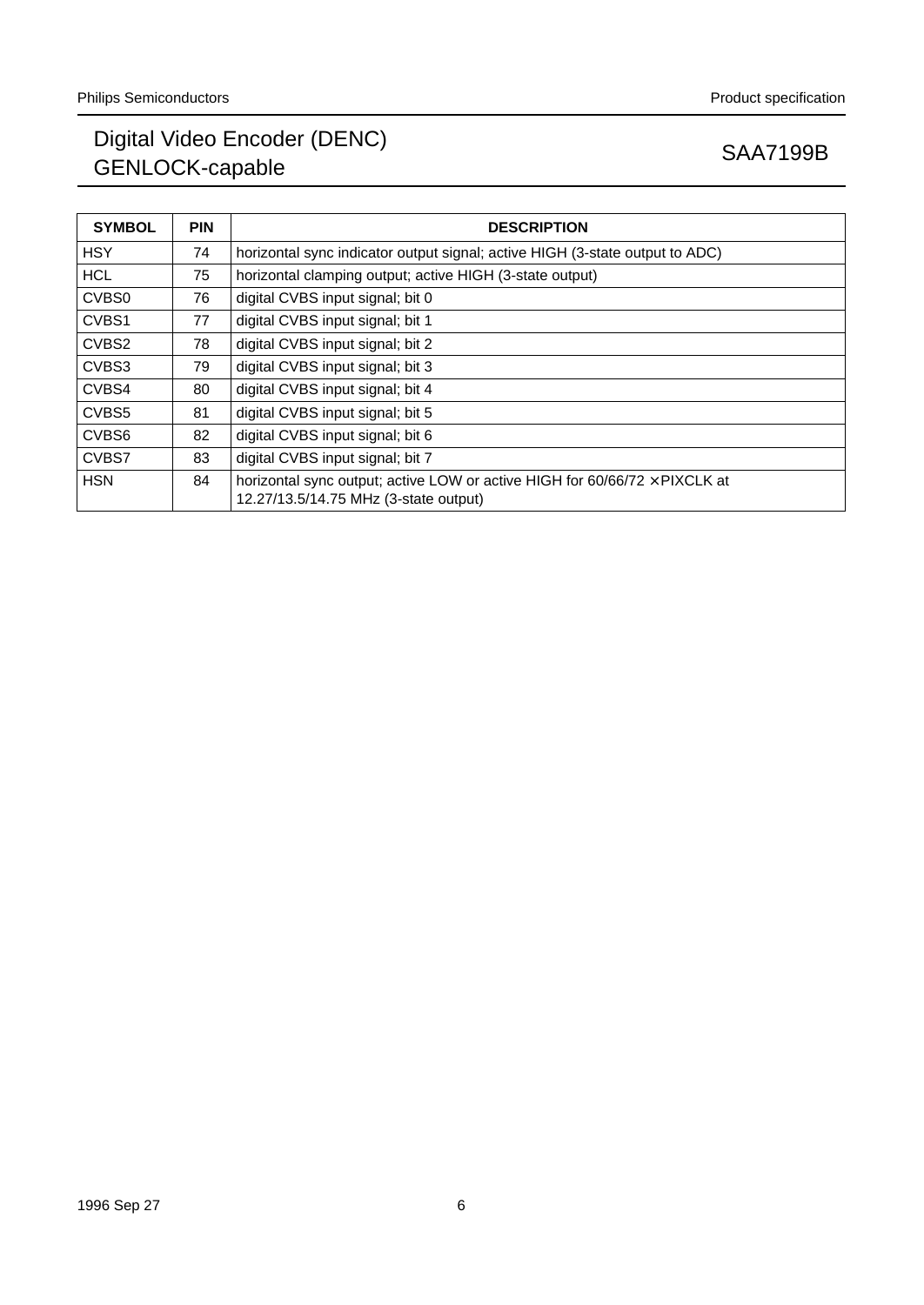

1996 Sep 27 7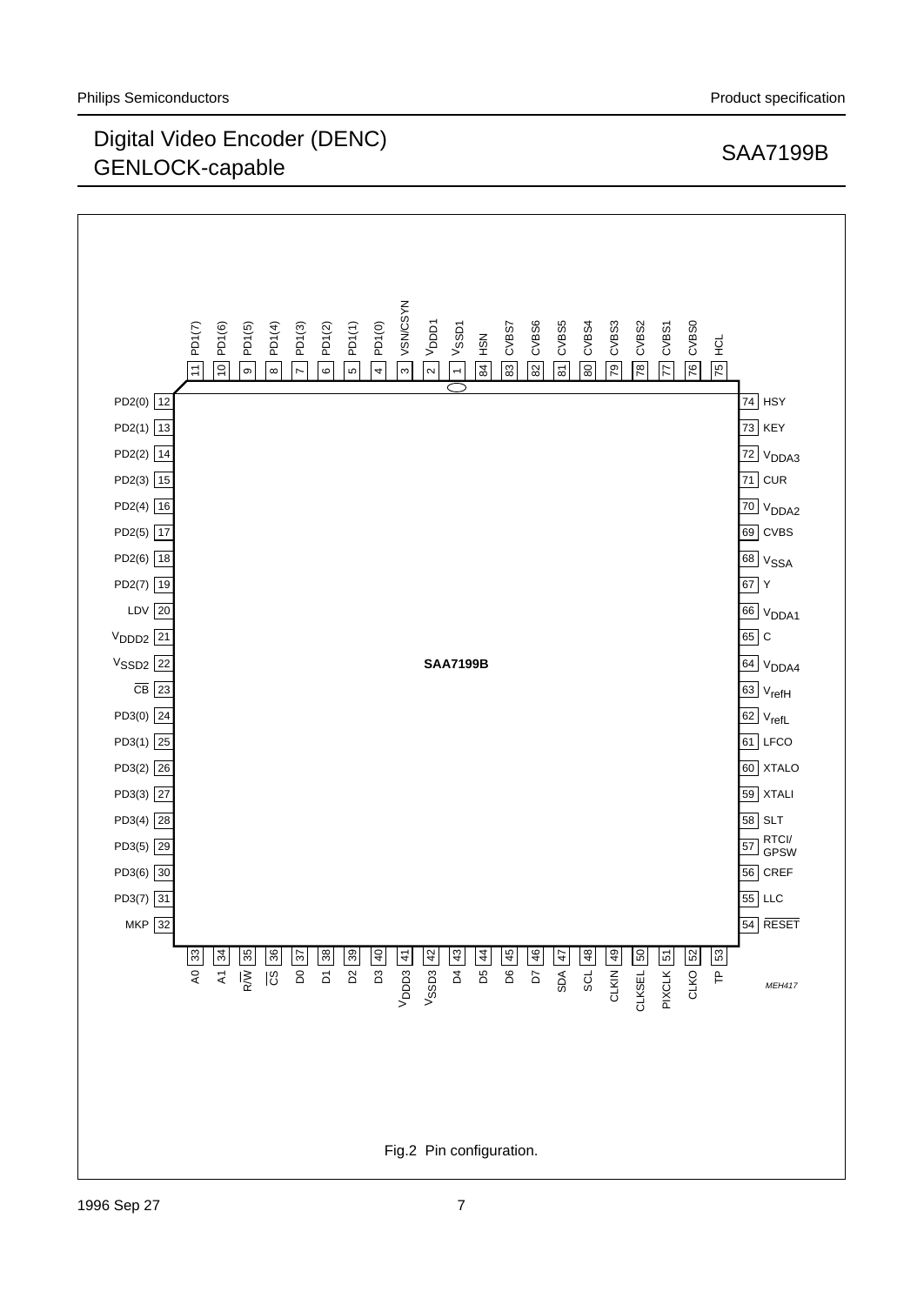## **FUNCTIONAL DESCRIPTION**

The SAA7199B is a digital video encoder that translates digital RGB, YUV or 8-bit indexed colour signals into the analog PAL/NTSC output signals Y (luminance), C (4.43/3.58 MHz chrominance) and CVBS (composite signal including sync).

Four different modes are selectable (Table 18):

Stand-alone mode (horizontal and vertical timings are generated)

Slave mode (stand-alone unit that accepts external horizontal and vertical timing), and optional real time information for subcarrier/clock from a digital colour decoder

GENLOCK mode (GENLOCK capabilities are achieved in conjunction with determined ICs)

Test mode (only clock signal is required).

The input data rate (pixel sequence) has an integer relationship to the number of horizontal clock cycles (Table 1). A sufficient stable external clock signal ensures correct encoding. The generated clock frequency in the GENLOCK mode may deviate by ±7% depending on the reference signal which is corresponding to its input sync signal. The clock will be nominal in the GENLOCK mode when the reference signal is absent (nominal with crystal oscillator accuracy for TV time constants, and nominal ±1.4% for VCR time constants).

The on-chip colour conversion matrix provides "CCIR 601" code-compatible transcoding of RGB to YUV data.

RGB data out of bounds, with respect to "CCIR 601" specification, can be clipped to prevent over-loading of the colour modulator. RGB data input can be either in linear colour space or in gamma-corrected colour space.

YUV data must be gamma-corrected in accordance with "CCIR 601". This circuit operates primarily in a 24-bit colour space  $(3 \times 8$ -bit) but can also accommodate different data formats  $(4:1:1, 4:2:2$  and  $4:4:4$ ) plus 8-bit indexed pseudo-colour space operations (FMT-bits in Table 8).

RGB CLUTs on-chip provide gamma-correction and/or other CLUT functions. They consist of programmable tables to be loaded independently, and they generate 24-bit gamma-corrected output signals from 24-bit data of one of the input formats or from 8-bit indexed pseudo-colour data.

Required modulation is performed. The digital YUV data is encoded in accordance with standards "RS-170A" (composite NTSC) and "CCIR 624-4" (composite PAL-B/G). S-video output signal is available (Y/C) also some sub-standard output signals (STD-bits in Table 12).

A 7.5 IRE set-up level is automatically selected in the 60 Hz mode, but not selected in the 50 Hz mode.

The analog signal outputs can drive directly into terminated 75  $Ω$  coaxial lines, a passive external filter is recommended (Figs 3, 13 and 14). Analog post-filtering is required (LP in Fig.3).

GENLOCK to an external reference signal is achieved by addition of a video ADC and a clock generator combination. Thus, the system is enabled to lock on a stable video source or to a stable VCR source (normal playback). The SAA7199B, the ADC and the clock generator combination (Fig.3) form a control loop achieving a highly stable line-locked clock. The clock has to be generated by a crystal oscillator without this availability. The GENLOCK mode is not available in a single device set-up.

## **Control interface**

The SAA7199B supports a standard parallel MPU interface and the serial I2C-bus interface. The MPU has direct access to internal control registers and colour tables. Update is possible at any time, excluding coincident internal reading and external writing of the same cell (the current pixel value could be destroyed).

The two interfaces of Table 2 are selected automatically. However, the I2C-bus control is inactive when the MPU interface is selected by  $\overline{CS}$  = LOW. No simultaneous access may occur. I<sup>2</sup>C-bus and MPU control complement each other and have access to common registers controlled via a common internal bus. The programmer can use virtually identical programs.

The internal memory space is devided into the look-up table and the control table, each with its own 8-bit address register used as a pointer for specific location. This address register is provided with auto-incrementation and can be written by only one addressing.

The look-up table contains three banks of 256 bytes. Therefore, each read or write cycle must access all three banks in a pre-determined order. The support logic is part of the control interface.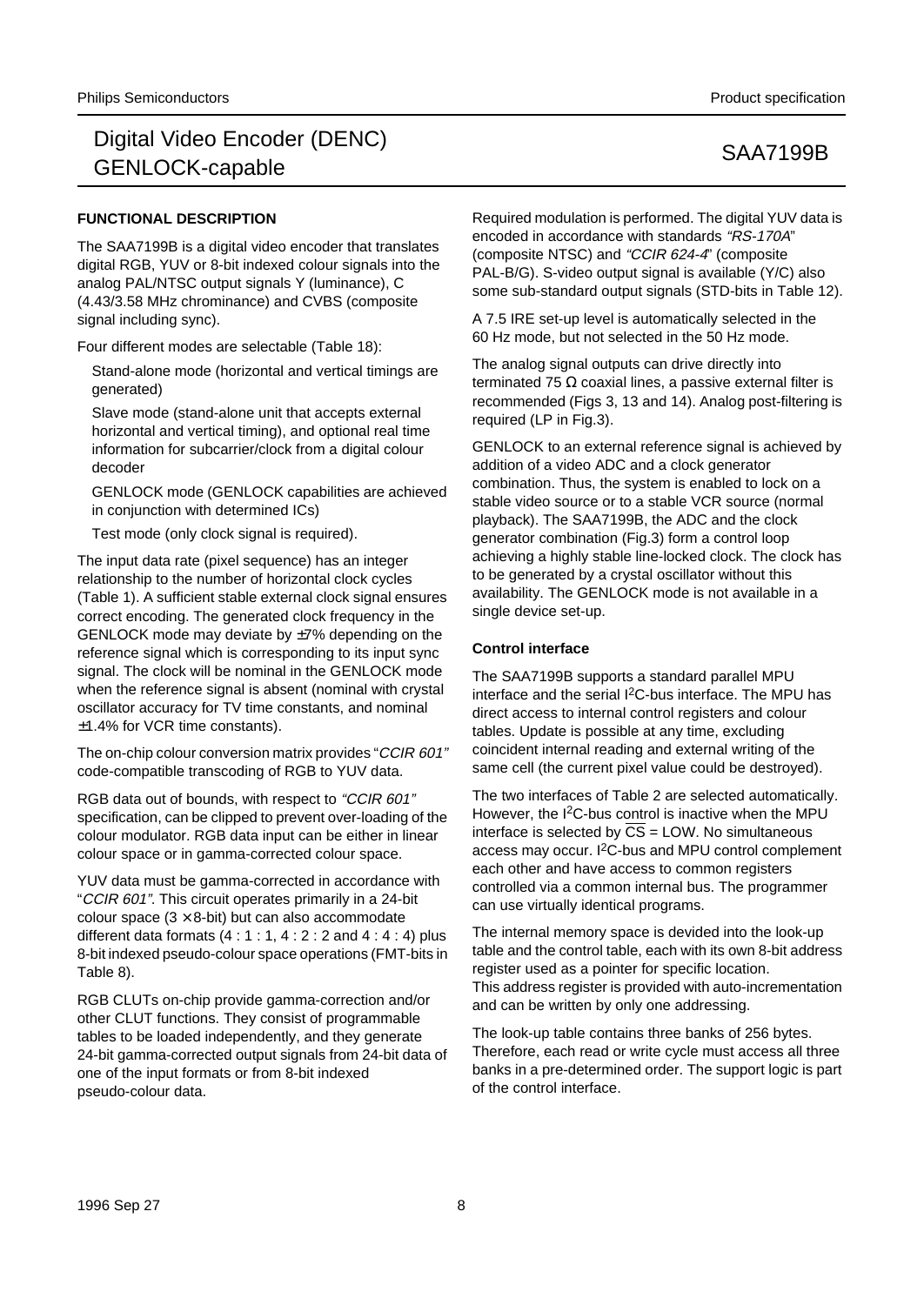## **Timing** (see Fig.3)

The reference to generate internal clocks from LLC in GENLOCK operation with SAA7197 is CREF

$$
CREF = \frac{LLC}{2}.
$$

In this event input CLKSEL is HIGH and the SRC-bit  $= 1$ .

In non-GENLOCK operation the signal from CLKIN is used and LDV is clock reference (input CLKSEL =  $0$ ;  $SCR-bit = CPR-bit = 0$ .

Pins LLC and CLKIN are tied together when no switching between LLC and CLKIN is applied. In Fig.3 it is assumed that LLC and CLKIN are double the pixel clock frequency of CREF and LDV respectively.

CREF must be at the same frequency (or constant HIGH or LOW) when LLC is at pixel clock frequency. CPR-bit = 1 if CLKIN is at pixel clock frequency.

The buffered CLKO signal is always delayed. LLC or CLKIN signals are in accordance with CLKSEL.

## **Mapping**

The method of mapping external control signals on to the internal bus is simple. The MPU-bus contains the signals as shown in Table 4 (names in chip-internal nomenclature).

## **Bit allocation**

The Bit Allocation Map (BAM) shows the individual control signals, used to control the different operational modes of the circuit. The I2C-bus is normally used for control. The SAA7199B also has an MPU-bus interface for direct microcontroller connection. The BAM shown in Table 6 resembles the I2C-bus type but can be also used for the parallel bus; the control registers are indexed from 00H to 0FH. Auto-incrementation is applied.

## **Digital-to-analog converters**

The converters use a combination of resistor chains with low-impedance output buffers. The bottom output voltage is 200 mV to reduce integral non-linearity errors. The analog signal, without load on output pin, is between 0.2 and 2.2 V. Figure 16 shows the application for 1.23 V/75 Ω outputs, using the serial  $25 + 22$  Ω resistors.

Each digital-to-analog converter has its own supply pin for the purpose of decoupling.  $V_{DDAA}$  is the supply voltage for the resistor chains of the three DACs. The accuracy of this supply voltage directly influences the output amplitudes. The current CUR into pin 71 is 0.3 mA ( $V_{DDAA} = 5 V$ ;  $R_{64-71}$  = 20 kΩ); a larger current improves the bandwidth but increases the integral non-linearity.

| <b>ACTIVE PIXELS</b><br><b>PER LINE</b> | <b>FIELD RATE</b><br>(Hz) | <b>MULTIPLES OF LINE</b><br><b>FREQUENCY</b> | <b>PIXCLK OUTPUT SIGNAL</b><br>(MHz) | <b>CRYSTAL</b><br>(MHz) |
|-----------------------------------------|---------------------------|----------------------------------------------|--------------------------------------|-------------------------|
| 640 (square)                            | 60                        | 780                                          | 12.27                                | 26.8                    |
| 720                                     | 60                        | 858                                          | 13.5                                 | 24.576                  |
| 768                                     | 50                        | 944                                          | 14.75                                | 26.8                    |
| 720                                     | 50                        | 864                                          | 13.5                                 | 24.576                  |

**Table 1** Pixel relationships

| <b>SYMBOL</b>                     | <b>DESCRIPTION</b>                                        |
|-----------------------------------|-----------------------------------------------------------|
| <b>SDA</b>                        | I <sup>2</sup> C-bus serial data line (bidirectional)     |
| <b>SCL</b>                        | 1 <sup>2</sup> C-bus clock line                           |
| A1, A0                            | MPU-bus address inputs                                    |
| $R/\overline{W}$                  | read/write control input                                  |
| $\overline{\overline{\text{cs}}}$ | chip select input; I <sup>2</sup> C-bus disabled when LOW |
| <b>GPSW</b>                       | general purpose switch output (bit of control register)   |
| <b>RESET</b>                      | reset input signal; active-LOW                            |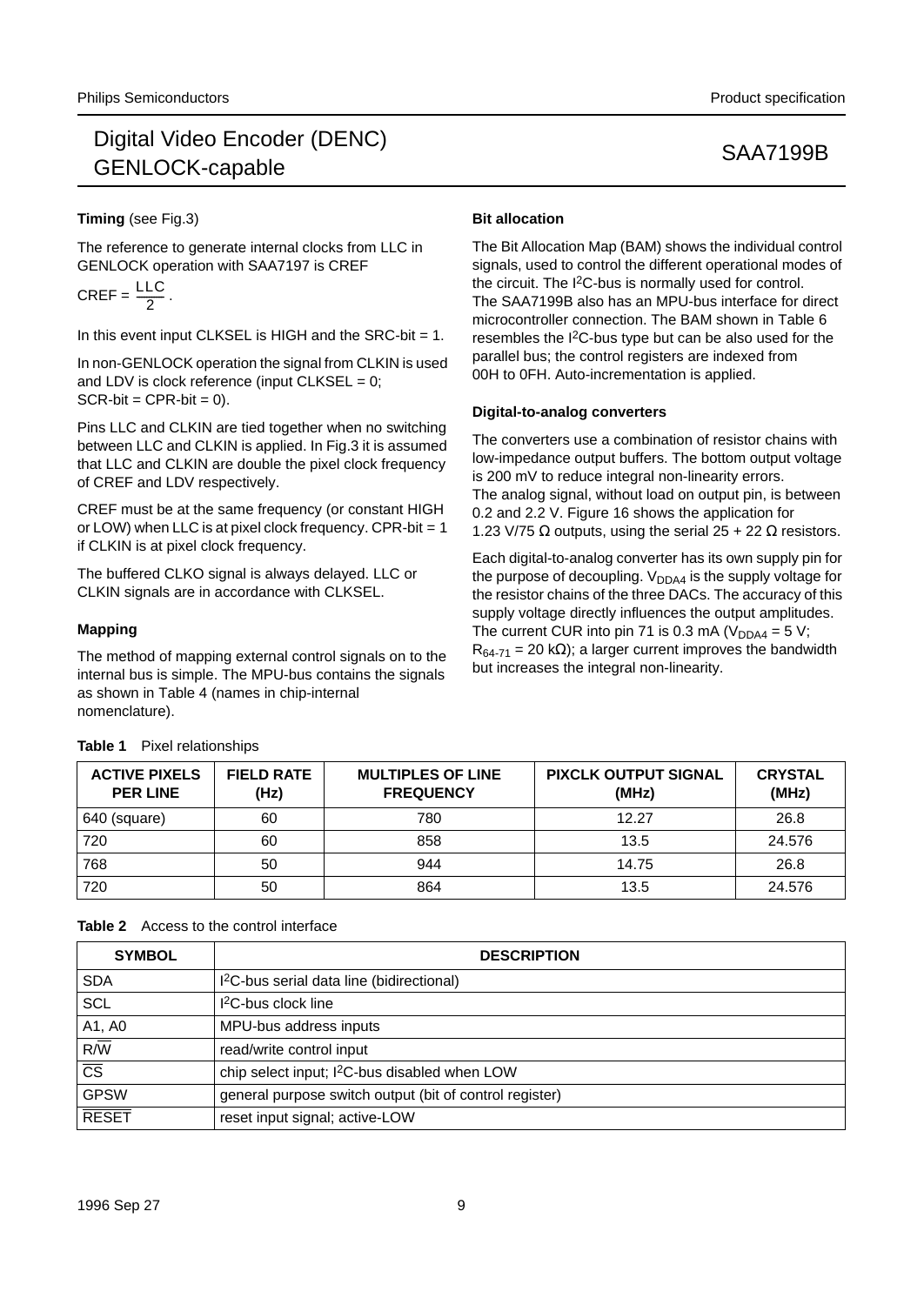# **Table 3** Address assignment

| <b>ADDRESS INPUTS</b> |                | <b>I<sup>2</sup>C-BUS SUBADDRESS</b> | <b>SELECTION</b>                              |  |
|-----------------------|----------------|--------------------------------------|-----------------------------------------------|--|
| Α1                    | A <sub>0</sub> |                                      |                                               |  |
|                       |                | 00                                   | ADR-CLUT (address register of look-up tables) |  |
|                       |                | 01                                   | DATA-CLUT                                     |  |
|                       |                | 02                                   | ADR-CTRL (index register of control table)    |  |
|                       |                | 03                                   | DATA-CTRL                                     |  |

## **Table 4** Signals on the internal bus

| <b>SYMBOL</b>               | <b>DESCRIPTION</b>                                                 |  |
|-----------------------------|--------------------------------------------------------------------|--|
| $R/\overline{W}$            | select read/write (read = 1; write = 0)                            |  |
| $\overline{C/\overline{T}}$ | control table/look-up table (control table = 1; look-up table = 0) |  |
| $D/\overline{A}$            | select data/address (data = 1; address = 0)                        |  |
| $DI/DO$ (0 to 7)            | data bus on port inputs/outputs D7 to D0                           |  |
| EN                          | enable from control interface to synchronize data transfer         |  |

## **Table 5** Signals on the internal bus

| INTERNAL PARALLEL BUS   PARALLEL INTERFACE |              | <b>I<sup>2</sup>C-BUS INTERFACE</b>                                                      |
|--------------------------------------------|--------------|------------------------------------------------------------------------------------------|
| $R/\overline{W}$                           | R/W (pin 35) | LSB of slave address byte (read = HIGH; write = $LOW$ )                                  |
| $\overline{C}/\overline{T}$                | A1 (pin 34)  | X 4 subaddresses after decoding                                                          |
| $\overline{AT}$                            | A0 (pin 33)  | X 4 subaddresses after decoding                                                          |
| $DI/DO$ (0 to 7)                           | D7 to D0     | data bits D7 to D0 for each subaddress                                                   |
| EN                                         | CS and R/W   | enable by every 9th clock of sample of SCL<br>(control of serial-to-parallel conversion) |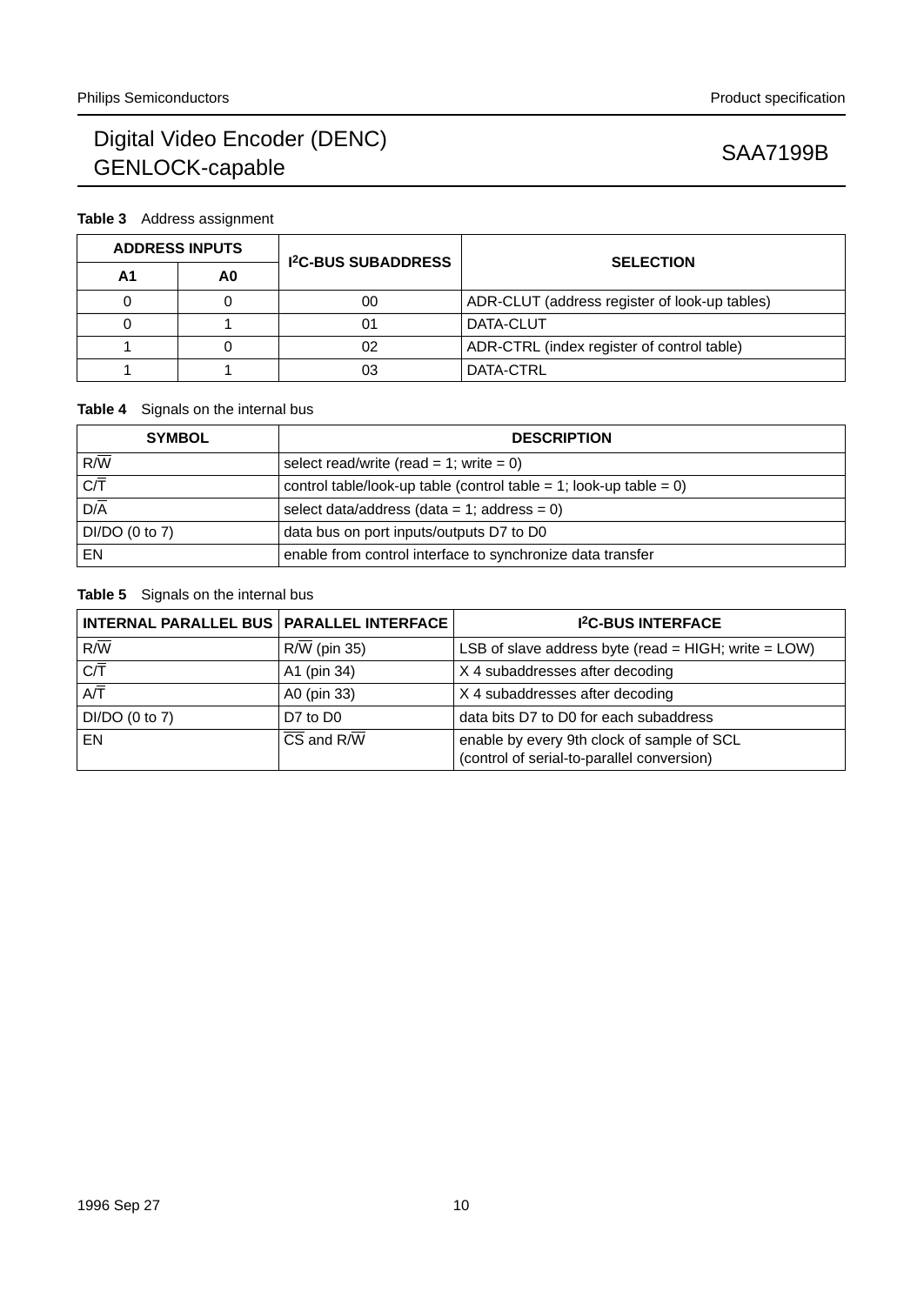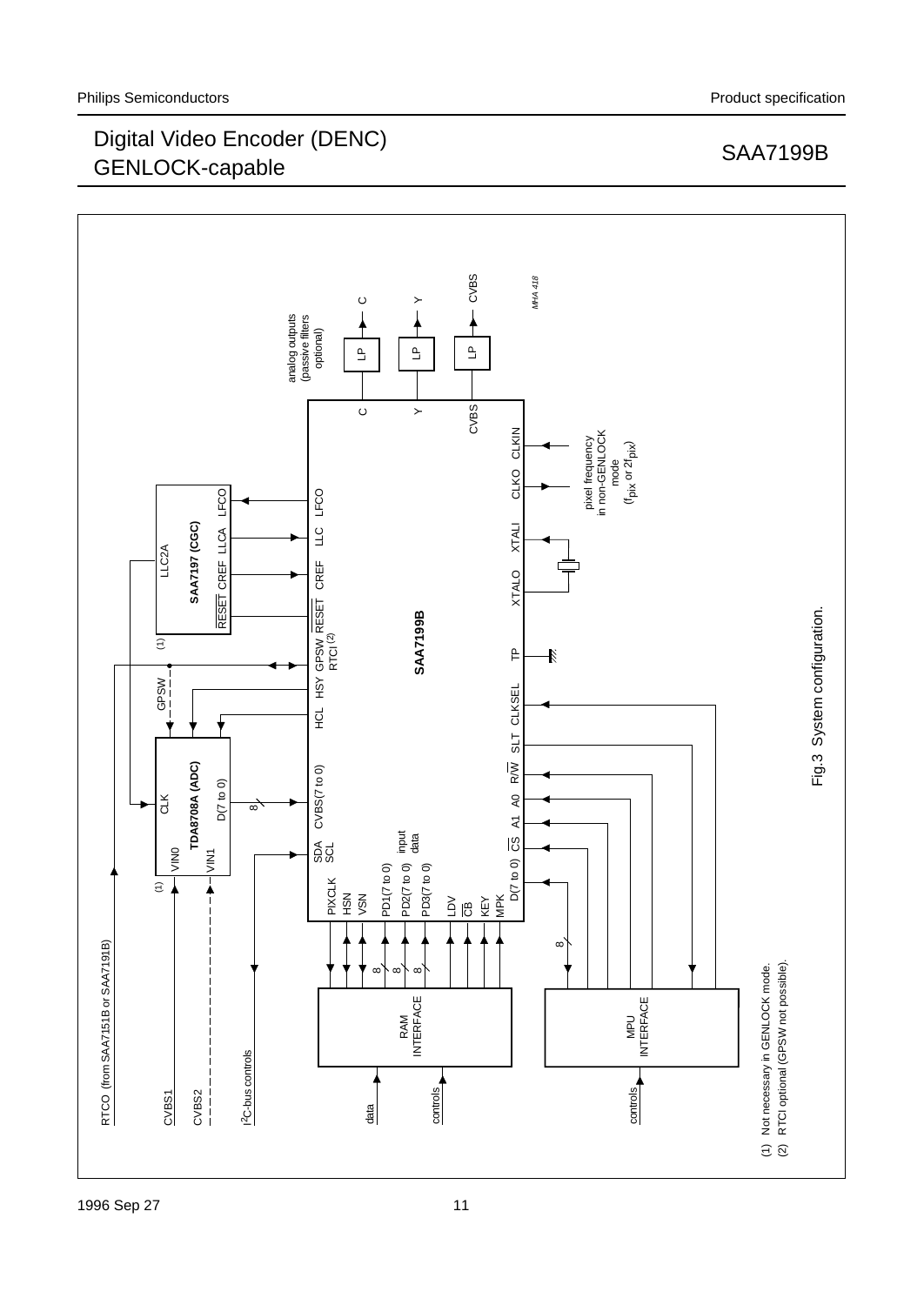| <b>Table 6</b> BIL allocation map $(F-C-DUS$ access in Table $(T)$ |            |              |                   |                   |                     |                   |                   |                     |                    |                   |
|--------------------------------------------------------------------|------------|--------------|-------------------|-------------------|---------------------|-------------------|-------------------|---------------------|--------------------|-------------------|
| <b>INDEX</b>                                                       |            |              |                   |                   |                     | <b>DATA BYTE</b>  |                   |                     |                    | DF <sup>(1)</sup> |
| <b>BINARY</b>                                                      | <b>HEX</b> | D7           | D <sub>6</sub>    | D <sub>5</sub>    | D4                  | D <sub>3</sub>    | D <sub>2</sub>    | D <sub>1</sub>      | D <sub>0</sub>     |                   |
| Input processing                                                   |            |              |                   |                   |                     |                   |                   |                     |                    |                   |
| 0000 0000                                                          | 00         | <b>VTBY</b>  | FMT <sub>2</sub>  | FMT <sub>1</sub>  | FMT <sub>0</sub>    | <b>SCBW</b>       | <b>CCIR</b>       | MOD <sub>1</sub>    | MOD <sub>0</sub>   | 5C                |
| 0000 0001                                                          | 01         | TRER7        | TRER6             | TRER <sub>5</sub> | TRER4               | TRER3             | TRER2             | TRER1               | TRER0              | XX                |
| 0000 0010                                                          | 02         | TREG7        | TREG6             | TREG5             | TREG4               | TREG3             | TREG2             | TREG1               | TREG0              | XX                |
| 0000 0011                                                          | 03         | TREB7        | TREB6             | TREB <sub>5</sub> | TREB4               | TREB3             | TREB <sub>2</sub> | TREB1               | TREB0              | XX                |
| <b>Sync processing</b>                                             |            |              |                   |                   |                     |                   |                   |                     |                    |                   |
| 0000 0100                                                          | 04         | SYSEL1       | <b>SYSEL0</b>     | <b>SCEN</b>       | <b>VTRC</b>         | <b>NINT</b>       | <b>HPLL</b>       | HLCK <sup>(2)</sup> | DEF <sup>(2)</sup> | 10                |
| 0000 0101                                                          | 05         | $\Omega$     | 0                 | GDC <sub>5</sub>  | GDC4                | GDC <sub>3</sub>  | GDC <sub>2</sub>  | GDC1                | GDC <sub>0</sub>   | 21                |
| 0000 0110                                                          | 06         | <b>IDEL7</b> | IDEL6             | IDEL <sub>5</sub> | IDEL4               | IDEL3             | IDEL <sub>2</sub> | IDEL1               | <b>IDEL0</b>       | 52                |
| 0000 0111                                                          | 07         | $\Omega$     | 0                 | PSO <sub>5</sub>  | PSO <sub>4</sub>    | PSO <sub>3</sub>  | PSO <sub>2</sub>  | PSO <sub>1</sub>    | PSO <sub>0</sub>   | 32                |
| Control, clock and output formatter                                |            |              |                   |                   |                     |                   |                   |                     |                    |                   |
| 0000 1000                                                          | 08         | <b>DD</b>    | <b>KEYE</b>       | <b>SRC</b>        | <b>CPR</b>          | <b>COKI</b>       | IM                | <b>GPSW</b>         | <b>SRSN</b>        | 64                |
| 0000 1001                                                          | 09         | $\mathbf 0$  | <b>BAME</b>       | MPKC1             | MPKC0               | <b>IEPI</b>       | <b>RTSC</b>       | <b>RTIN</b>         | <b>RTCE</b>        | 02                |
| 0000 1010(3)                                                       | $0A^{(3)}$ | $\Omega$     | 0                 | 0                 | $\Omega$            | $\mathbf 0$       | $\Omega$          | 0                   | $\Omega$           | 00                |
| 0000 1011(3)                                                       | $0B^{(3)}$ | $\Omega$     | 0                 | 0                 | $\mathbf 0$         | $\pmb{0}$         | $\mathbf 0$       | 0                   | $\mathbf 0$        | 00                |
| <b>Encoder control</b>                                             |            |              |                   |                   |                     |                   |                   |                     |                    |                   |
| 0000 1100                                                          | 0C         | CHPS7        | CHPS6             | CHPS5             | CHPS4               | CHPS3             | CHPS2             | CHPS1               | CHPS <sub>0</sub>  | XX <sup>(4)</sup> |
| 0000 1101                                                          | 0D         | FSCO7        | FSCO <sub>6</sub> | FSCO <sub>5</sub> | FSCO <sub>4</sub>   | FSCO <sub>3</sub> | FSCO <sub>2</sub> | FSCO <sub>1</sub>   | FSCO <sub>0</sub>  | 00                |
| 0000 1110                                                          | 0E         | $\Omega$     | 0                 | 0                 | CLCK <sup>(2)</sup> | STD <sub>3</sub>  | STD <sub>2</sub>  | STD <sub>1</sub>    | STD <sub>0</sub>   | 0C                |
| 0000 1111(3)                                                       | $0F^{(3)}$ | $\mathbf 0$  | 0                 | $\pmb{0}$         | 0                   | 0                 | 0                 | 0                   | $\mathbf 0$        |                   |
|                                                                    |            |              |                   |                   |                     |                   |                   |                     |                    |                   |

# **Table 6** Bit allocation map (I2C-bus access in Table 17)

**Notes**

- 1. DF is the default value for a typical programming example: GENLOCK mode for a VCR; non-gamma-corrected RGB data (real time keying is possible). SLT will be set if there is no horizontal lock.NTSC-M standard with normal colour bandwidth and 12.2727 MHz pixel rate. CSYN signal will be provided, arriving 8 pixel clocks earlier, to compensate pipeline delay in the previous RAM interface. The encoded CVBS is 12 clocks earlier than the CVBS reference on the input of the previous ADC. The CLUTs are bypassed at MPK = HIGH in real time.
- 2. Read only bits.
- 3. Reserved.
- 4. Adjust as required.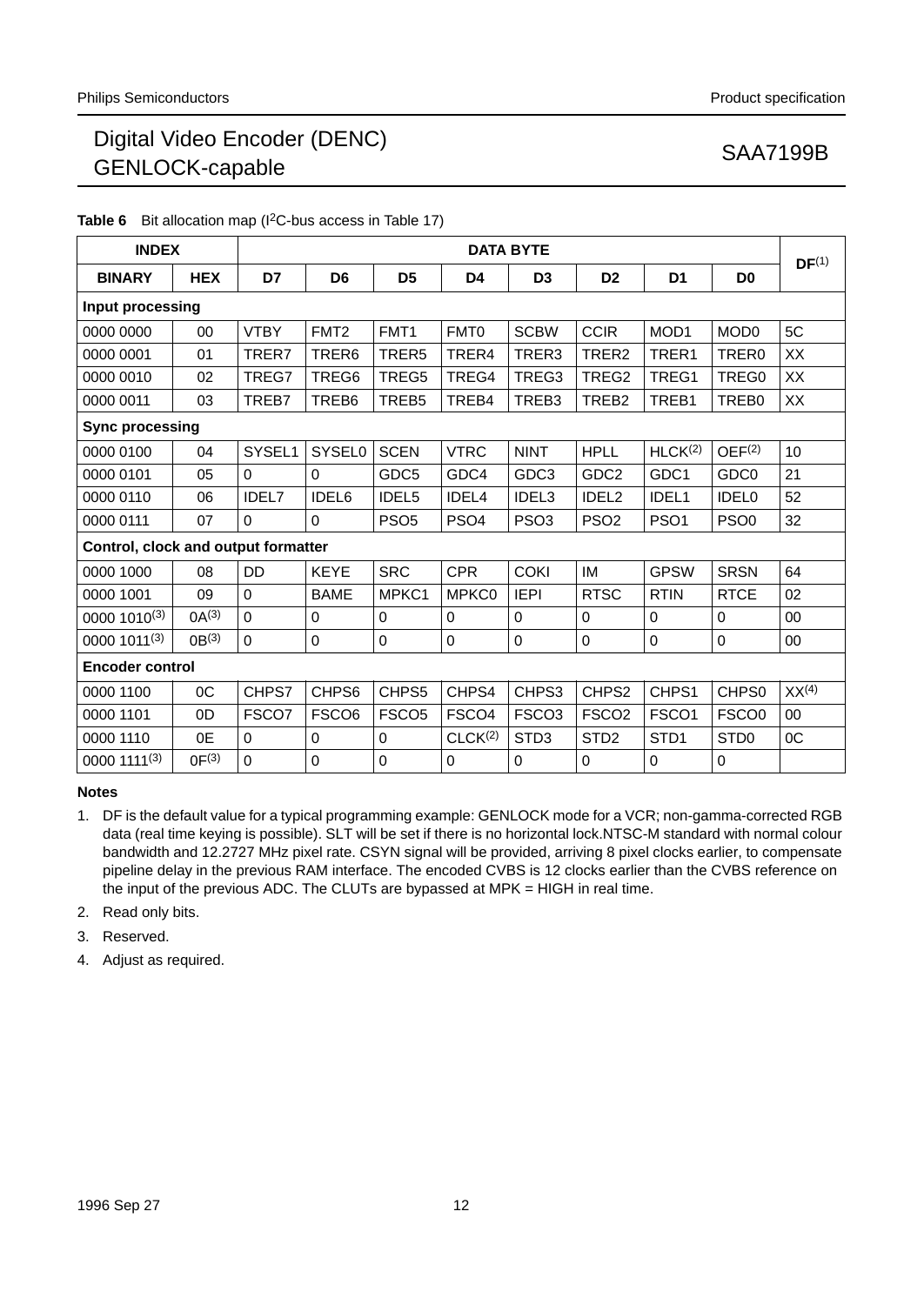| <b>Table 7</b> Function of registers bits of Table 6 |
|------------------------------------------------------|
|------------------------------------------------------|

| <b>BIT</b>                               | <b>FUNCTION</b>                                                                                                                                                                                                                                                                                                                                                                                  |
|------------------------------------------|--------------------------------------------------------------------------------------------------------------------------------------------------------------------------------------------------------------------------------------------------------------------------------------------------------------------------------------------------------------------------------------------------|
| Index 00 VTBY                            | video look-up table by-pass: $0 = not$ bypassed; $1 =$ bypassed (logically OR-ed with MPK)                                                                                                                                                                                                                                                                                                       |
| FMT2 to FMT0                             | input formats see Table 8                                                                                                                                                                                                                                                                                                                                                                        |
| <b>SCBW</b>                              | chrominance bandwidth: $0 =$ enhanced; $1 =$ standard                                                                                                                                                                                                                                                                                                                                            |
| <b>CCIR</b>                              | select level: $0 = DMSD2$ levels; $1 = CCIR$ levels                                                                                                                                                                                                                                                                                                                                              |
| MOD1 to MOD0                             | select mode see Table 9                                                                                                                                                                                                                                                                                                                                                                          |
| Index 01<br>TRER7 to TRER0               | test register red (read/write via MPU-bus; write only via I <sup>2</sup> C-bus)                                                                                                                                                                                                                                                                                                                  |
| Index 02<br>TREG7 to TREG0               | test register green (read/write via MPU-bus; write only via I <sup>2</sup> C-bus)                                                                                                                                                                                                                                                                                                                |
| Index 03<br>TREB7 to TREB0               | test register blue (read/write via MPU-bus; write only via I <sup>2</sup> C-bus)                                                                                                                                                                                                                                                                                                                 |
| Index 04<br>SYSEL1 to SYSEL0             | sync select see Table 10                                                                                                                                                                                                                                                                                                                                                                         |
| <b>SCEN</b>                              | sync/clamping (HSY/HCL) enable: $0 =$ disabled (set to HIGH); $1 =$ enabled                                                                                                                                                                                                                                                                                                                      |
| <b>VTRC</b>                              | select TV/VTR mode: $0 = TV$ mode (slow); $1 = VTR$ mode (fast)                                                                                                                                                                                                                                                                                                                                  |
| <b>NINT</b>                              | select interlace of encoded signal: $0 =$ interlaced (262.5/262.5 or 312.5/312.5);<br>1 = non-interlaced (262/262 or 312/312 in modes 1 and 3 only)                                                                                                                                                                                                                                              |
| <b>HPLL</b>                              | select horizontal lock: $0 =$ lock enabled; $1 =$ lock disabled (crystal reference)                                                                                                                                                                                                                                                                                                              |
| <b>OEF</b>                               | status bit field organization (to be read): $0 =$ even field; $1 =$ odd field                                                                                                                                                                                                                                                                                                                    |
| <b>HLCK</b>                              | status bit sync indication (to be read): $0 =$ locked to external sync; $1 =$ external sync lost                                                                                                                                                                                                                                                                                                 |
| Index 05<br>GDC5 to GDC0                 | GENLOCK delay compensation; note 1: data 00 to 3F equals timing of CVBS output signal<br>which is (46 – GDC) pixel clocks = $t_{\text{ofs}}$ earlier with respect to reference point $t_{\text{REF1}}$ .<br>$(t_{REF1}$ corresponds to the falling edge of the horizontal sync pulse of CVBS input signal; $t_{obs}$ is<br>designated for propagation delay of external GENLOCK source, Fig.10). |
| Index 06<br><b>IDEL7</b> to <b>IDEL0</b> | increment delay: update of line-locked clock frequency (Table 6, data '43' hex recommended)                                                                                                                                                                                                                                                                                                      |
| Index 07<br>PSO7 to PSO0                 | Phase sync in output signal, note 1: data 00 to 3F equals to active slope of HSN, VSN/CSYN is<br>(58 – PSO) pixel clocks = t <sub>Rint</sub> earlier with respect to reference point t <sub>REF2</sub> (t <sub>REF2</sub> corresponds to<br>PSO = 58; $t_{\text{Rint}}$ is designated for pipeline delay of the feeding RAM interface, Fig.10).                                                  |
| Index 08 DD                              | digital video encoder disable: $0 =$ enabled; $1 =$ disabled                                                                                                                                                                                                                                                                                                                                     |
| <b>KEYE</b>                              | keying enable: $0 =$ disabled; $1 =$ enabled (logically AND-connected with KEY)                                                                                                                                                                                                                                                                                                                  |
| <b>SRCC</b>                              | clock source: $0 =$ external system clock; $1 = DTV2$ system clock                                                                                                                                                                                                                                                                                                                               |
| <b>CPR</b>                               | clock phase reference: $0 = LDV$ is input (pin 20); $1 = LDV$ is not                                                                                                                                                                                                                                                                                                                             |
| <b>COKI</b>                              | colour-killer: $0 =$ colour on; $1 =$ colour off (subcarrier is switched off)                                                                                                                                                                                                                                                                                                                    |
| IM                                       | interrupt mask: $1 =$ interrupt not masked at sync lost (pin 58) $0 =$ interrupt masked at sync lost<br>(pin 58)                                                                                                                                                                                                                                                                                 |
| <b>GPSW</b>                              | general purpose switch at bit RTIN = 1: $0 = \text{pin } 57$ LOW; 1 = $\text{pin } 57$ HIGH                                                                                                                                                                                                                                                                                                      |
| <b>SRSN</b>                              | software reset: $0 = no$ reset; $1 = reset$ (see "Reset" procedure)                                                                                                                                                                                                                                                                                                                              |
| Index 09 BAME                            | Burst amplitude indication: 0 = burst amplitude measurement is overridden; colour lock always<br>assumed; 1 = burst amplitude is used to control the CLCK status bit, recommended for<br>reference signal without subcarrier burst (pure black and white) in order to avoid PLL hunting.                                                                                                         |
| MPKC1 to MPKC0                           | multipurpose key control: with $MKP = LOW$ (pin 32) all functions are as given by software<br>programming; MKP = HIGH sets in real time with respect to PDn (7 to 0); functions see Table 11                                                                                                                                                                                                     |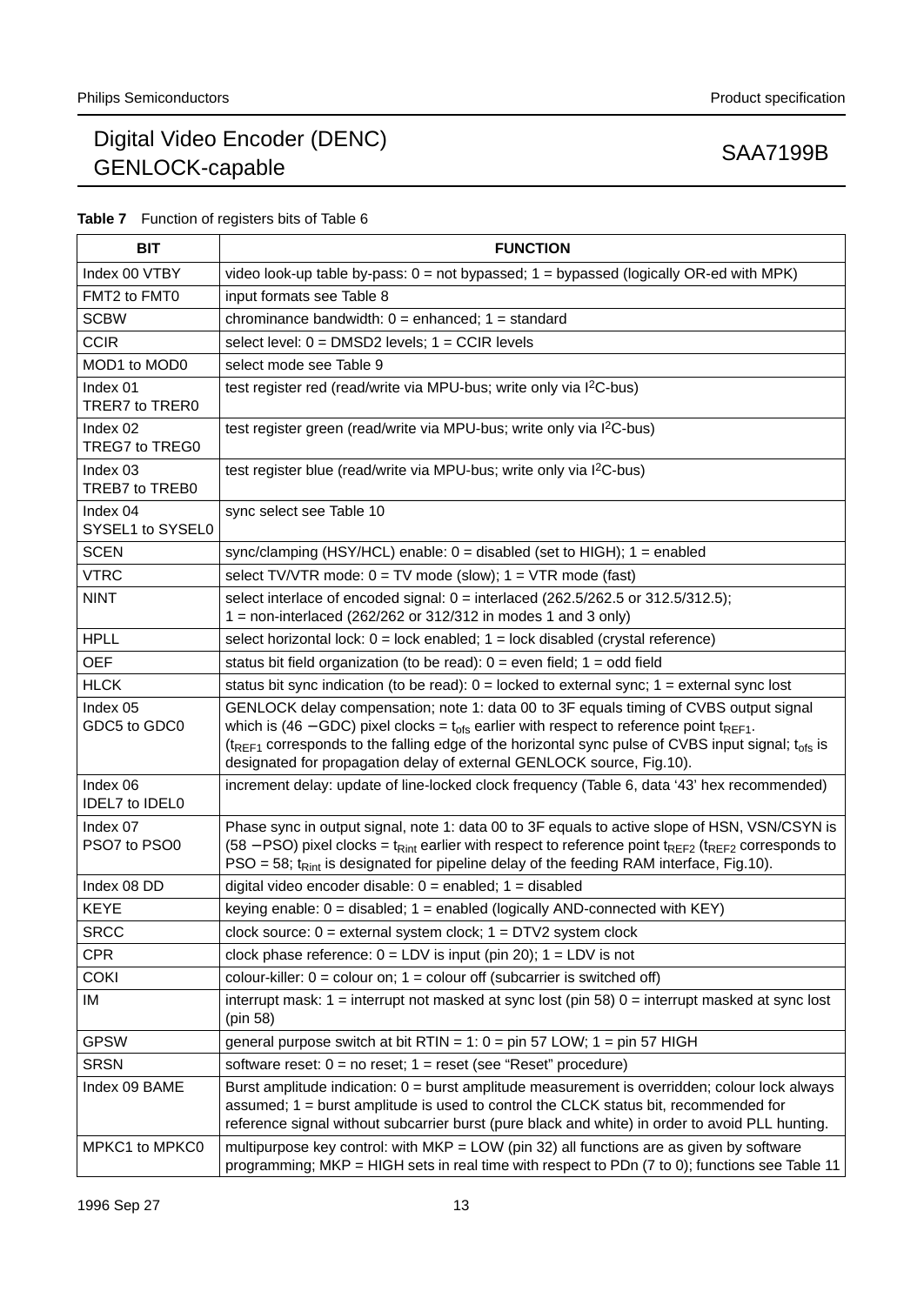| <b>BIT</b>                             | <b>FUNCTION</b>                                                                                                                                                                                                                                                                                                                                                                                                                                                                                      |
|----------------------------------------|------------------------------------------------------------------------------------------------------------------------------------------------------------------------------------------------------------------------------------------------------------------------------------------------------------------------------------------------------------------------------------------------------------------------------------------------------------------------------------------------------|
| <b>IEPI</b>                            | polarity of external PAL-ID signal (H/2 signal) from RTCI input (pin 57): 0 = not inverted;<br>$1 = inverted$                                                                                                                                                                                                                                                                                                                                                                                        |
| <b>RTSC</b>                            | Real time select control: $0 =$ real time control HPLL increment is selected, which means,<br>information concerning actual clock frequency from the digital colour decoder is received<br>$(SAA7151B$ or $SAA7191B$ ); the corresponding subcarrier frequency is calculated; $1 =$ real time<br>control FSC increment with PAL-ID is selected, which means, information concerning actual<br>subcarrier frequency and PAL-ID from the digital colour decoder is received (SAA7151B or<br>SAA7191B). |
| <b>RTIN</b>                            | select real time control input: $0 = \pi/57$ is input for RTCI signal; $1 = \pi/57$ is port output GPSW                                                                                                                                                                                                                                                                                                                                                                                              |
| <b>RTCE</b>                            | real time control enabled: $0 =$ disabled; $1 =$ enabled (RTIN = 0)                                                                                                                                                                                                                                                                                                                                                                                                                                  |
| Index <sub>0</sub> C<br>CHPS7 to CHPS0 | phase adjustment between chrominance output signal and reference: 00 to FF equals<br>0 to 358.59375 degrees in steps of 1.40625 degrees                                                                                                                                                                                                                                                                                                                                                              |
| Index 0D<br>FSC7 to FSC0               | fine adjustment of subcarrier frequency in non-GENLOCK modes: 00 to 7F increasing and<br>FF to 80 decreasing equal approximately to $450 \times 10^{-6}$ of the subcarrier frequency in 256 steps                                                                                                                                                                                                                                                                                                    |
| Index OE CLCK                          | lock to external chrominance (to be read): $0 =$ possible; $1 =$ not possible                                                                                                                                                                                                                                                                                                                                                                                                                        |
| STD3 to STD0                           | colour encoding standards; see Table 12                                                                                                                                                                                                                                                                                                                                                                                                                                                              |
|                                        | status bits to be read via I <sup>2</sup> C-bus: see Table 15                                                                                                                                                                                                                                                                                                                                                                                                                                        |
|                                        | status bits to be read by microcontroller: all registers from 00 up to 0F can be read via<br>MPU-bus, read only bits are OEF, HCLK (index 04) and CLCK (index 0E)                                                                                                                                                                                                                                                                                                                                    |

**Note**

1. Field blanking (Figs 11 and 12): normally, video to be encoded should not become active after the active edge of VSN or CSYN before line 22.5 at 50 Hz (line 18 at 60 Hz). Total internal field blanking is 11 lines at 50 Hz (13 lines at 60 Hz).

| FMT <sub>2</sub> | FMT <sub>1</sub> | <b>FMT0</b> | <b>FORMAT</b>                          |
|------------------|------------------|-------------|----------------------------------------|
| 0                | 0                | $\Omega$    | YUV 4 : 1 : 1 format; DMSD2 compatible |
| $\Omega$         | 0                |             | YUV 4 : 1 : 1 format; customized       |
| $\Omega$         |                  | 0           | YUV 4 : 2 : 2 format; DMSD2 compatible |
| $\Omega$         |                  |             | YUV 4 : 2 : 2 format; customized       |
|                  | 0                | 0           | YUV $4:4:4$ format                     |
|                  | 0                |             | $RGB 4:4:4$ format                     |
|                  |                  | 0           | reserved                               |
|                  |                  |             | 8-bit indexed colour                   |

### **Table 8** Input formats

## **Table 9** Select mode

| MOD1 | <b>MOD0</b> | <b>MODE</b>         |
|------|-------------|---------------------|
| 0    |             | <b>GENLOCK</b> mode |
| 0    |             | stand alone mode    |
|      | Ü           | ' slave mode        |
|      |             | test mode           |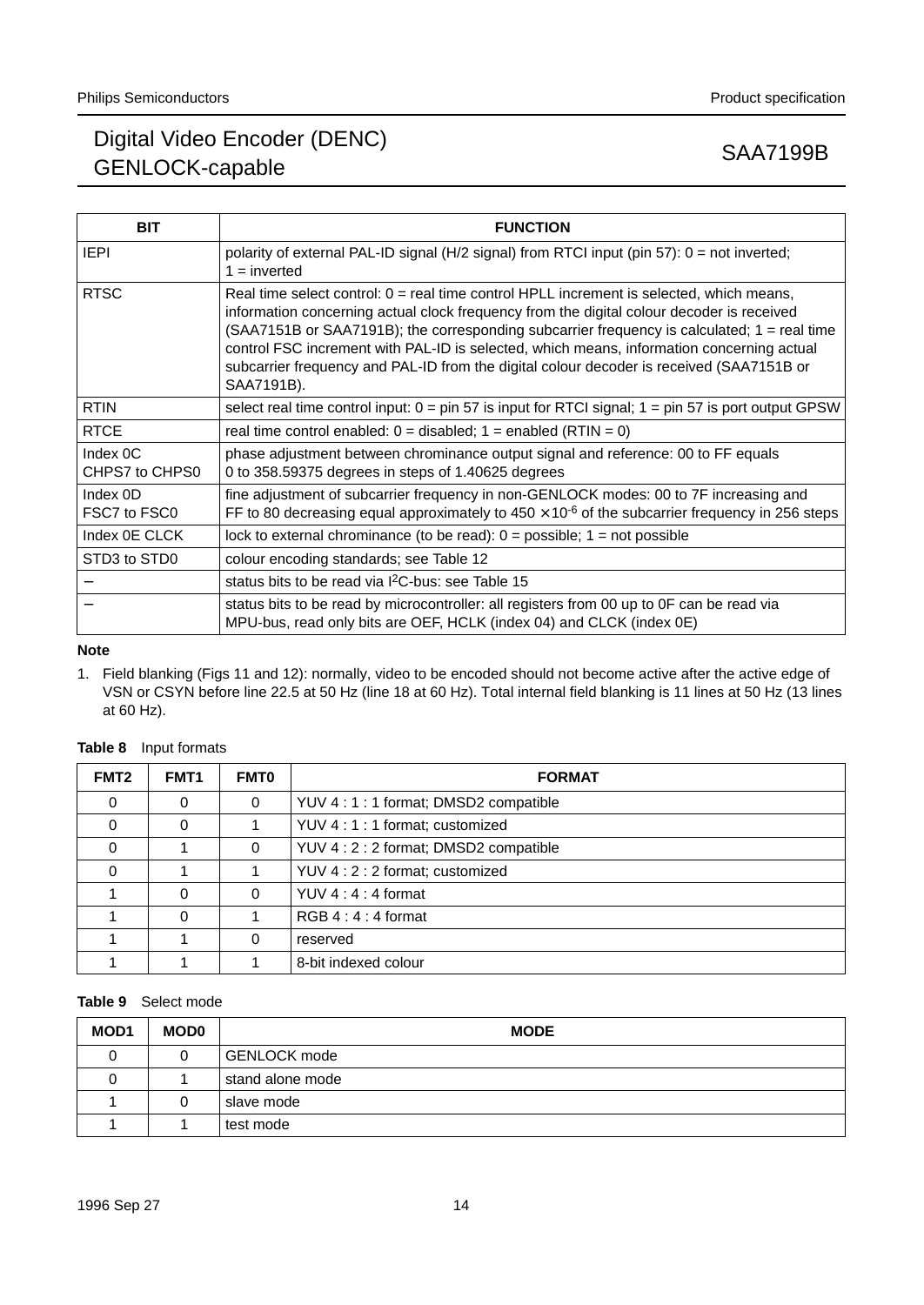### **Table 10** Sync select

| SYSEL1 SYSEL0 | <b>SYNCHRONIZED FROM</b>                 |
|---------------|------------------------------------------|
|               | CSYN (active LOW; pin 3)                 |
|               | HSN and VSN (active LOW; pins 84 and 3)  |
| 0             | CSYN (active HIGH; pin 3)                |
|               | HSN and VSN (active HIGH; pins 84 and 3) |

## **Table 11** Multi-purpose key control

|              | <b>SET BY BITS</b> | IN FUNCTION BLOCKS INPUT                | <b>CLUTs</b>                 | <b>MATRIX</b> | <b>LEVEL</b>                              |  |
|--------------|--------------------|-----------------------------------------|------------------------------|---------------|-------------------------------------------|--|
| <b>MPKC1</b> | <b>MPKC0</b>       | <b>FORMATTER</b>                        |                              |               | <b>MATCHING</b>                           |  |
|              | 0                  | control via CCIR bit and FMT bits       | bypass                       |               | control via FMT bits control via CCIR bit |  |
|              |                    | format 5 (RGB) CCIR level               | active,<br>no indexed colour | active        | <b>CCIR</b> level                         |  |
|              | Х                  | format 7 (indexed colour)<br>CCIR level | active,<br>no indexed colour | active        | <b>CCIR</b> level                         |  |

## **Table 12** Colour encoding standards

| STD <sub>3</sub> | STD <sub>2</sub> | STD <sub>1</sub> | <b>STD0</b> | <b>STANDARD</b>                      |
|------------------|------------------|------------------|-------------|--------------------------------------|
| $\Omega$         | $\Omega$         | $\Omega$         | $\mathbf 0$ | NTSC 4.43; 60 Hz; SQP (12.27 MHz)    |
| $\Omega$         | $\Omega$         | $\Omega$         | 1           | NTSC 4.43; 50 Hz; SQP (14.75 MHz)    |
| $\Omega$         | $\Omega$         | 1                | $\Omega$    | PAL-B/G 4.43; 50 Hz; SQP (14.75 MHz) |
| $\Omega$         | $\Omega$         | 1                | 1           | NTSC 4.43; 60 Hz; CCIR (13.5 MHz)    |
| $\Omega$         | 1                | $\Omega$         | $\Omega$    | NTSC 4.43; 50 Hz; CCIR (13.5 MHz)    |
| $\mathbf 0$      |                  | $\Omega$         |             | PAL-B/G 4.43; 50 Hz; CCIR (13.5 MHz) |
| $\Omega$         |                  |                  | $\Omega$    | reserved                             |
| $\Omega$         |                  | 1                | 1           | reserved                             |
|                  | 0                | 0                | $\Omega$    | PAL-M; 60 Hz; SQP (12.27 MHz)        |
|                  | $\Omega$         | $\Omega$         |             | PAL-M; 60 Hz; CCIR (13.5 MHz)        |
|                  | $\Omega$         |                  | $\Omega$    | PAL-N; 50 Hz; CCIR (13.5 MHz)        |
|                  | 0                |                  |             | PAL-N; 50 Hz; SQP (14.75 MHz)        |
|                  |                  | $\Omega$         | $\Omega$    | NTSC-M; 60 Hz; SQP (12.27 MHz)       |
|                  |                  | $\Omega$         | 1           | NTSC-M; 60 Hz; CCIR (13.5 MHz)       |
|                  |                  |                  | $\Omega$    | reserved                             |
|                  |                  |                  |             | reserved                             |

## **Colour look-up tables (CLUTs)**

The CLUTs consist of RAM tables. The RAM tables can be loaded with  $X = 0$  to 255 in accordance with equation 1 for the signals R, G and B. Gamma-correction (pre-distortion) by the following equation:

Y = NINT (b + a × X1<sup>1/g</sup>); Y(X ≤ 16) = 16; Y(X ≥ 235) = 235 (equation 1) with g = 2.2: a =  $\frac{219}{27}$ b = 16 – a $\times$  16<sup>–2.2</sup>  $a = \frac{219}{23}$  $= \frac{213}{235^{-2.2} - 16^{-2.2}}$ 

The RAM tables are loaded via MPU-bus or via I<sup>2</sup>C-bus (Table 17).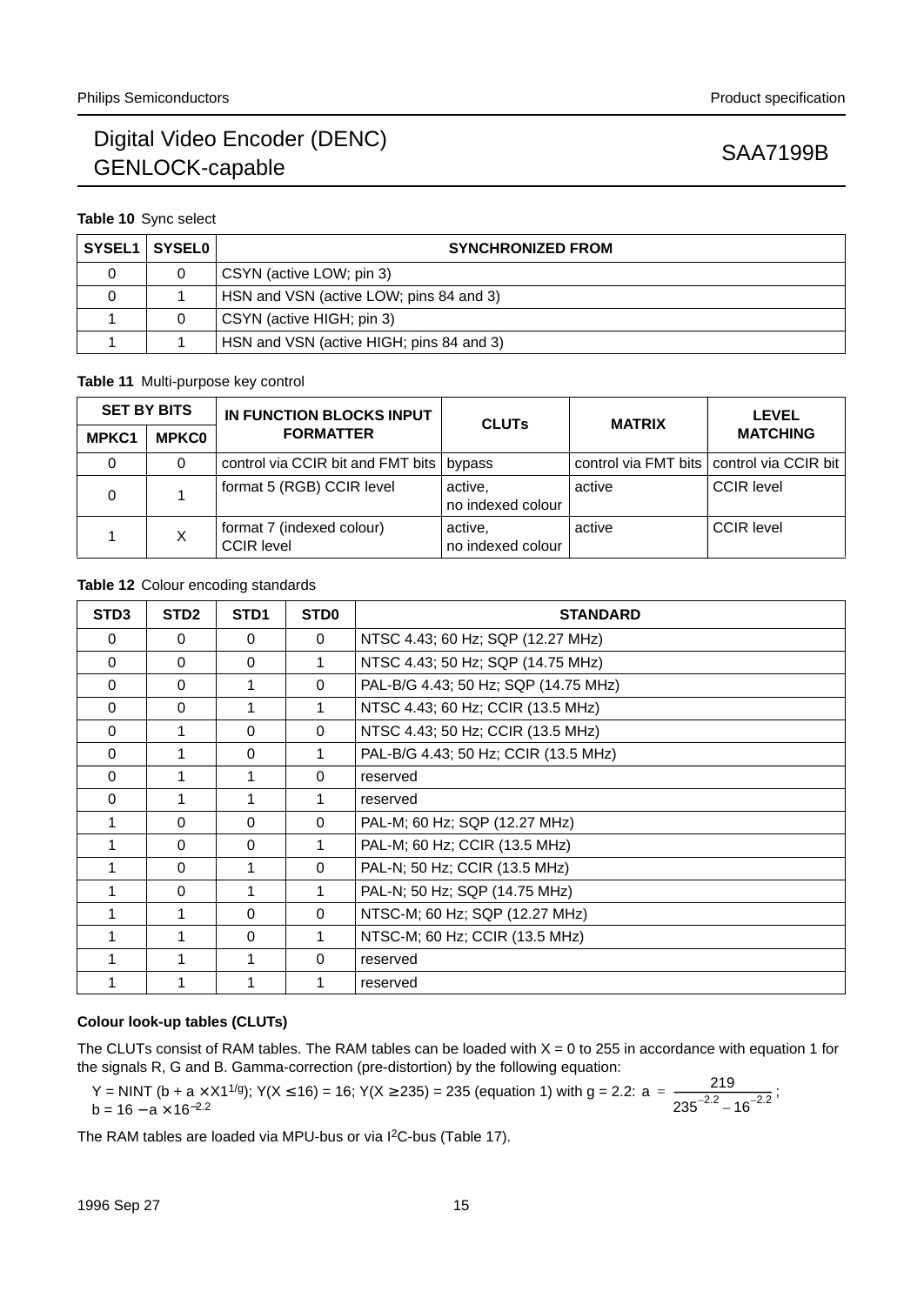## **I 2C-bus format**

**Table 13** I 2C-bus address; see Table 14

|  |  | : ADDRESS<br>SLAVE | <b>ACK</b> | <b>SUBADDRESS</b> | ACK I | DATA 0 | <b>ACK</b> | -------- | ATAר<br>$\sim$ | ACK |  |
|--|--|--------------------|------------|-------------------|-------|--------|------------|----------|----------------|-----|--|
|--|--|--------------------|------------|-------------------|-------|--------|------------|----------|----------------|-----|--|

### **Table 14** Explanation of Table 13

| <b>PART</b>         | <b>DESCRIPTION</b>                  |
|---------------------|-------------------------------------|
| S                   | START condition                     |
| Slave address       | 1011000X (note 1)                   |
| <b>ACK</b>          | acknowledge, generated by the slave |
| Subaddress (note 2) | subaddress byte (Table 17)          |
| <b>DATA</b>         | data byte (Table 6)                 |
|                     | continued data bytes and ACKs       |
| P                   | STOP condition                      |

### **Notes**

- 1. X is the read/write control bit;  $X = 0$  is order to write (the circuit is slave receiver);  $X = 1$  is order to read (the circuit is slave transmitter).
- 2. If more than 1 byte DATA is transmitted, then auto-increment of the subaddress is performed.

## **Table 15** I 2C-bus status byte (address byte B1)

| <b>FUNCTION</b> | <b>STATUS BYTE</b> |    |    |    |             |                |                |             |  |
|-----------------|--------------------|----|----|----|-------------|----------------|----------------|-------------|--|
|                 | D7                 | D6 | D5 | D4 | D3          | D <sub>2</sub> | D <sub>1</sub> | D0          |  |
| Read status     |                    |    |    |    | <b>FFOS</b> | OEF            | <b>CLCK</b>    | <b>HLCK</b> |  |

## **Table 16** Function of the bits in Table 15

| <b>BIT</b>  | <b>FUNCTION</b>                                                                                                                                       |
|-------------|-------------------------------------------------------------------------------------------------------------------------------------------------------|
| <b>FFOS</b> | first field of sequence: $0 = false$ ; $1 =$ first of 4 fields for NTSC (first of 8 fields for PAL). FFOS is not<br>valid for non-interlaced signals. |
| <b>OEF</b>  | field organization: $0 =$ even field; $1 =$ odd field                                                                                                 |
| <b>CLCK</b> | lock to external chrominance: $0 =$ possible; $1 =$ not possible                                                                                      |
| <b>HLCK</b> | sync indication: $0 =$ locked to external sync; $1 =$ external sync lost                                                                              |

## Table 17 <sup>2</sup>C-bus write bytes (address byte B0)

| <b>ACCESS</b>          | <b>DESCRIPTION OF BYTE</b> |  |                                                                                           |                                                       |  |  |  |  |
|------------------------|----------------------------|--|-------------------------------------------------------------------------------------------|-------------------------------------------------------|--|--|--|--|
|                        |                            |  | Control registers   address byte B0   subaddress byte 02   index byte (00 to 0F); Table 6 | data bytes<br>(auto-increment)                        |  |  |  |  |
| <b>CLUTs registers</b> |                            |  | address byte B0 $\vert$ subaddress byte 00 $\vert$ CLUT address bytes<br>(00 to FF)       | 3 data bytes for one RGB<br>sequence (auto-increment) |  |  |  |  |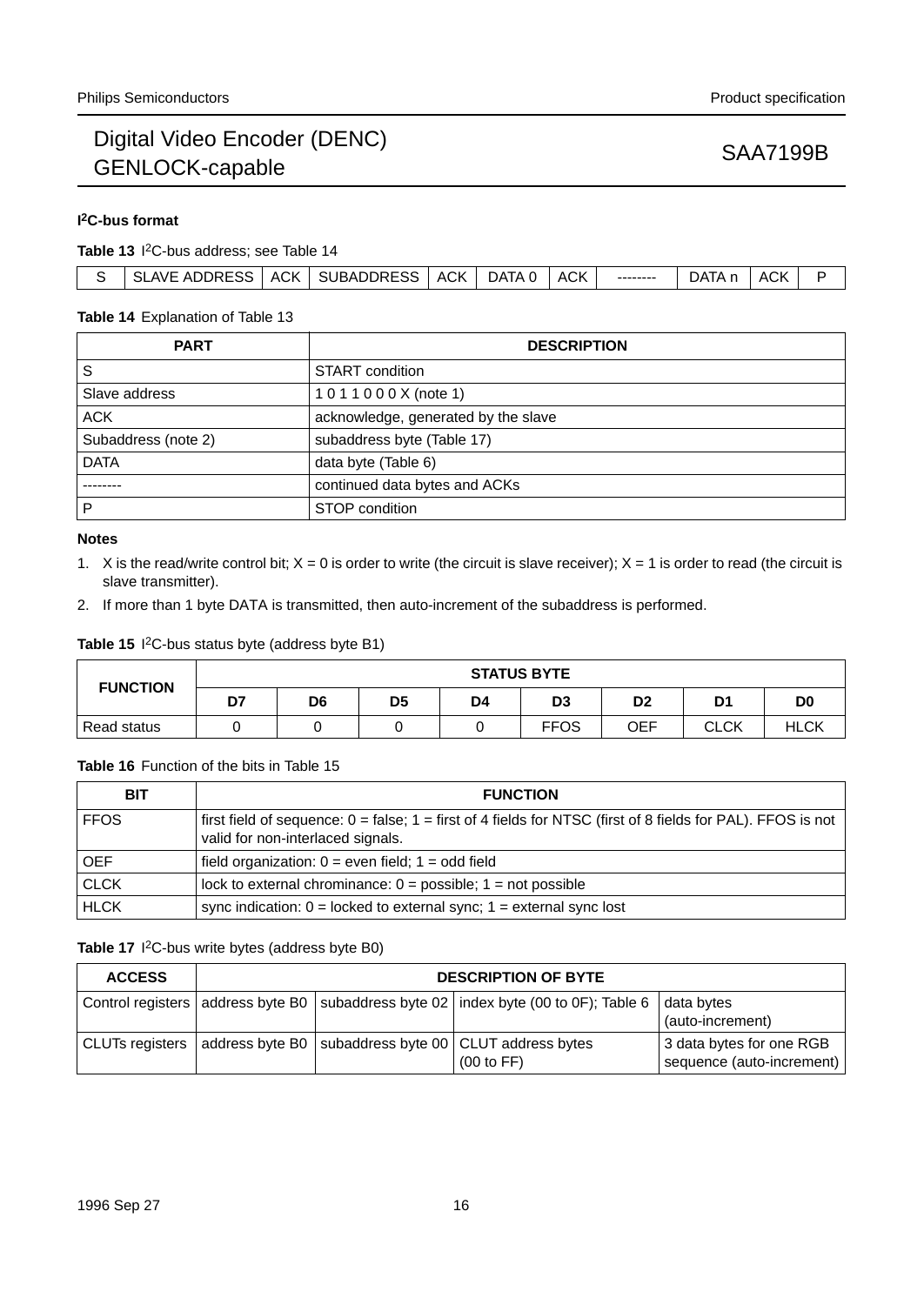## **Modes of the SAA7199B**

### **Table 18** The four different modes of the SAA7199B

| <b>MODE</b>    | <b>DESCRIPTION</b>                                                                                                                                                                                                                                                                                                                             |
|----------------|------------------------------------------------------------------------------------------------------------------------------------------------------------------------------------------------------------------------------------------------------------------------------------------------------------------------------------------------|
| Stand alone    | The SAA7199B receives a line-locked clock CLKIN and generates CSYN or HSN/VSN output<br>signals, which trigger the RGB or the YUV source signal to provide data and composite blanking CB.                                                                                                                                                     |
| Slave          | The SAA7199B receives the line-locked clock CLKIN, CSYN or HSN/VSN, CB and data from an<br>RGB or YUV source. The sync inputs are edge-sensitive; their minimum active length is 1 PIXCLK.<br>A real time control signal RTCI is received from a digital colour decoder as an option.                                                          |
| <b>GENLOCK</b> | Horizontal and vertical sync plus colour are locked on a received CVBS reference signal. The CVBS<br>reference signal also generates a line-locked clock by the SAA7197 clock generator. Auxiliary<br>signals HCL and HSY plus CSYN or HSN/VSN are generated to trigger the RGB or the YUV source<br>providing data and composite blanking CB. |
| Test           | Similar to stand alone mode, but the contents of the test registers TRER, TREG and TREB consists<br>of data to be encoded. VSN/CSYN and HSN outputs are in 3-state condition.                                                                                                                                                                  |

RELATIONSHIP BETWEEN HORIZONTAL FREQUENCY AND COLOUR SUBCARRIER FREQUENCY IN NON-GENLOCK MODE

1. Internal subcarrier frequency with  $n =$  integer

PAL:  $f_{SC} = f_H (n/4 + 1/625)$  respectively  $f_H (n/4 + 1/525)$ 

NTSC:  $f_{SC} = f_H (n/2)$ 

Necessary conditions: non-GENLOCK mode; RTCE =  $0$ , FSCO = 00H; phase coupling of the two frequencies is given by a definite phase reset every 8th field at PAL (4th field at NTSC).

FSCO  $\neq$  00H adjusts the subcarrier frequency, phase reset is disabled and phase between f<sub>SC</sub> and f<sub>H</sub> is not constant.

2. External subcarrier frequency

 $f_{SC}$  is given by RTCI real time input from a digital colour decoder

Necessary conditions: Slave mode; RTCE = 1, RTSC = 1. The 8th respectively 4th field reset is enabled at  $FSCO = 00H$  (disabled at  $FSCO \neq 00H$ ). The subcarrier frequency is not influenced by  $FSCO$  bits, but is given by real time increment.

3. External HPLL increment

 $f_{SC}$  is calculated by RTCI real time input signal from a digital colour decoder. The frequency of  $f_{SC}$  depends on the absolute crystal frequency value used by the digital colour decoder.

Necessary conditions: Slave mode; RTCE = 1, RTSC = 0. The 8th respectively 4th field reset is enabled at  $FSCO = 00H$  (disabled at  $FSCO \neq 00H$ ). The subcarrier frequency is influenced by FSCO bits.

The absolute phase relationship between sync and subcarrier (colour burst output) can be influenced in all three events by CHPS7 to CHPS0 register byte (index 0C).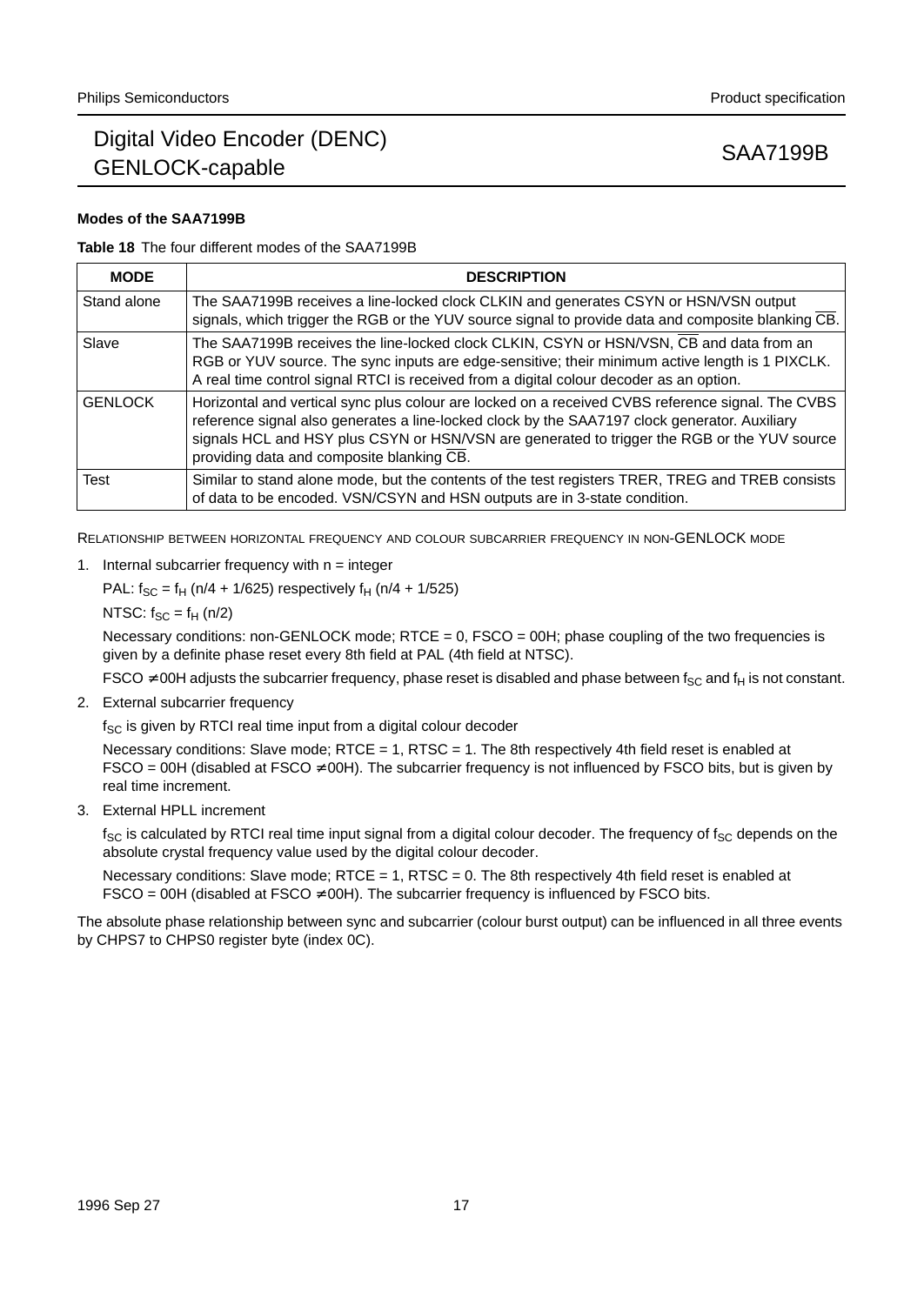## **Data input formats**

One clock cycle equals 12.27 MHz, 13.5 MHz or 14.75 MHz; Cb = (B − Y) equals U; Cr = (R − Y) equals V; (n) = number of pixels.

| <b>INPUT</b>  | <b>CLOCK CYCLE (PIXEL SEQUENCE)</b> |          |              |        |          |        |        |        |  |  |  |
|---------------|-------------------------------------|----------|--------------|--------|----------|--------|--------|--------|--|--|--|
| <b>SIGNAL</b> | 0                                   |          | $\mathbf{2}$ | 3      | 4        | 5      | 6      |        |  |  |  |
| PD2(7 to 0)   | Y(0)                                | Y(1)     | Y(2)         | Y(3)   | Y(4)     | Y(5)   | Y(6)   | Y(7)   |  |  |  |
| PD3(7)        | Cb7(0)                              | Cb5(0)   | Cb3(0)       | Cb1(0) | Cb7(4)   | Cb5(4) | Cb3(4) | Cb1(4) |  |  |  |
| PD3(6)        | Cb6(0)                              | Cb4(0)   | Cb2(0)       | Cb0(0) | Cb6(4)   | Cb4(4) | Cb2(4) | Cb0(4) |  |  |  |
| PD3(5)        | Cr7(0)                              | Cr5(0)   | Cr3(0)       | Cr1(0) | Cr7(4)   | Cr5(4) | Cr3(4) | Cr1(4) |  |  |  |
| PD3(4)        | Cr6(0)                              | Cr4(0)   | Cr2(0)       | CrO(0) | Cr6(4)   | Cr4(4) | Cr2(4) | CrO(4) |  |  |  |
| PD3(3 to 0)   |                                     | not used |              |        |          |        |        |        |  |  |  |
| PD1(7 to 0)   |                                     |          |              |        | not used |        |        |        |  |  |  |

|  | <b>Table 19</b> Format 0; DMSD2 compatible YUV 4 : 1 : 1 format (FMT-bits in index $00 = 000$ ) |  |  |  |  |  |  |
|--|-------------------------------------------------------------------------------------------------|--|--|--|--|--|--|
|--|-------------------------------------------------------------------------------------------------|--|--|--|--|--|--|

|  |  |  |  |  | <b>Table 20</b> Format 1; customized YUV 4 : 1 : 1 format (FMT-bits in index $00 = 001$ ) |  |
|--|--|--|--|--|-------------------------------------------------------------------------------------------|--|
|--|--|--|--|--|-------------------------------------------------------------------------------------------|--|

| <b>INPUT</b>  | <b>CLOCK CYCLE (PIXEL SEQUENCE)</b> |                 |        |                                  |          |                          |        |                          |  |  |  |
|---------------|-------------------------------------|-----------------|--------|----------------------------------|----------|--------------------------|--------|--------------------------|--|--|--|
| <b>SIGNAL</b> | 0                                   | 1               | 2      | 3                                | 4        | 5                        | 6      | 7                        |  |  |  |
| PD2(7 to 0)   | Y(0)                                | Y(1)            | Y(2)   | Y(3)                             | Y(4)     | Y(5)                     | Y(6)   | Y(7)                     |  |  |  |
| PD3(7)        | Cb7(0)                              | $\qquad \qquad$ | Cr7(0) |                                  | Cb7(4)   |                          | Cr7(4) |                          |  |  |  |
| PD3(6)        | Cb6(0)                              | $\qquad \qquad$ | Cr6(0) | $\overbrace{\phantom{12322111}}$ | Cb6(4)   |                          | Cr6(4) | $\overline{\phantom{0}}$ |  |  |  |
| PD3(5)        | Cb5(0)                              | $\qquad \qquad$ | Cr5(0) | $\overbrace{\phantom{12322111}}$ | Cb5(4)   |                          | Cr5(4) | $\overline{\phantom{0}}$ |  |  |  |
| PD3(4)        | Cb4(0)                              | $\qquad \qquad$ | Cr4(0) |                                  | Cb4(4)   |                          | Cr4(4) | $\overline{\phantom{0}}$ |  |  |  |
| PD3(3)        | Cb3(0)                              | —               | Cr3(0) | $\overline{\phantom{m}}$         | Cb3(4)   | $\overline{\phantom{m}}$ | Cr3(4) | $\overline{\phantom{0}}$ |  |  |  |
| PD3(2)        | Cb2(0)                              | —               | Cr2(0) | $\overline{\phantom{m}}$         | Cb2(4)   | $\overline{\phantom{m}}$ | Cr2(4) | $\overline{\phantom{0}}$ |  |  |  |
| PD3(1)        | Cb1(0)                              | —               | Cr1(0) | $\overbrace{\phantom{12322111}}$ | Cb1(4)   | $\overline{\phantom{m}}$ | Cr1(4) | $\overline{\phantom{0}}$ |  |  |  |
| PD3(0)        | Cb0(0)                              | $\qquad \qquad$ | CrO(0) | $\overbrace{\phantom{12322111}}$ | Cb0(4)   |                          | CrO(4) |                          |  |  |  |
| PD1(7 to 0)   |                                     |                 |        |                                  | not used |                          |        |                          |  |  |  |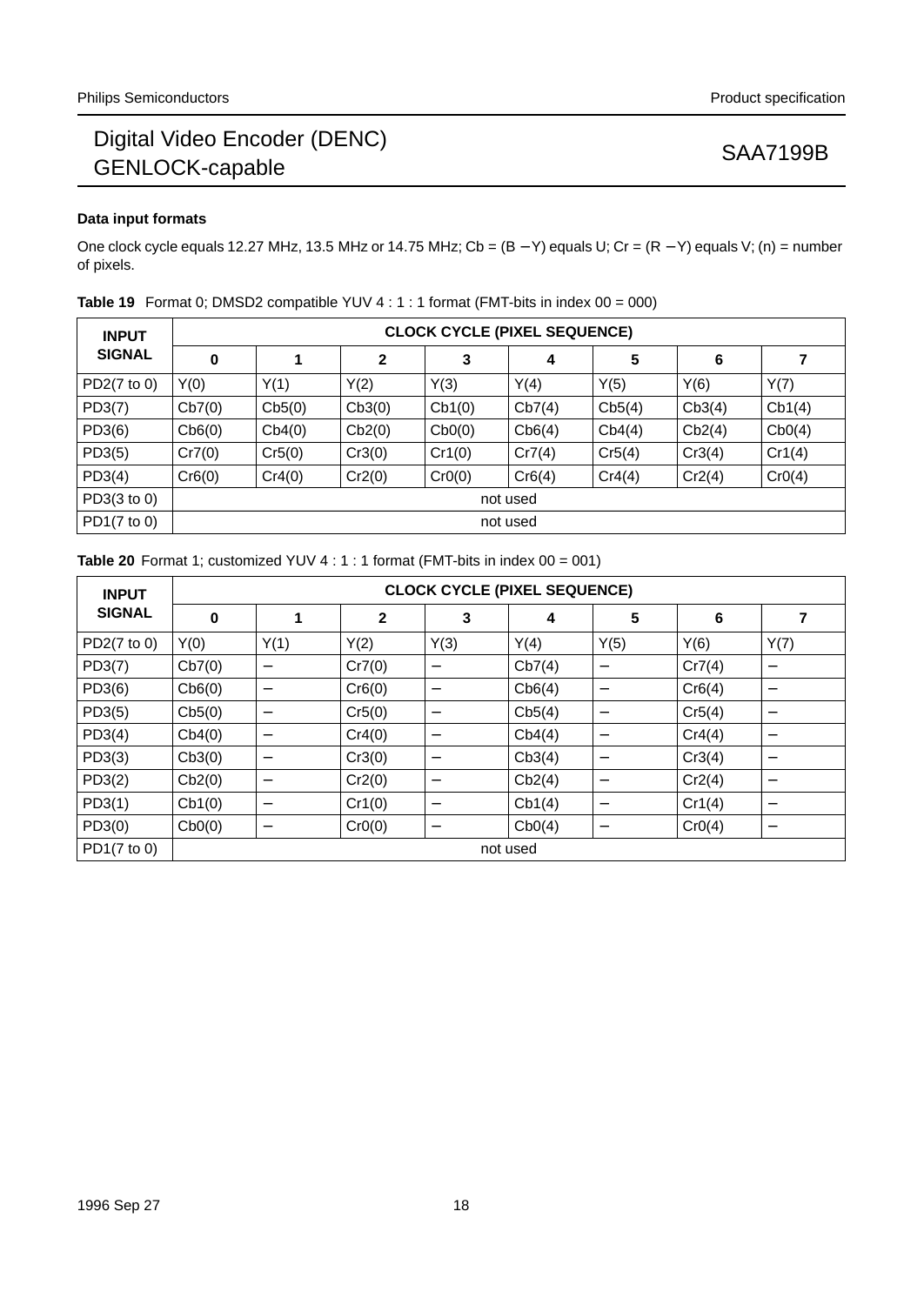| <b>INPUT</b>  | <b>CLOCK CYCLE (PIXEL SEQUENCE)</b> |        |        |        |          |        |        |        |  |  |  |
|---------------|-------------------------------------|--------|--------|--------|----------|--------|--------|--------|--|--|--|
| <b>SIGNAL</b> | 0                                   | 1      | 2      | 3      | 4        | 5      | 6      | 7      |  |  |  |
| PD2(7 to 0)   | Y(0)                                | Y(1)   | Y(2)   | Y(3)   | Y(4)     | Y(5)   | Y(6)   | Y(7)   |  |  |  |
| PD3(7)        | Cb7(0)                              | Cr7(0) | Cb7(2) | Cr7(2) | Cb7(4)   | Cr7(4) | Cb7(6) | Cr7(6) |  |  |  |
| PD3(6)        | Cb6(0)                              | Cr6(0) | Cb6(2) | Cr6(2) | Cb6(4)   | Cr6(4) | Cb6(6) | Cr6(6) |  |  |  |
| PD3(5)        | Cb5(0)                              | Cr5(0) | Cb5(2) | Cr5(2) | Cb5(4)   | Cr5(4) | Cb5(6) | Cr5(6) |  |  |  |
| PD3(4)        | Cb4(0)                              | Cr4(0) | Cb4(2) | Cr4(2) | Cb4(4)   | Cr4(4) | Cb4(6) | Cr4(6) |  |  |  |
| PD3(3)        | Cb3(0)                              | Cr3(0) | Cb3(2) | Cr3(2) | Cb3(4)   | Cr3(4) | Cb3(6) | Cr3(6) |  |  |  |
| PD3(2)        | Cb2(0)                              | Cr2(0) | Cb2(2) | Cr2(2) | Cb2(4)   | Cr2(4) | Cb2(6) | Cr2(6) |  |  |  |
| PD3(1)        | Cb1(0)                              | Cr1(0) | Cb1(2) | Cr1(2) | Cb1(4)   | Cr1(4) | Cb1(6) | Cr1(6) |  |  |  |
| PD3(0)        | Cb0(0)                              | CrO(0) | Cb0(2) | CrO(2) | Cb0(4)   | CrO(4) | Cb0(6) | CrO(6) |  |  |  |
| PD1(7 to 0)   |                                     |        |        |        | not used |        |        |        |  |  |  |

**Table 21** Format 2; DMSD2 compatible YUV 4 : 2 : 2 format (FMT-bits in index 00 = 010)

**Table 22** Format 3; customized YUV  $4:2:2$  format (FMT-bits in index  $00 = 011$ )

| <b>INPUT</b>  | <b>CLOCK CYCLE (PIXEL SEQUENCE)</b> |      |       |      |       |      |       |      |  |  |  |
|---------------|-------------------------------------|------|-------|------|-------|------|-------|------|--|--|--|
| <b>SIGNAL</b> |                                     |      |       |      |       |      |       |      |  |  |  |
| PD2(7 to 0)   | Y(0)                                | Y(1) | Y(2)  | Y(3) | Y(4)  | Y(5) | Y(6)  | Y(7) |  |  |  |
| PD3(7 to 0)   | Cb(0)                               |      | Cb(2) |      | Cb(4) |      | Cb(6) |      |  |  |  |
| PD1(7 to 0)   | Cr(0)                               | –    | Cr(2) |      | Cr(4) |      | Cr(6) |      |  |  |  |

**Table 23** Format 4; YUV 4 : 4 : 4 format (FMT-bits in index  $00 = 100$ )

| <b>INPUT</b>            | <b>CLOCK CYCLE (PIXEL SEQUENCE)</b> |       |       |       |       |       |       |       |  |  |  |
|-------------------------|-------------------------------------|-------|-------|-------|-------|-------|-------|-------|--|--|--|
| <b>SIGNAL</b>           |                                     |       |       | 3     |       |       | 6     |       |  |  |  |
| PD $2(7 \text{ to } 0)$ | Y(0)                                | Y(1)  | Y(2)  | Y(3)  | Y(4)  | Y(5)  | Y(6)  | Y(7)  |  |  |  |
| PD $3(7 \text{ to } 0)$ | Cb(0)                               | Cb(1) | Cb(2) | Cb(3) | Cb(4) | Cb(5) | Cb(6) | Cb(7) |  |  |  |
| PD1 $(7 \text{ to } 0)$ | Cr(0)                               | Cr(1) | Cr(2) | Cr(3) | Cr(4) | Cr(5) | Cr(6) | Cr(7) |  |  |  |

**Table 24** Format 5; RGB 4 : 4 : 4 format (FMT-bits in index 00 = 101)

| <b>INPUT</b>            | <b>CLOCK CYCLE (PIXEL SEQUENCE)</b> |      |      |      |      |      |      |      |  |  |  |
|-------------------------|-------------------------------------|------|------|------|------|------|------|------|--|--|--|
| <b>SIGNAL</b>           |                                     |      |      |      |      | 5    | 6    |      |  |  |  |
| PD $2(7 \text{ to } 0)$ | R(0)                                | R(1) | R(2) | R(3) | R(4) | R(5) | R(6) | R(7) |  |  |  |
| PD $3(7 \text{ to } 0)$ | G(0)                                | G(1) | G(2) | G(3) | G(4) | G(5) | G(6) | G(7) |  |  |  |
| PD1 $(7 \text{ to } 0)$ | B(0)                                | B(1) | B(2) | B(3) | B(4) | B(5) | B(6) | B(7) |  |  |  |

**Table 25** Format 7; indexed colour format (FMT-bits in index 00 = 111), input codes 0 to 255 are allowed, output code of CLUTs should preferably be the same as given in format 5

| <b>INPUT</b>            |        | <b>CLOCK CYCLE (PIXEL SEQUENCE)</b> |        |        |        |        |        |        |  |  |  |
|-------------------------|--------|-------------------------------------|--------|--------|--------|--------|--------|--------|--|--|--|
| <b>SIGNAL</b>           |        |                                     |        |        |        |        |        |        |  |  |  |
| PD $2(7 \text{ to } 0)$ | INC(0) | INC(1)                              | INC(2) | INC(3) | INC(4) | INC(5) | INC(6) | INC(7) |  |  |  |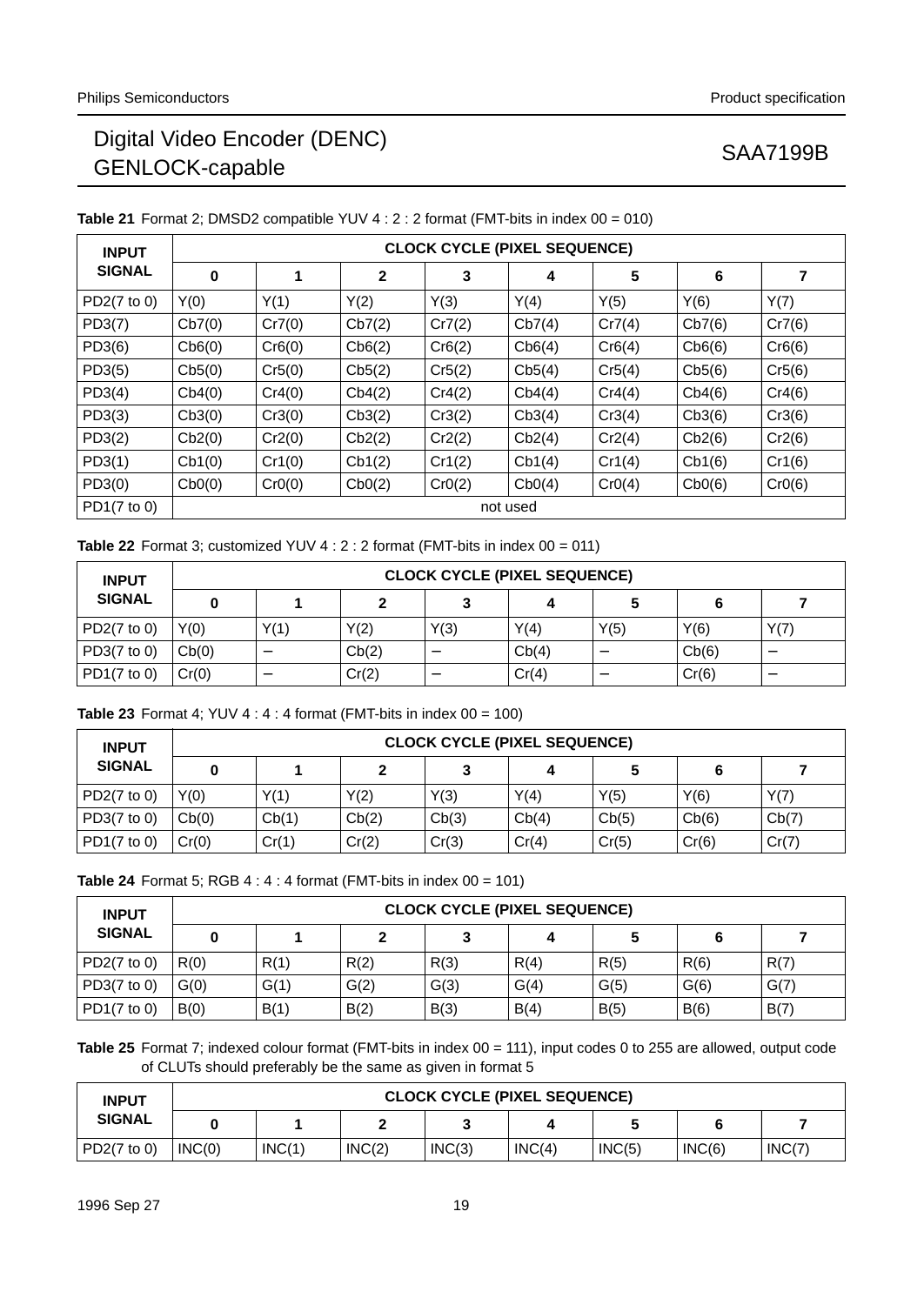**Table 26** Input data levels for formats 0 to 4 and 5; EBU colour bar; 100% white equals 100 IRE intensity, 5% colour saturation for formats 1 to 4, 100% for format 5

| <b>INPUT</b><br><b>CHANNEL</b> | <b>LEVEL</b>   | <b>DIGITAL LEVEL</b> | <b>CODE</b>                  | <b>CCRIR-BIT</b> | <b>FORMAT</b> |
|--------------------------------|----------------|----------------------|------------------------------|------------------|---------------|
| Y                              | 0 IRE          | 12                   | offset binary                | $\overline{0}$   | $0$ to $4$    |
|                                | <b>100 IRE</b> | 230                  |                              |                  |               |
| Cb                             | bottom peak    | $-101$               | two's complement $ 0\rangle$ |                  | $0$ to $4$    |
|                                | colourless     | 0                    |                              |                  |               |
|                                | top peak       | 100                  |                              |                  |               |
| Cr                             | bottom peak    | $-106$               | two's complement $ 0\rangle$ |                  | $0$ to $4$    |
|                                | colourless     | $\mathbf 0$          |                              |                  |               |
|                                | top peak       | 105                  |                              |                  |               |
| Y                              | 0 IRE          | 16                   | offset binary                | $\mathbf{1}$     | $0$ to $4$    |
|                                | <b>100 IRE</b> | 235                  |                              |                  |               |
| Cb                             | bottom peak    | 44                   | offset binary                | $\mathbf{1}$     | $0$ to $4$    |
|                                | colourless     | 128                  |                              |                  |               |
|                                | top peak       | 212                  |                              |                  |               |
| Cr                             | bottom peak    | 44                   | offset binary                | $\mathbf{1}$     | $0$ to $4$    |
|                                | colourless     | 128                  |                              |                  |               |
|                                | top peak       | 212                  |                              |                  |               |
| R, G and B                     | 0 IRE          | 16                   | offset binary                | $\mathbf{1}$     | 5             |
|                                | <b>100 IRE</b> | 235                  |                              |                  |               |

## GENLOCK INPUT DATA

**Table 27** Format 7; CVBS GENLOCK input data format has an 8-bit word length, the input data comes from an analog-to-digital converter (TDA8708) with gain controlled and clamped CVBS or VBS signals

| <b>INPUT</b>                           | <b>CLOCK CYCLE (PIXEL SEQUENCE)</b> |         |                |                                   |                                          |         |         |         |  |
|----------------------------------------|-------------------------------------|---------|----------------|-----------------------------------|------------------------------------------|---------|---------|---------|--|
| <b>SIGNAL</b>                          | 0                                   |         | $\overline{2}$ | 3                                 | 4                                        | 5       | 6       |         |  |
| $CVBS(7-0)$                            | CVBS(0)                             | CVBS(1) | CVBS(2)        | CVBS(3)                           | CVBS(4)                                  | CVBS(5) | CVBS(6) | CVBS(7) |  |
| <b>Conditions of CVBS input signal</b> |                                     |         |                | two's complement representation   |                                          |         |         |         |  |
| Sync bottom                            |                                     |         |                |                                   | corresponding to binary code -128        |         |         |         |  |
| 0 IRE (black)                          |                                     |         |                |                                   | corresponding to binary code $-64^{(1)}$ |         |         |         |  |
| 100 IRE (white)                        |                                     |         |                |                                   | corresponding to binary code 95          |         |         |         |  |
| Top peak of 75% colour                 |                                     |         |                | corresponding to binary code 95   |                                          |         |         |         |  |
| Bottom peak of 75% colour              |                                     |         |                | corresponding to binary code -100 |                                          |         |         |         |  |

## **Note**

1. If exactly matched levels are required in the internal multiplexer, the value 0 IRE should correspond to −68 and 100 IRE to 82.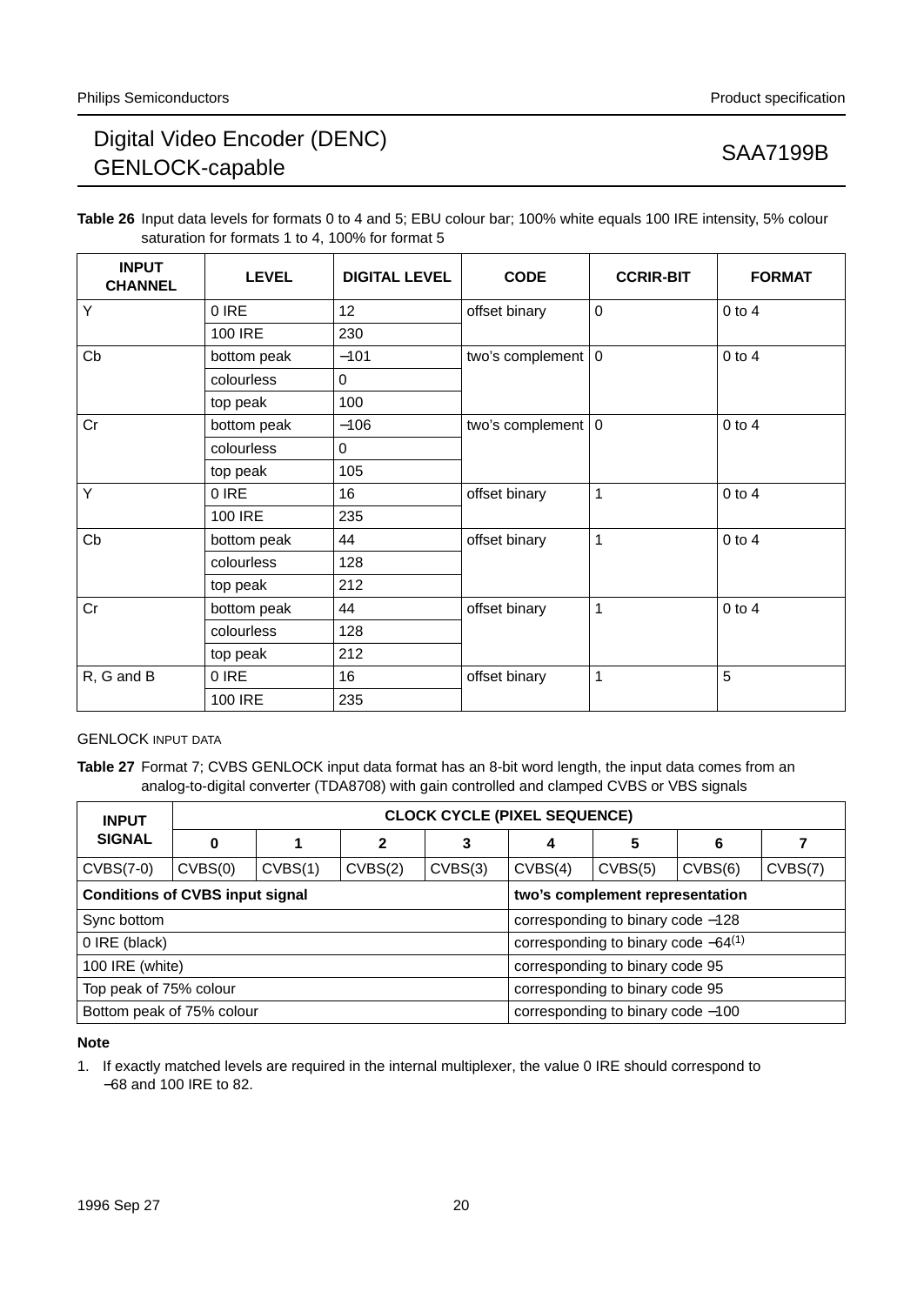ENCODING DATA LEVELS

Input data levels are transformed in three stages:

In the matrix when RGB or indexed colour is applied (formats 5 and 7)

In the normalizing amplifier depending on 50/60 Hz mode and CCIR-bit (index 00)

In the modulator.

|  |  | Table 28 Y and C output levels for RGB input levels (100/100 colour bar) |  |
|--|--|--------------------------------------------------------------------------|--|
|--|--|--------------------------------------------------------------------------|--|

| <b>INPUT DATA</b><br><b>SIGNAL</b>         |           | <b>MATRIX OUTPUT DATA</b> |           | <b>NORMALIZER OUTPUT</b><br><b>DATA</b> |           |           | <b>MODULATOR</b><br><b>OUTPUT DATA</b> |           |             |             |             |
|--------------------------------------------|-----------|---------------------------|-----------|-----------------------------------------|-----------|-----------|----------------------------------------|-----------|-------------|-------------|-------------|
|                                            | R         | G                         | B         | $(R - Y)$                               | Y         | $(B - Y)$ | V(1)                                   | Y         | U           | Y           | $C^{(2)}$   |
| Y and C output levels in 50 Hz mode (PAL)  |           |                           |           |                                         |           |           |                                        |           |             |             |             |
| White                                      | 235       | 235                       | 235       | 128                                     | 235       | 128       | $\mathbf 0$                            | 421       | $\mathbf 0$ | 421         | $\mathbf 0$ |
| Yellow                                     | 235       | 235                       | 16        | 146                                     | 210       | 16        | 29                                     | 387       | $-132$      | 387         | ±135        |
| Cyan                                       | 16        | 235                       | 235       | 16                                      | 170       | 166       | $-184$                                 | 332       | 44          | 332         | ±189        |
| Green                                      | 16        | 235                       | 16        | 34                                      | 145       | 54        | $-155$                                 | 297       | $-87$       | 297         | ±178        |
| Magenta                                    | 235       | 16                        | 235       | 221                                     | 107       | 202       | 152                                    | 245       | 86          | 245         | ±175        |
| Red                                        | 235       | 16                        | 16        | 240                                     | 82        | 90        | 183                                    | 211       | $-45$       | 211         | ±188        |
| Blue                                       | 16        | 16                        | 235       | 110                                     | 41        | 240       | $-30$                                  | 154       | 131         | 154         | ±134        |
| <b>Black</b>                               | 16        | 16                        | 16        | 128                                     | 16        | 128       | 0                                      | 120       | $\mathbf 0$ | 120         | 0           |
| Blanking                                   | $X^{(3)}$ | $X^{(3)}$                 | $X^{(3)}$ | $X^{(3)}$                               | $X^{(3)}$ | $X^{(3)}$ | $X^{(3)}$                              | $X^{(3)}$ | $X^{(3)}$   | 120         | $\Omega$    |
| <b>Burst</b>                               | $X^{(3)}$ | $X^{(3)}$                 | $X^{(3)}$ | $X^{(3)}$                               | $X^{(3)}$ | $X^{(3)}$ | 45                                     | $X^{(3)}$ | $-45$       | $X^{(3)}$   | ±63         |
| Top sync                                   | $X^{(3)}$ | $X^{(3)}$                 | $X^{(3)}$ | $X^{(3)}$                               | $X^{(3)}$ | $X^{(3)}$ | $X^{(3)}$                              | $X^{(3)}$ | $X^{(3)}$   | $\mathbf 0$ | $X^{(3)}$   |
| Y and C output levels in 60 Hz mode (NTSC) |           |                           |           |                                         |           |           |                                        |           |             |             |             |
| White                                      | 235       | 235                       | 235       | 128                                     | 235       | 128       | $\mathbf 0$                            | 416       | $\mathbf 0$ | 416         | $\Omega$    |
| Yellow                                     | 235       | 235                       | 16        | 146                                     | 210       | 16        | 29                                     | 385       | $-132$      | 385         | ±135        |
| Cyan                                       | 16        | 235                       | 235       | 16                                      | 170       | 166       | $-184$                                 | 335       | 44          | 335         | ±189        |
| Green                                      | 16        | 235                       | 16        | 34                                      | 145       | 54        | $-155$                                 | 303       | $-87$       | 303         | ±178        |
| Magenta                                    | 235       | 16                        | 235       | 221                                     | 107       | 202       | 152                                    | 256       | 86          | 256         | ±175        |
| Red                                        | 235       | 16                        | 16        | 240                                     | 82        | 90        | 183                                    | 225       | $-45$       | 225         | ±188        |
| <b>Blue</b>                                | 16        | 16                        | 235       | 110                                     | 41        | 240       | $-30$                                  | 173       | 131         | 173         | ±134        |
| <b>Black</b>                               | 16        | 16                        | 16        | 128                                     | 16        | 128       | $\Omega$                               | 142       | $\mathbf 0$ | 142         | 0           |
| Blanking                                   | $X^{(3)}$ | $X^{(3)}$                 | $X^{(3)}$ | $X^{(3)}$                               | $X^{(3)}$ | $X^{(3)}$ | $X^{(3)}$                              | $X^{(3)}$ | $X^{(3)}$   | 120         | $\Omega$    |
| <b>Burst</b>                               | $X^{(3)}$ | $X^{(3)}$                 | $X^{(3)}$ | $X^{(3)}$                               | $X^{(3)}$ | $X^{(3)}$ | 0                                      | $X^{(3)}$ | $-64$       | $X^{(3)}$   | ±64         |
| Top sync                                   | $X^{(3)}$ | X(3)                      | X(3)      | X(3)                                    | X(3)      | X(3)      | X(3)                                   | X(3)      | $X^{(3)}$   | $\mathbf 0$ | $X^{(3)}$   |

## **Notes**

1. The V component is inverted in the PAL line.

2. The  $\pm$  are peak values of the subcarrier signal.

3.  $X = not defined$ .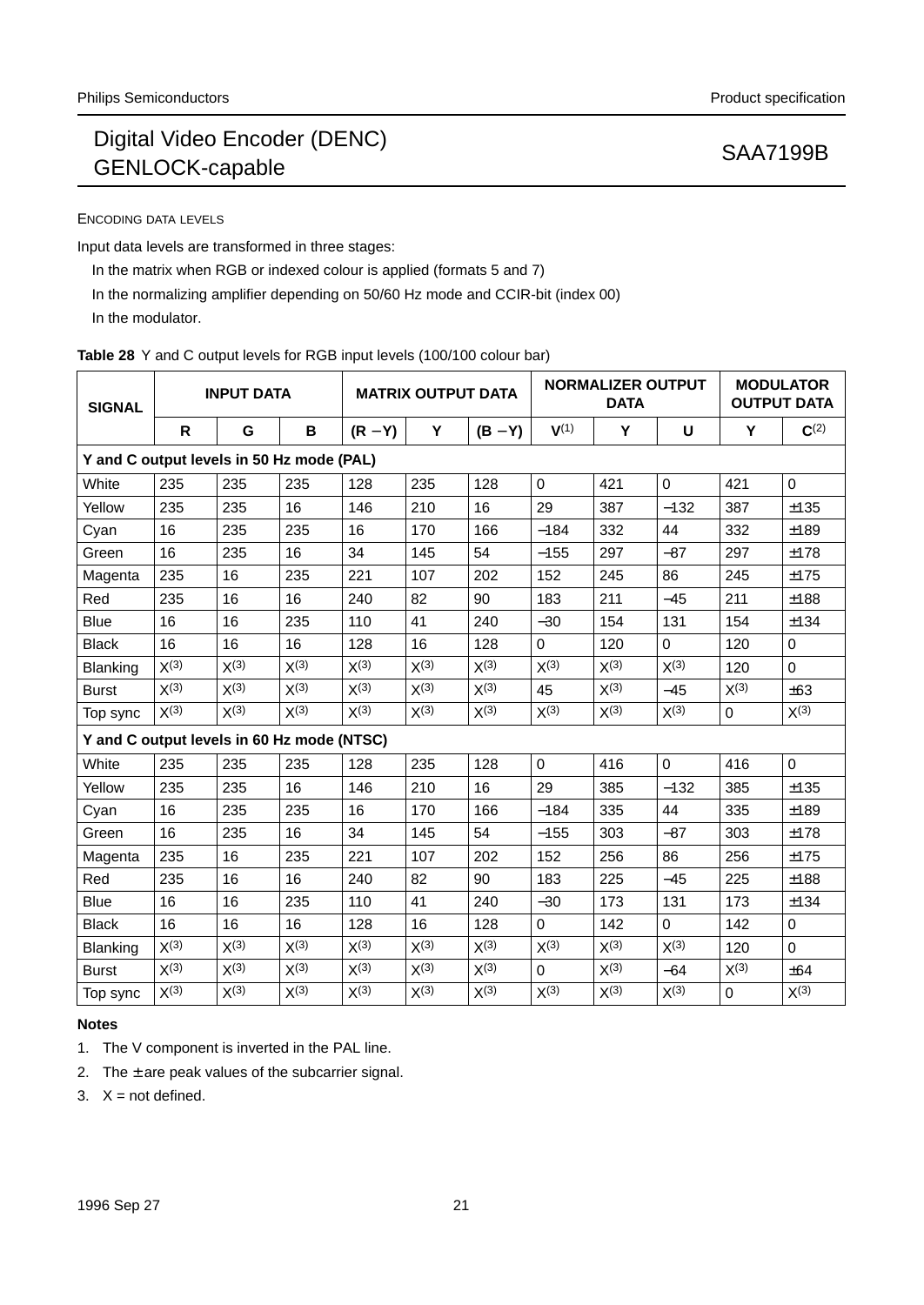CHROMINANCE FILTERING IN THE ENCODER

- 1. Decimation for 4 :4:4 format input data (formats 4, 5 and 7; Fig.4).
- 2. Interpolation for 4 : 1 : 1 input data into 4 : 2 : 2 data, also suitable to reduce the bandwidth of 4 : 2 : 2 data. This filter is controlled by the SCBW-bit (SCWB = 1 means active).
- 3. Interpolation at 13.5 MHz for 4 : 2 : 2 input data into 4 : 4 : 4 data before modulating baseband signals onto the colour subcarrier. Figures 5, 6 and 7 show the overall transfer characteristics of chrominance in "standard bandwidth condition" (SCBW = 1). Figures 8 and 9 show the overall transfer characteristics of chrominance in enhanced bandwidth condition (SCBW = 0), which is not possible for  $4:1:1$  input data. The transfer curves are slightly different at 12.27 and 14.75 MHz.



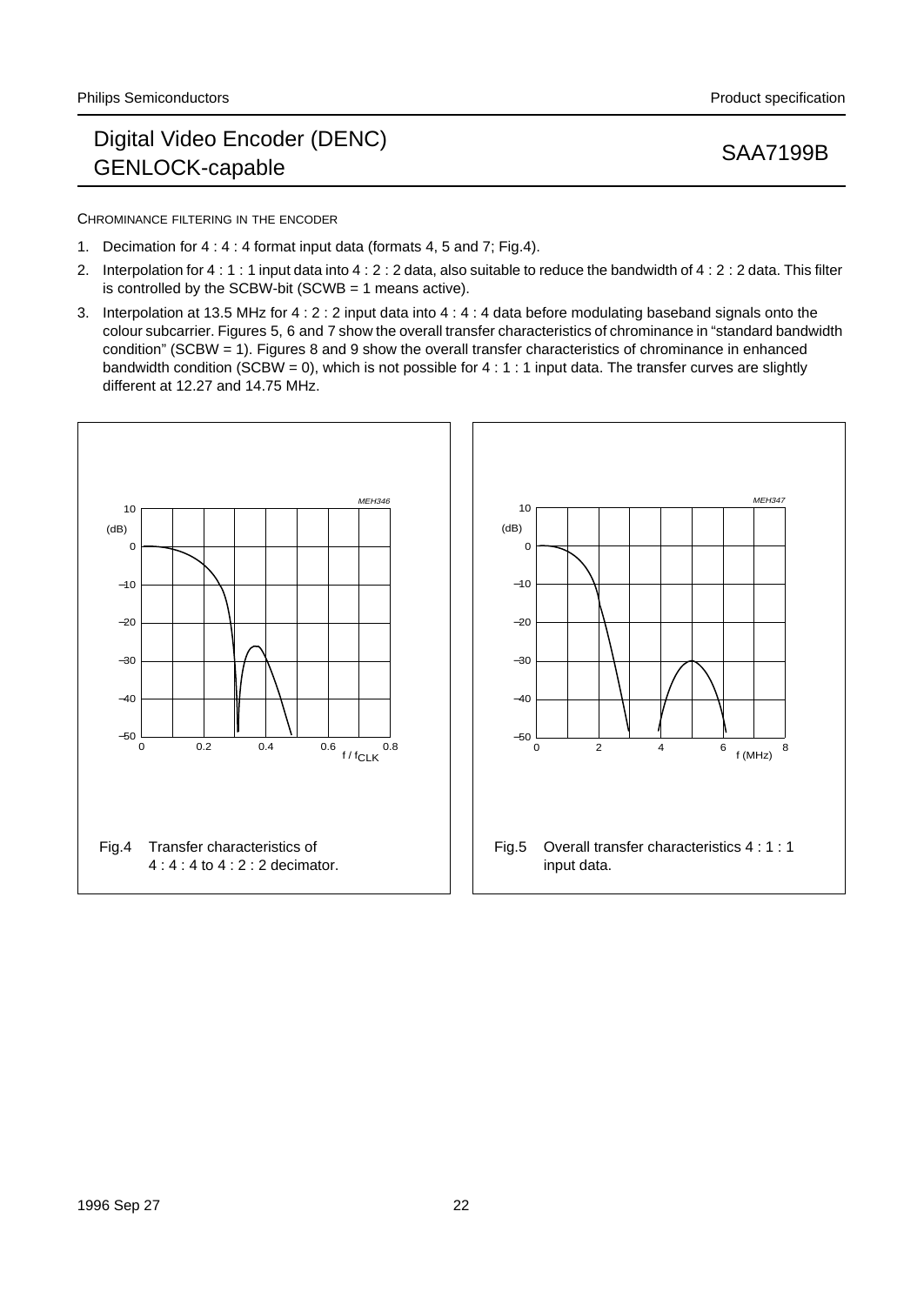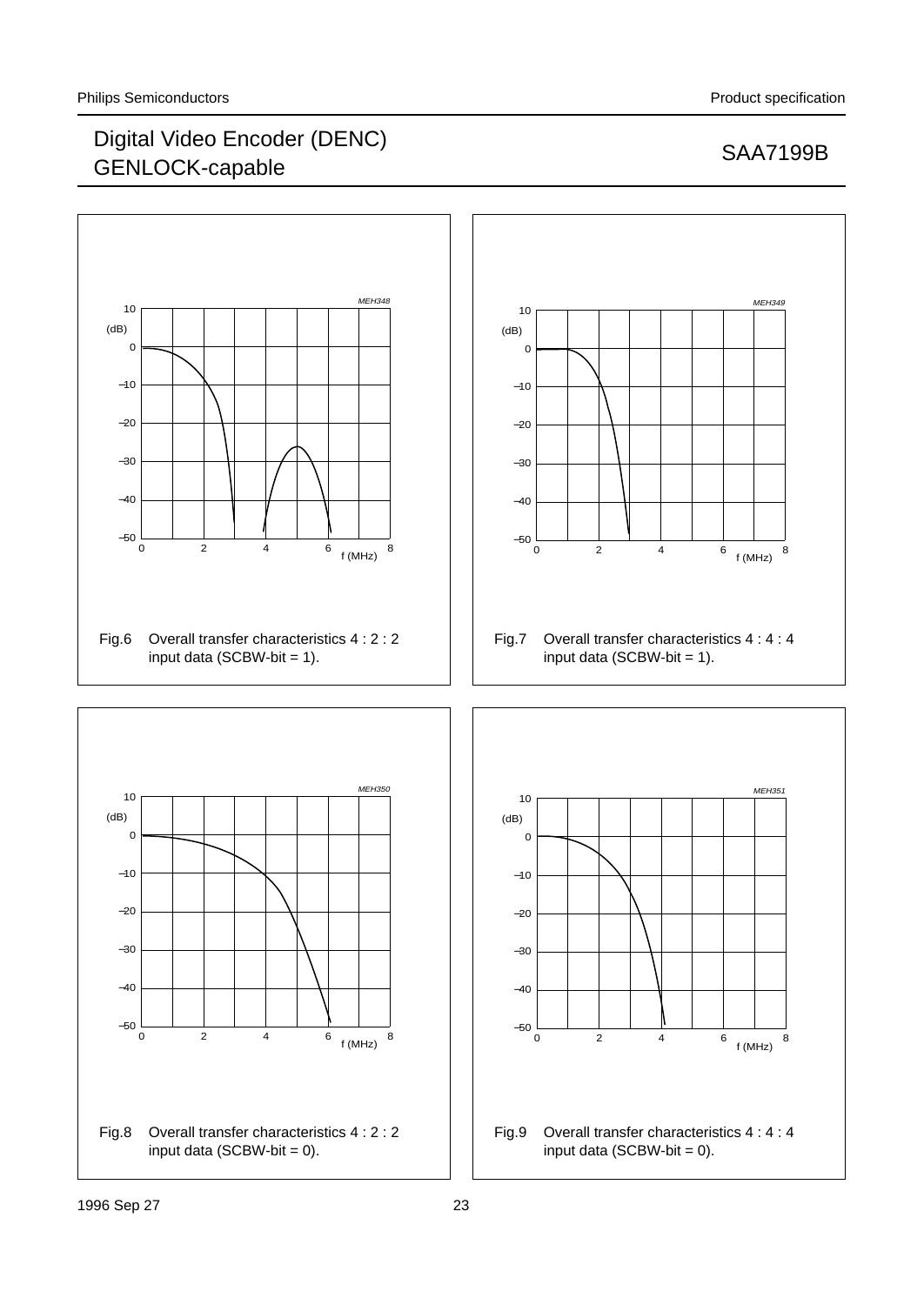### **Accuracy of matrix**

Evaluation of quantization errors.

The RGB to YUV matrix is achieved in accordance with the following algorithm:

 $Y = INT$  $[(NINT(R \times 2 \times 0.299) + NINT(G \times 2 \times 0.587) + NINT(B$  $\times$  2  $\times$  0.114) / 2]  $U = NINT [(B - Y) \times 0.57722]$  $V = NINT$  [(R – Y) × 0.72955].

Errors can occur in the calculation of Y, which as a result influence the U and V outputs. The greatest positive error occurs, if in all of the three for Y calculation used ROMs the values are rounded up to 0.5 LSB, and no truncation error of 0.5 LSB is generated after summation:

$$
3 \times \frac{0.5 \text{ LSB}}{2} = +0.75 \text{ LSB};
$$

with truncation "error":

 $3 \times \frac{0.5 \text{ LSB}}{2}$  -0.5 LSB = +0.25 LSB.

The greatest negative error occurs at rounding off in all the three ROMs and by consecutive truncation:

 $3 \times \frac{-0.5 \text{ LSB}}{2} - 0.5 \text{ LSB} = -1.25 \text{ LSB}.$ 

As a result, the matrix error can be  $\pm$ 1 digit, which corresponds to approximately ±0.5% differential non-linearity.

### **Estimation of noise by quantization**

The sum of all sqared quantization errors is SS normalized to 220<sup>3</sup> input combinations (3-dimensional colour scale).

 $SS = 0.187545$  LSB<sup>2</sup>.

Compared with noise energy for ideal quantization, SSI =  $\frac{1}{2}$ LSB<sup>2</sup> results in a deterioration by the conversion matrix of:

D = 10 log (0.187545  $\times$  12) = 3.5 dB (equals 0.5 bit).

If SS is the sum of all squared quantization errors, normalized to 220 input combinations of a grey-scale  $(R = G = B)$ , then:

 $SS = 0.12273$  LSB<sup>2</sup>.

Compared with noise energy for ideal quantization, SSI =  $\frac{1}{2}$ LSB<sup>2</sup> results in a deterioration by the conversion matrix of:

D = 10 log  $(0.12273 \times 12)$  = 1.7 dB (equals 0.25 bit).

### **Normalizing amplifiers in the luminance channel**

The absolute amplification error for 50 Hz non-set-up signals is 0.375%; differential non-linearity is −0.333% (equals −1 LSB).

The absolute amplification error for 60 Hz set-up signals is −1.5%; differential non-linearity is −0.365% (equals −1 LSB).

### **Normalizing amplifiers in the chrominance channel**

The absolute amplification error is approximately  $\pm 0.5\%$ with a truncation error of -0.5 LSB.

The subcarrier amplitude for standards with luminance set-up is the same as for the standards without luminance set-up.

### **Modulator**

The absolute amplification error is −0.39%; there is no truncation error.

### **Functional timing** (see Fig.10)

GENLOCK MODE

The encoded signal can be generated earlier with respect to CVBS7 to CVBS0 bits (offset  $t_{\rm obs}$  set by GDC-bits; index 05). The HSN output signal can be generated early by PSO-bits (index 07) with respect to CB to compensate for pipelining delay  $t_{\text{Rint}}$  of the RAM interface (valid also in stand alone mode).

The horizontal timing is independent of active video at data inputs PDn(7 to 0). The line blanking period on the outputs is set to approximately 12 µs in 50 Hz standards (11 µs in 60 Hz standards).

### SLAVE MODE

HSN pin is used as an input. The active edge of the input signal is assumed to fit to the incoming  $\overline{\text{CB}}$  signal. Deviations can be compensated in the range of the GCD-bits (index 05).

The  $t_{enc}$  time is the total delay from data input to analog CVBS output; it is 55 pixel clock periods long (PIXCLK) plus the propagation delay of the LDV input register regardless of mode and colour standard.

The key input signal is delay compensated with respect to PDn(7 to 0) data input. The generated vertical field and burst blanking sequences are shown in Fig.11 (50 Hz PAL) and Fig.12 (60 Hz NTSC).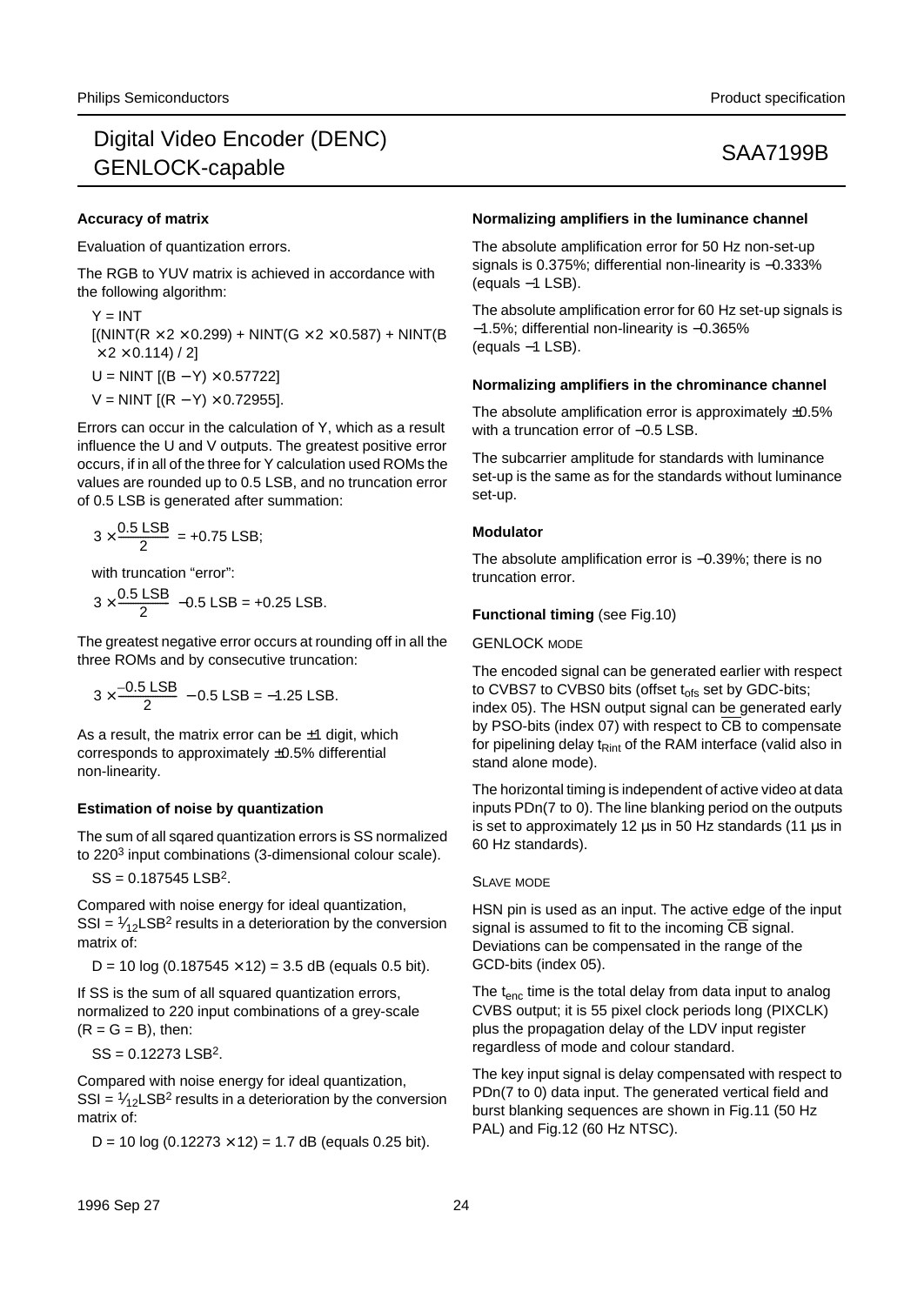## **Reset**

Prior to a reset all outputs are undefined.  $\overline{\text{REST}}$  = LOW sets the circuit into the slave mode.

MOD1 bit  $= 1$ , MOD0-bit  $= 0$ . All other control register bits are set to zero. The outputs CSYN/VSN, HSN, SLT, HSY and HCL are automatically set to a high impedance state. The I<sup>2</sup>C-bus interface is set to a slave receiver.

The D7 to D0 pins of the MPU interface are inputs during  $\overline{\sf{REST}}$  = LOW. As the circuit requires an external clock signal on pin CLKIN in slave mode, the clock select signal CLKSEL (pin 50) must be LOW during RESET = LOW (pin 54). The LOW time of RESET is at least 50 pixel clock periods long.

## **Disable chip**

All analog outputs are set to zero by  $DD-bit = 1$  (index 08); while the outputs CSYN/VSN, HSN, HCL, HSY and SLT are set to a high impedance state. The internal clock is divided-by-4 at DD-bit = 1. The circuit can be disabled for any reason and it must be disabled when CLKIN exceeds 32 MHz. After setting DD-bit = 1, the CLKIN input signal can be set to a frequency of <60 MHz (modification of control registers and RAM tables is not certain).

To re-enable the circuit, CLKIN must be set to a frequency <32 MHz, a hardware reset is then required to set DD-bit to zero.

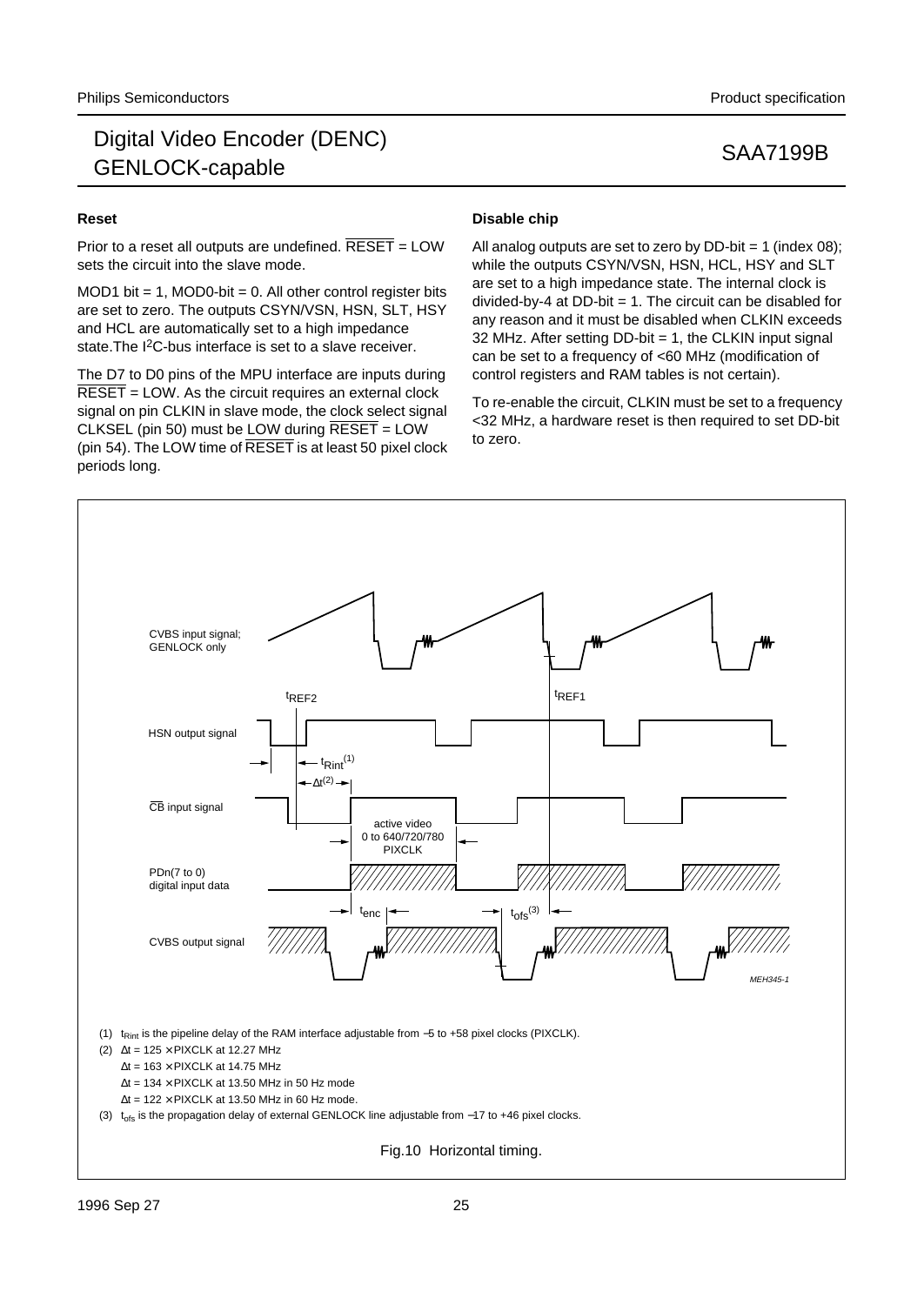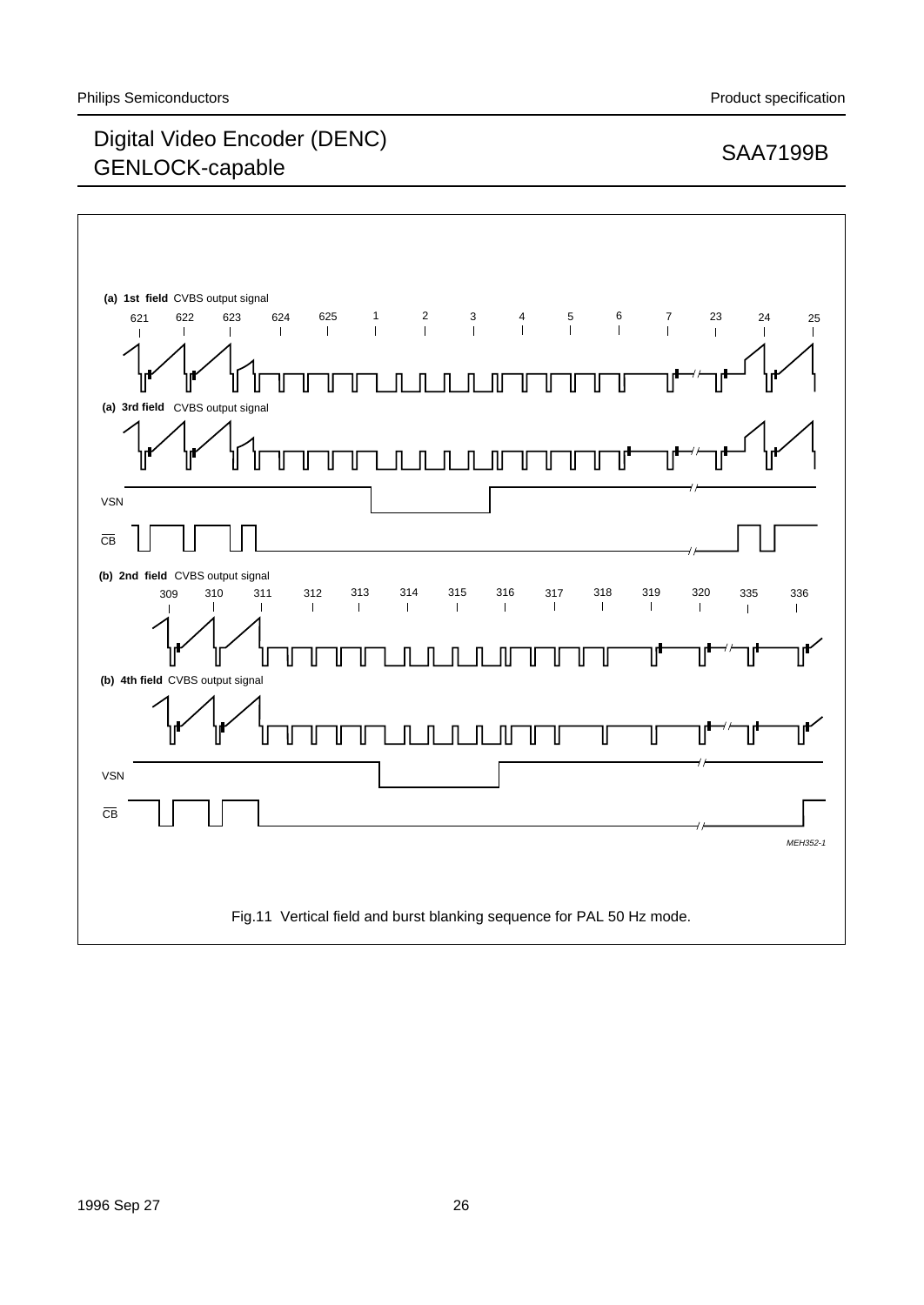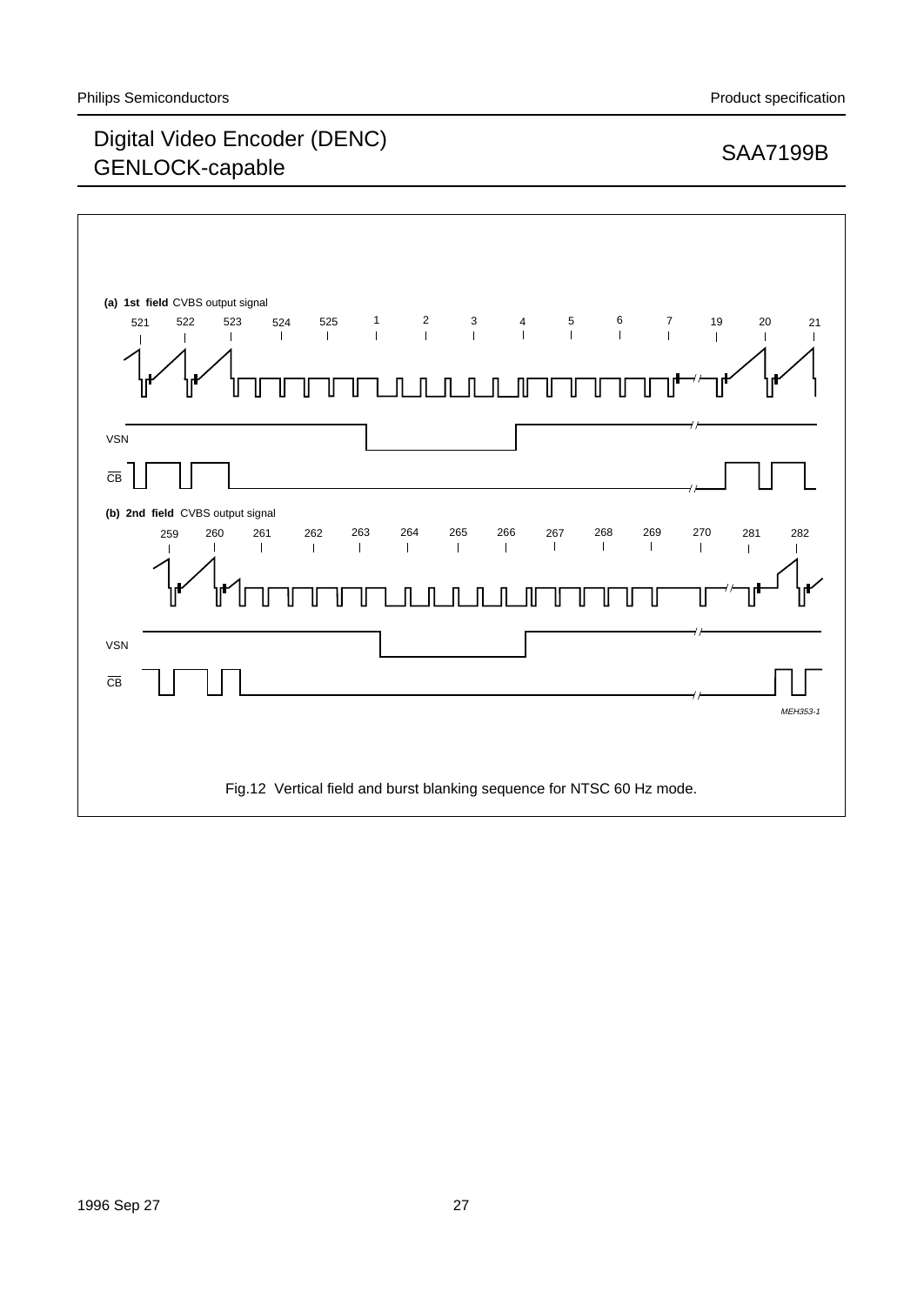## **LIMITING VALUES**

In accordance with the Absolute Maximum Rating System (IEC 134).

| <b>SYMBOL</b>               | <b>PARAMETER</b>                                                                    | <b>CONDITIONS</b> | MIN.     | MAX.           | <b>UNIT</b>     |
|-----------------------------|-------------------------------------------------------------------------------------|-------------------|----------|----------------|-----------------|
| V <sub>DDA1</sub>           | analog supply voltage 1 (pin 66)                                                    |                   | $-0.3$   | $+7$           | V               |
| V <sub>DDA2</sub>           | analog supply voltage 2 (pin 70)                                                    |                   | $-0.3$   | $+7$           | $\vee$          |
| V <sub>DDA3</sub>           | analog supply voltage 3 (pin 72)                                                    |                   | $-0.3$   | $+7$           | $\vee$          |
| V <sub>DDA4</sub>           | analog supply voltage 4 (pin 64)                                                    |                   | $-0.3$   | $+7$           | V               |
| V <sub>DDD1</sub>           | digital supply voltage 1 (pin 2)                                                    |                   | $-0.3$   | $+7$           | $\vee$          |
| V <sub>DDD2</sub>           | digital supply voltage 2 (pin 21)                                                   |                   | $-0.3$   | $+7$           | $\vee$          |
| V <sub>DDD3</sub>           | digital supply voltage 3 (pin 41)                                                   |                   | $-0.3$   | $+7$           | V               |
| $V_{diff(GND)}$             | voltage difference between analog and digital ground pins<br>$(V_{SSA} - V_{SSDn})$ |                   |          | ±100           | mV              |
| $V_{n}$                     | voltage on all pins except grounds                                                  |                   | $\Omega$ | V <sub>Р</sub> | $\vee$          |
| $P_{\text{tot}}$            | total power dissipation                                                             |                   |          | 1.1            | W               |
| ${\mathsf T}_{\text{stg}}$  | storage temperature                                                                 |                   | $-65$    | $+150$         | $^{\circ}C$     |
| $\mathsf{T}_{\mathsf{amb}}$ | operating ambient temperature                                                       |                   | $\Omega$ | 70             | $\rm ^{\circ}C$ |
| $V_{\sf esd}$               | electrostatic handling for all pins                                                 | note 1            | $-2000$  | $+2000$        | V               |

## **Note**

1. Equivalent to discharging a 100 pF capacitor through a 1.5 kΩ series resistor.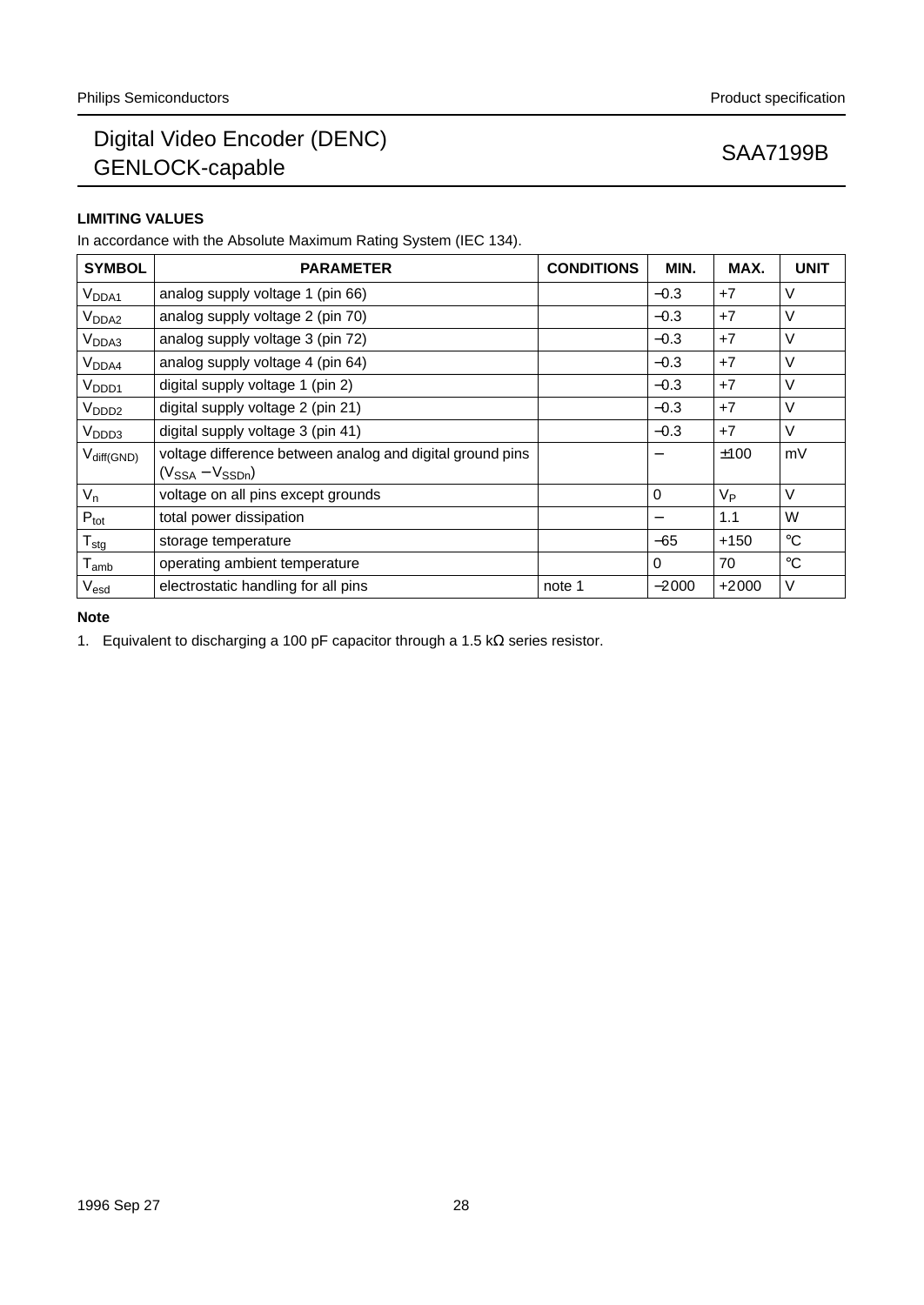## **CHARACTERISTICS**

 $V_{DDA} = 4.75$  to 5.25 V;  $V_{DDD} = 4.5$  to 5.5 V;  $T_{amb} = 0$  to 70 °C; unless otherwise specified.

| <b>SYMBOL</b>           | <b>PARAMETER</b>                                                                                  | <b>CONDITIONS</b>               | MIN.                      | TYP.                     | MAX.                     | <b>UNIT</b> |
|-------------------------|---------------------------------------------------------------------------------------------------|---------------------------------|---------------------------|--------------------------|--------------------------|-------------|
| <b>V<sub>DDA</sub></b>  | analog supply voltage<br>(pins 64, 66, 70 and 72)                                                 |                                 | 4.75                      | 5.0                      | 5.25                     | V           |
| V <sub>DDD</sub>        | digital supply voltage (pins 2, 21 and 41)                                                        |                                 | 4.5                       | 5.0                      | 5.5                      | V           |
| <b>I</b> <sub>DDA</sub> | analog supply current I <sub>DDA1</sub> to I <sub>DDA4</sub>                                      | 40 pF output load               |                           | $\overline{\phantom{0}}$ | 60                       | mA          |
| <b>I</b> <sub>DDD</sub> | digital supply current I <sub>DDD1</sub> to I <sub>DDD3</sub>                                     | 40 pF output load               |                           |                          | 140                      | mA          |
|                         | Data and control inputs (pins 3 to 20, 23 to 40, 43 to 46, 49, 50, 54 to 56, 59, 73 and 76 to 84) |                                 |                           |                          |                          |             |
| $V_{IL}$                | LOW level input voltage                                                                           | note 1                          | 0                         |                          | 0.8                      | V           |
| $V_{\text{IH}}$         | HIGH level input voltage                                                                          | note 1                          | 2.0                       | $\qquad \qquad -$        | $VDDD + 0.5$             | V           |
| Iц                      | input leakage current                                                                             |                                 | $-1$                      | $\qquad \qquad -$        | $+1$                     | μA          |
| $C_i$                   | input capacitance                                                                                 |                                 |                           |                          |                          |             |
|                         | data inputs                                                                                       |                                 |                           |                          | 8                        | рF          |
|                         | CLKIN, LLC and LDV                                                                                |                                 |                           |                          | 10                       | pF          |
|                         | 3-state I/O                                                                                       |                                 |                           |                          | 10                       | pF          |
|                         | LFCO output (pin 61)                                                                              |                                 |                           |                          |                          |             |
| $V_{o(p-p)}$            | output voltage (peak-to-peak value)                                                               |                                 | 1.4                       | $\qquad \qquad -$        | 2.6                      | V           |
| $V_{61}$                | output voltage range                                                                              |                                 | $\pmb{0}$                 |                          | V <sub>DDD</sub>         | V           |
|                         | Data and other control outputs (pins 3, 51, 52, 57, 58, 60, 74 and 75)                            |                                 |                           |                          |                          |             |
| $V_{OL}$                | LOW level output voltage                                                                          | note 2                          | $\mathbf 0$               | $\qquad \qquad -$        | 0.6                      | V           |
| $V_{OH}$                | HIGH level output voltage                                                                         | note 2                          | 2.4                       | $\overline{\phantom{0}}$ | V <sub>DDD</sub>         | $\vee$      |
|                         | C, Y and CVBS analog outputs (pins 65, 67 and 69)                                                 |                                 |                           |                          |                          |             |
| $V_{o(p-p)}$            | output voltage (peak-to-peak value)                                                               | without load; $V_{DDA} = 5 V$   | $\overline{\phantom{0}}$  | $\overline{2}$           | $\overline{\phantom{0}}$ | $\vee$      |
| $V_{o(min)}$            | minimum output voltage                                                                            | without load; $V_{DDA} = 5 V$   | $\qquad \qquad -$         | 0.2                      | $\overline{\phantom{0}}$ | V           |
| $V_{o(max)}$            | maximum output voltage                                                                            | without load; $V_{DDA} = 5 V$   | $\equiv$                  | 2.2                      |                          | V           |
| $R_{o(int)}$            | internal serial output resistance                                                                 | not tested                      | 18                        | 25                       | 35                       | Ω           |
| $R_{L}$                 | output load resistance                                                                            | recommendation                  | 90                        | $\overline{\phantom{0}}$ | $\overline{\phantom{0}}$ | $\Omega$    |
| B                       | output signal bandwidth                                                                           | $-3$ dB                         | 10                        | $\qquad \qquad -$        |                          | <b>MHz</b>  |
| ILE                     | LF integral linearity error                                                                       | 9-bit data                      | $\qquad \qquad -$         | $\qquad \qquad -$        | ±1.0                     | <b>LSB</b>  |
| <b>DLE</b>              | LF differential linearity error                                                                   | 9-bit data                      | $\overline{\phantom{0}}$  | $\overline{\phantom{0}}$ | ±0.5                     | <b>LSB</b>  |
| $I_{\text{CUR}}$        | input current (pin 71)                                                                            | Fig.1; $R_{70-71} = 20 k\Omega$ | $\qquad \qquad -$         | 300                      | $\overline{\phantom{0}}$ | μA          |
|                         | I <sup>2</sup> C-bus SDA and SCL (pins 47 and 48)                                                 |                                 |                           |                          |                          |             |
| $V_{IL}$                | LOW level input voltage                                                                           |                                 | $-0.5$                    | $\qquad \qquad -$        | $+1.5$                   | V           |
| V <sub>IH</sub>         | HIGH level input voltage                                                                          |                                 | 3.0                       | $\qquad \qquad -$        | $VDDD + 0.5$             | V           |
| Iŗ.                     | input current                                                                                     | $V_1 =$ LOW or HIGH             | $-10$                     |                          | $+10$                    | μA          |
| $V_{OL}$                | SDA LOW level output voltage                                                                      | $I_{OL} = 3 mA$                 | $\overline{\phantom{0}}$  | $\qquad \qquad -$        | 0.4                      | V           |
| $I_{\rm O}$             | SDA output current                                                                                | during acknowledge              | $\ensuremath{\mathsf{3}}$ |                          |                          | mA          |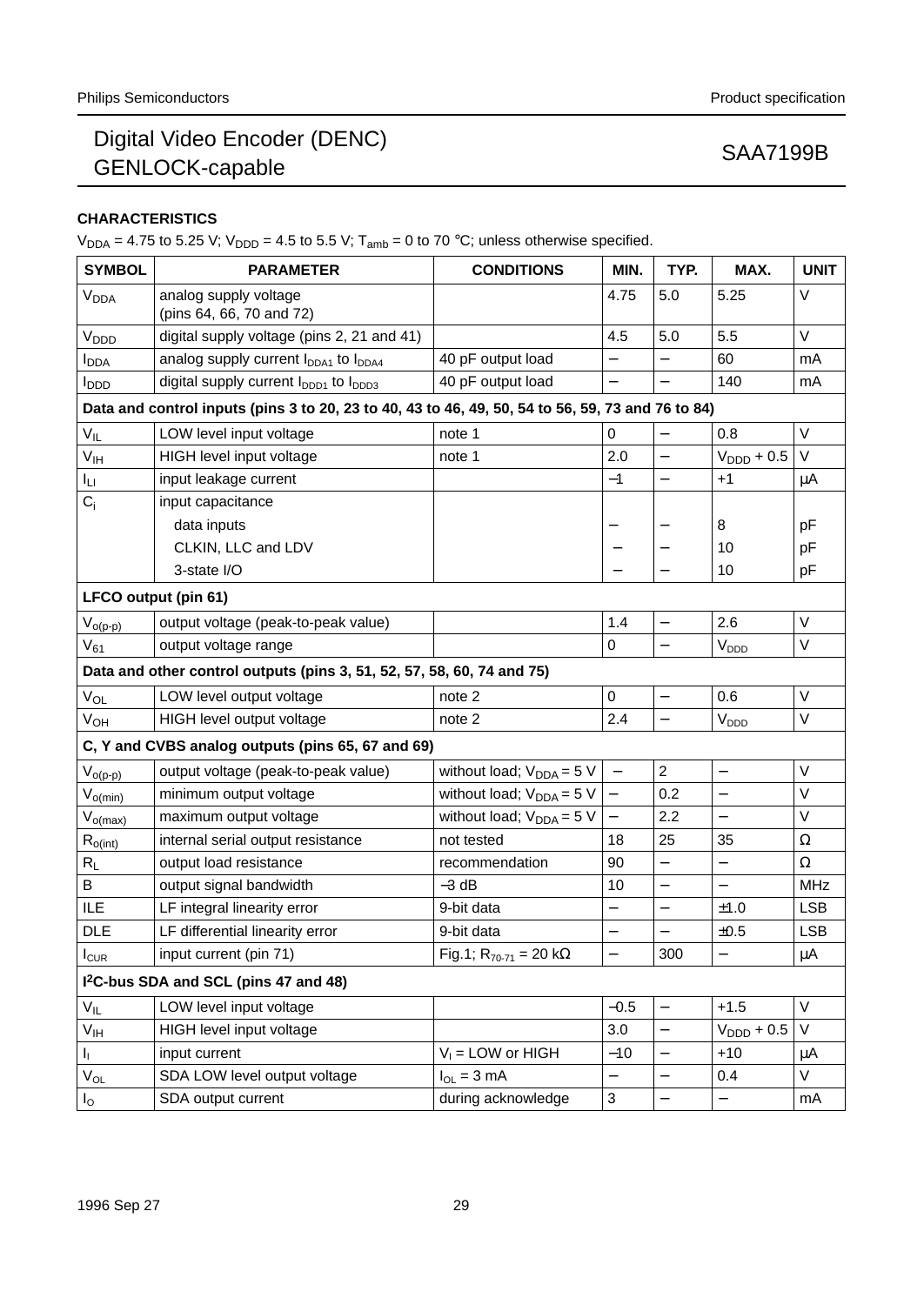| <b>SYMBOL</b>               | <b>PARAMETER</b>                                                                                    | <b>CONDITIONS</b>     | MIN.                     | TYP.                     | MAX.                     | <b>UNIT</b>     |
|-----------------------------|-----------------------------------------------------------------------------------------------------|-----------------------|--------------------------|--------------------------|--------------------------|-----------------|
|                             | Crystal oscillator (see Fig.15)                                                                     |                       |                          |                          |                          |                 |
| $f_n$                       | nominal frequency                                                                                   | 3rd harmonic; Table 1 | $\equiv$                 | 24.576                   |                          | <b>MHz</b>      |
|                             |                                                                                                     | 3rd harmonic; Table 1 | $\qquad \qquad -$        | 26.8                     |                          | <b>MHz</b>      |
| $\Delta f/f_n$              | permissible deviation of $f_n$                                                                      |                       | $\overline{\phantom{m}}$ | 50                       | $\overline{\phantom{0}}$ | $10^{-6}$       |
|                             | X1 crystal specification                                                                            |                       |                          |                          |                          |                 |
| $\mathsf{T}_{\mathsf{amb}}$ | ambient temperature range                                                                           |                       | $\mathbf 0$              | $\overline{\phantom{0}}$ | 70                       | $\rm ^{\circ}C$ |
| $C_{\mathsf{L}}$            | load capacitance                                                                                    |                       | 8                        |                          |                          | pF              |
| $R_{\rm s}$                 | series resonance resistance                                                                         |                       |                          | 40                       | 80                       | $\Omega$        |
| $C_{\text{mot}}$            | motional capacitance                                                                                |                       | $-20%$                   | 1.5                      | $+20%$                   | fF              |
| $C_{par}$                   | parallel capacitance                                                                                |                       | $-20%$                   | 3.5                      | $+20%$                   | pF              |
|                             | LDV and LLC timing (pins 20 and 55) see Fig.17                                                      |                       |                          |                          |                          |                 |
| $T_{cy(\text{LLC})}$        | LLC cycle time                                                                                      | note 3                | 31.5                     | $\equiv$                 | 44.5                     | ns              |
| $t_{W(CH)}$                 | pulse width                                                                                         |                       | 40                       | 50                       | 60                       | $\frac{0}{0}$   |
| t,                          | rise time                                                                                           |                       |                          |                          | 5                        | ns              |
| $t_f$                       | fall time                                                                                           |                       |                          |                          | 6                        | ns              |
| $t_{cy(LDV)}$               | LDV cycle time                                                                                      |                       | 63                       | $\overline{\phantom{0}}$ | 89                       | ns              |
| $t_{\text{su(LDV)}}$        | LDV set-up time                                                                                     |                       | 4                        | $\overline{\phantom{0}}$ |                          | ns              |
| $t_{h(LDV)}$                | LDV hold time                                                                                       |                       | 10                       |                          |                          | ns              |
|                             | PIXCLK and CLKO timing (pins 51 and 52) see Fig.17                                                  |                       |                          |                          |                          |                 |
| $t_{d(CLK)}$                | PIXCLK and CLKO delay time                                                                          |                       |                          |                          | 25                       | ns              |
|                             | PD1 to 3(7 to 0), CB, MPK, KEY and RTCI input timing (pins 4 to 19, 23 to 32, 57 and 73) see Fig.17 |                       |                          |                          |                          |                 |
| $t_{\text{SU; DAT}}$        | input data set-up time                                                                              |                       | 4                        |                          |                          | ns              |
| t <sub>HD: DAT</sub>        | input data hold time                                                                                |                       | 6                        | $\overline{a}$           |                          | ns              |
|                             | CVBS(7 to 0), VSN/CSYN and HSN timing (pins 76 to 83, 3 and 84) see Fig.18                          |                       |                          |                          |                          |                 |
| $t_{\text{SU; DAT}}$        | input data set-up time                                                                              |                       | 10                       | $\overline{\phantom{0}}$ |                          | ns              |
| t <sub>HD: DAT</sub>        | input data hold time                                                                                |                       | 5                        | $\equiv$                 | $\overline{a}$           | ns              |
|                             | CREF timing (pin 56) see Fig.18                                                                     |                       |                          |                          |                          |                 |
| t <sub>SU(CREF)</sub>       | input set-up time                                                                                   |                       | 10                       |                          |                          | ns              |
| $t_{h(CREF)}$               | input hold time                                                                                     |                       | $\overline{c}$           | $\overline{\phantom{0}}$ |                          | ns              |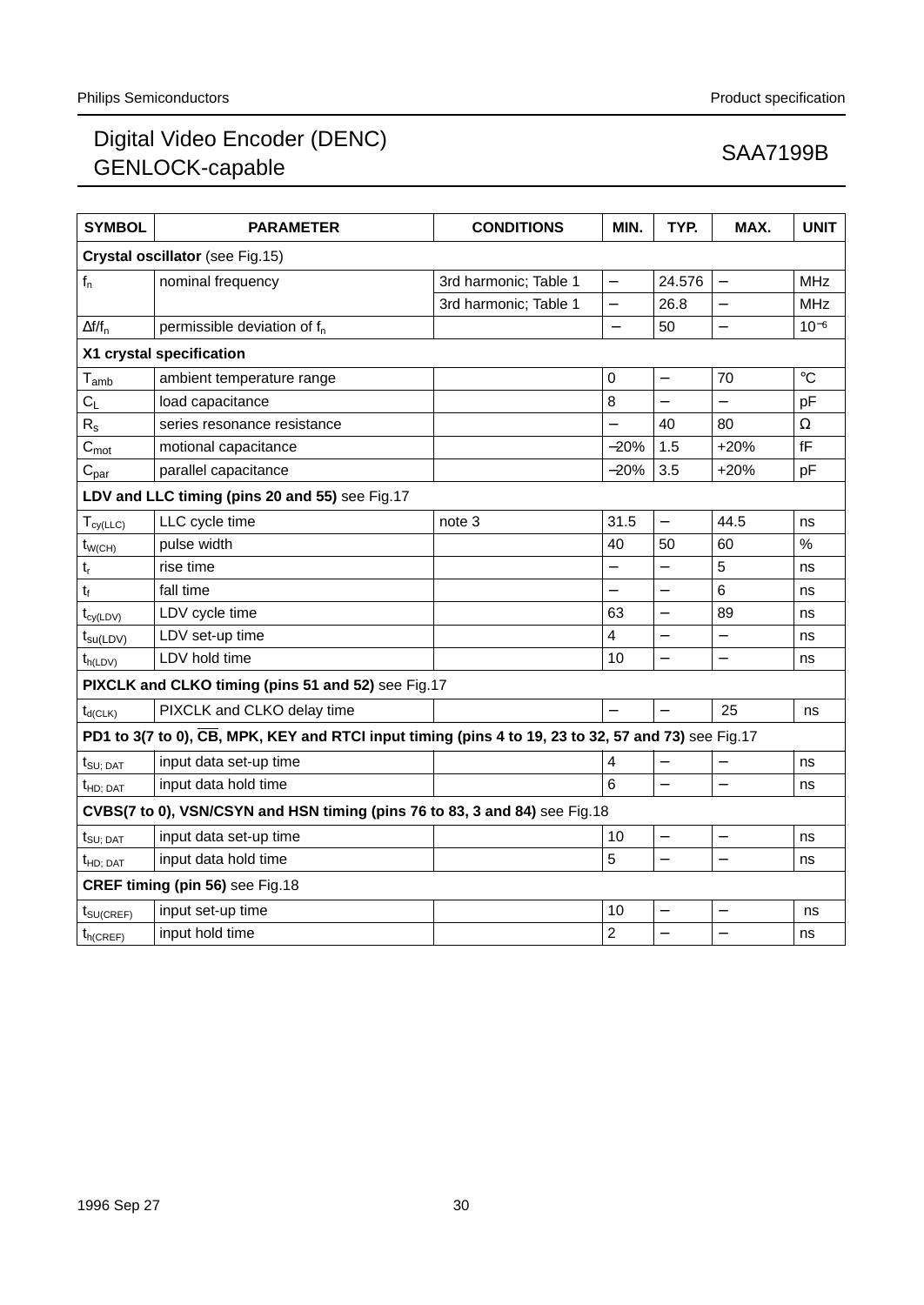| <b>SYMBOL</b>                                          | <b>PARAMETER</b>                                                                        | <b>CONDITIONS</b>               | MIN.              | TYP.                     | MAX.                              | <b>UNIT</b> |  |  |
|--------------------------------------------------------|-----------------------------------------------------------------------------------------|---------------------------------|-------------------|--------------------------|-----------------------------------|-------------|--|--|
|                                                        | MPU timing A1, A0, R/W, CS, D(7 to 0) (pins 33 to 36, 37 to 40 and 43 to 46) see Fig.19 |                                 |                   |                          |                                   |             |  |  |
| $t_{\text{su(ADD)}}$                                   | A1 and A0 address set-up time<br>(pins $33$ and $34$ )                                  |                                 | 4                 |                          | —                                 | ns          |  |  |
| $t_{h(ADD)}$                                           | A1 and A0 address hold time                                                             |                                 | 25                | $\overline{\phantom{0}}$ |                                   | ns          |  |  |
| $t_{\text{su(R)}}$                                     | R/W set-up time (pin 35)                                                                |                                 | 4                 |                          | $\overbrace{\phantom{123221111}}$ | ns          |  |  |
| $t_{h(R)}$                                             | R/W hold time                                                                           |                                 | 25                |                          |                                   | ns          |  |  |
| $t_{W (CL)}$                                           | CS pulse width LOW                                                                      | note 4                          | 95                |                          |                                   | ns          |  |  |
| $t_{W(CH)}$                                            | CS pulse width HIGH                                                                     | note 4                          | 95                |                          |                                   | ns          |  |  |
| $\boldsymbol{\mathsf{t}}_{\mathsf{su} ; \mathsf{DAT}}$ | data set-up time (D7 to D0)                                                             | write mode                      | 80                |                          |                                   | ns          |  |  |
| $t_{h;DAT}$                                            | data hold time (D7 to D0)                                                               | write mode                      | 5                 |                          | $\overbrace{\phantom{12321111}}$  | ns          |  |  |
| $t_{d(Q)}$                                             | data output hold time (D7 to D0)                                                        | read mode                       | 5                 |                          |                                   | ns          |  |  |
| $\mathsf{t}_{\mathsf{ZR}}$                             | delay to driven ports (D7 to D0)                                                        | read mode                       | 5                 | —                        | —                                 | ns          |  |  |
| $t_{d(ZR)}$                                            | delay to ports valid (D7 to D0)                                                         | read mode; note 5               | —                 | —                        | 275                               | ns          |  |  |
| $t_{d(RZ)}$                                            | port outputs disable time (D7 to D0)                                                    | read mode                       |                   |                          | 25                                | ns          |  |  |
|                                                        | Output timing (pins 3, 74, 75 and 84); see Fig.18                                       |                                 |                   |                          |                                   |             |  |  |
| $t_{\rm d}$                                            | output delay time                                                                       | minimum clock period;<br>note 6 | $\qquad \qquad -$ | 20                       | 45                                | ns          |  |  |

### **Notes**

- 1. XTALO, XTALI and TP are not characterized with respect to levels; CLKO is characterized up to 32 MHz and PIXCLK up to 16 MHz.
- 2. Levels are measured with load circuit. LFCO output with 10 kΩ in parallel with 15 pF and other outputs with 1.2 kΩ in parallel with 40 pF at 3 V (TTL load).
- 3. T<sub>LLC</sub> must be 63 to 89 ns at CREF = HIGH (pin 56);  $T_{LLC}$  = 16.5 ns is only allowed if the multiplexer clock is active.
- 4.  $t_{\text{PIXCLK(min)}} + 5$  ns.
- 5.  $3 \times$  [t PIXCLK(min) + 5 ns].
- 6. 40 ns at low supply voltage  $(4 V)$  and high temperature  $(70 °C)$ .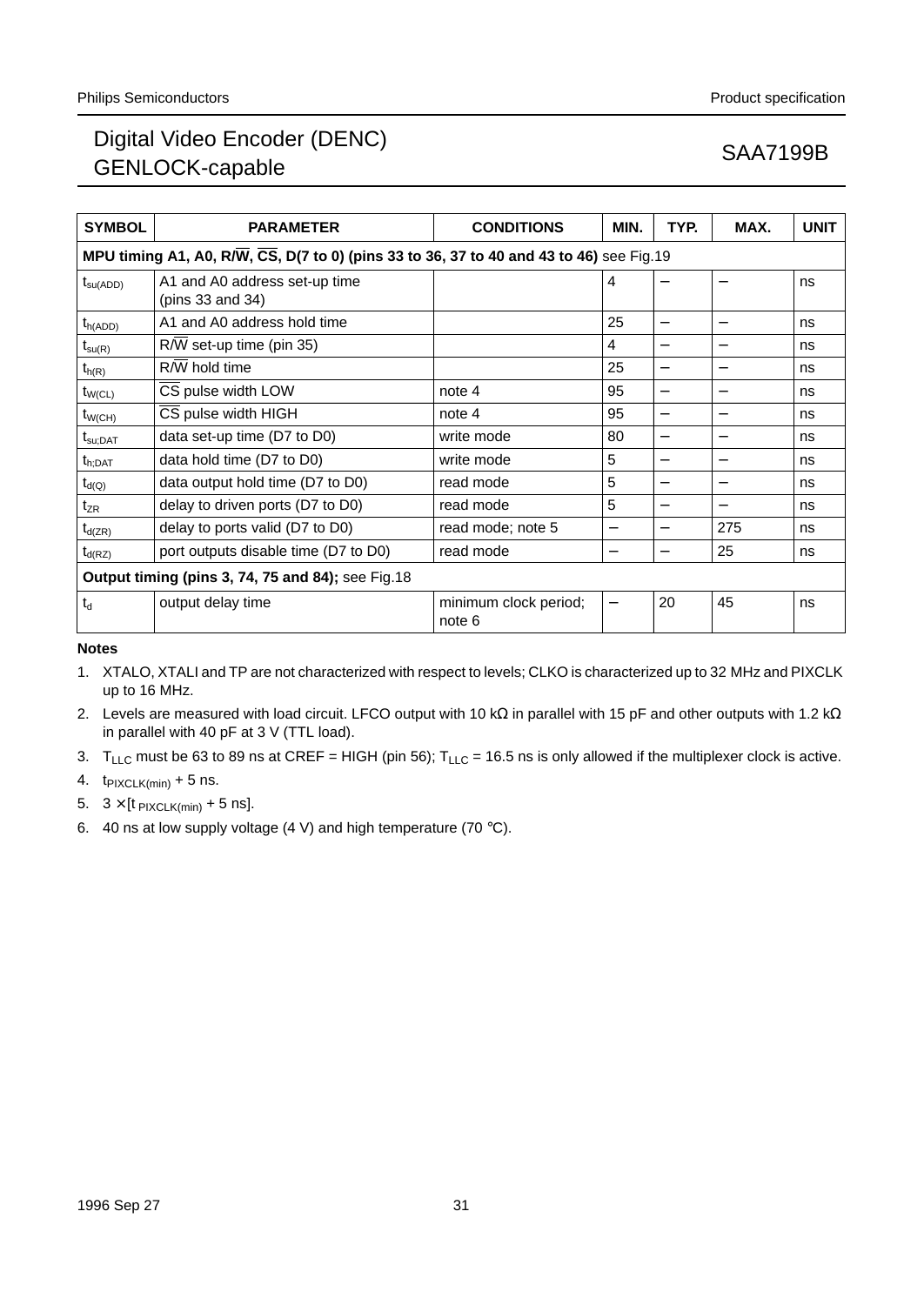



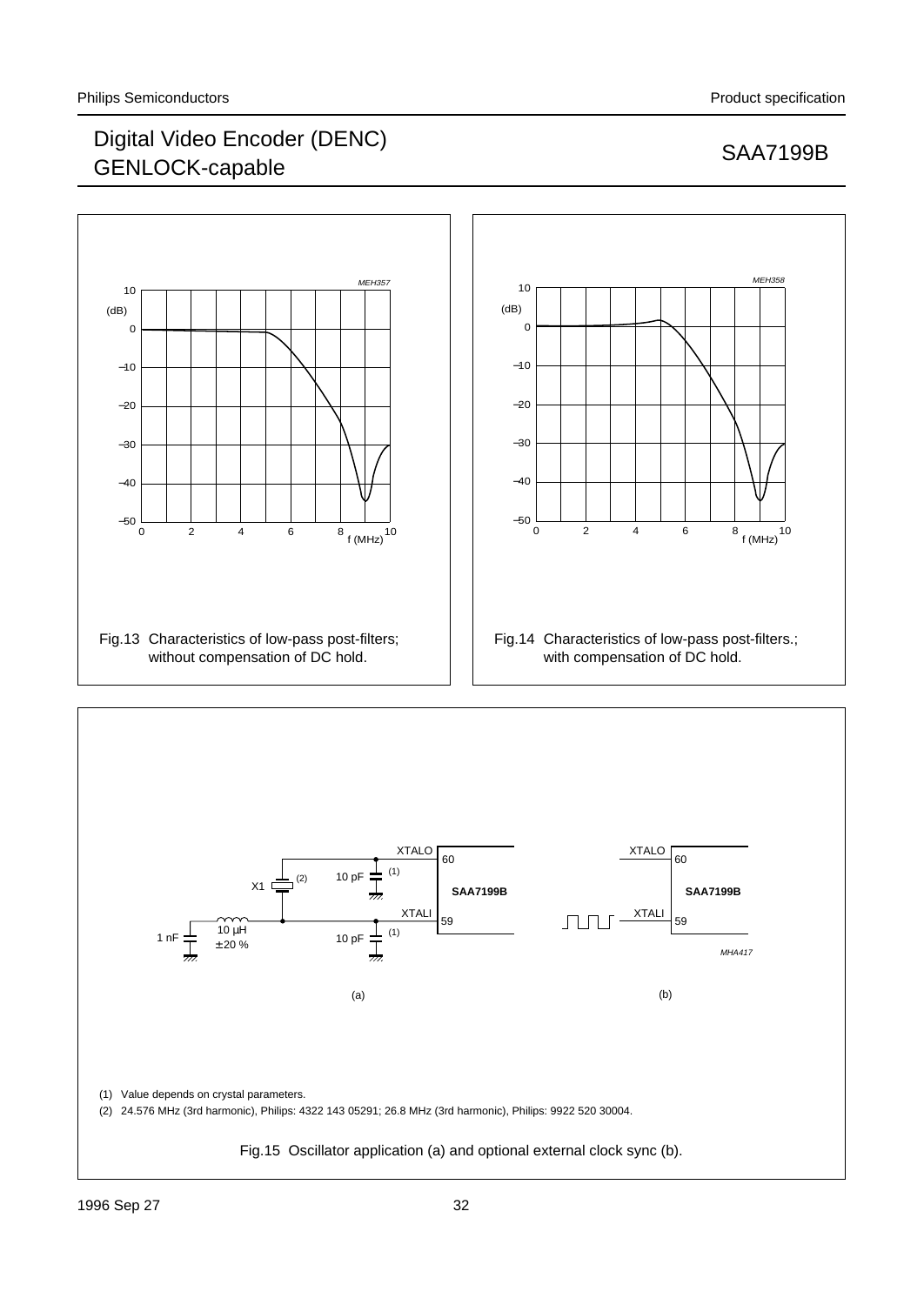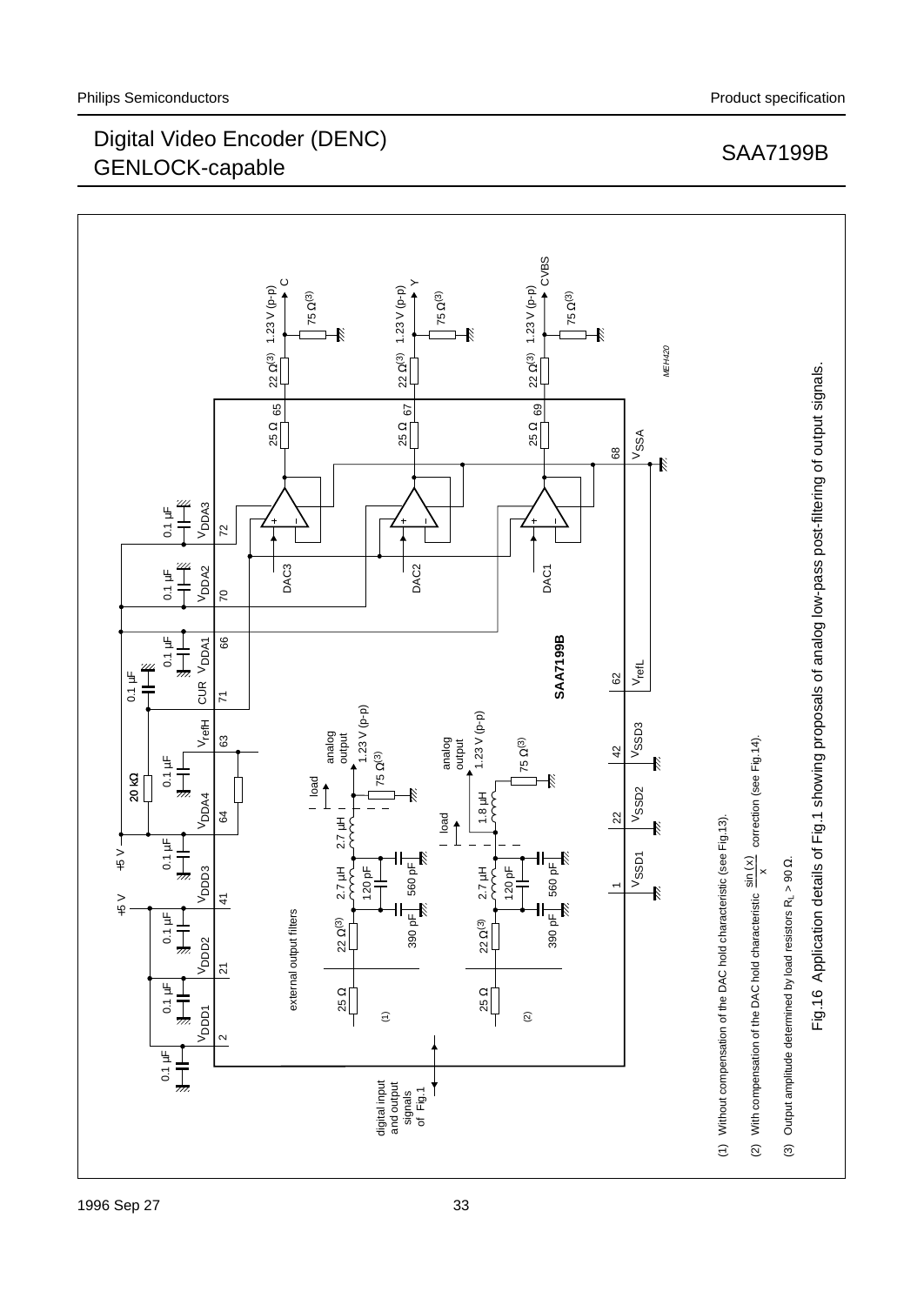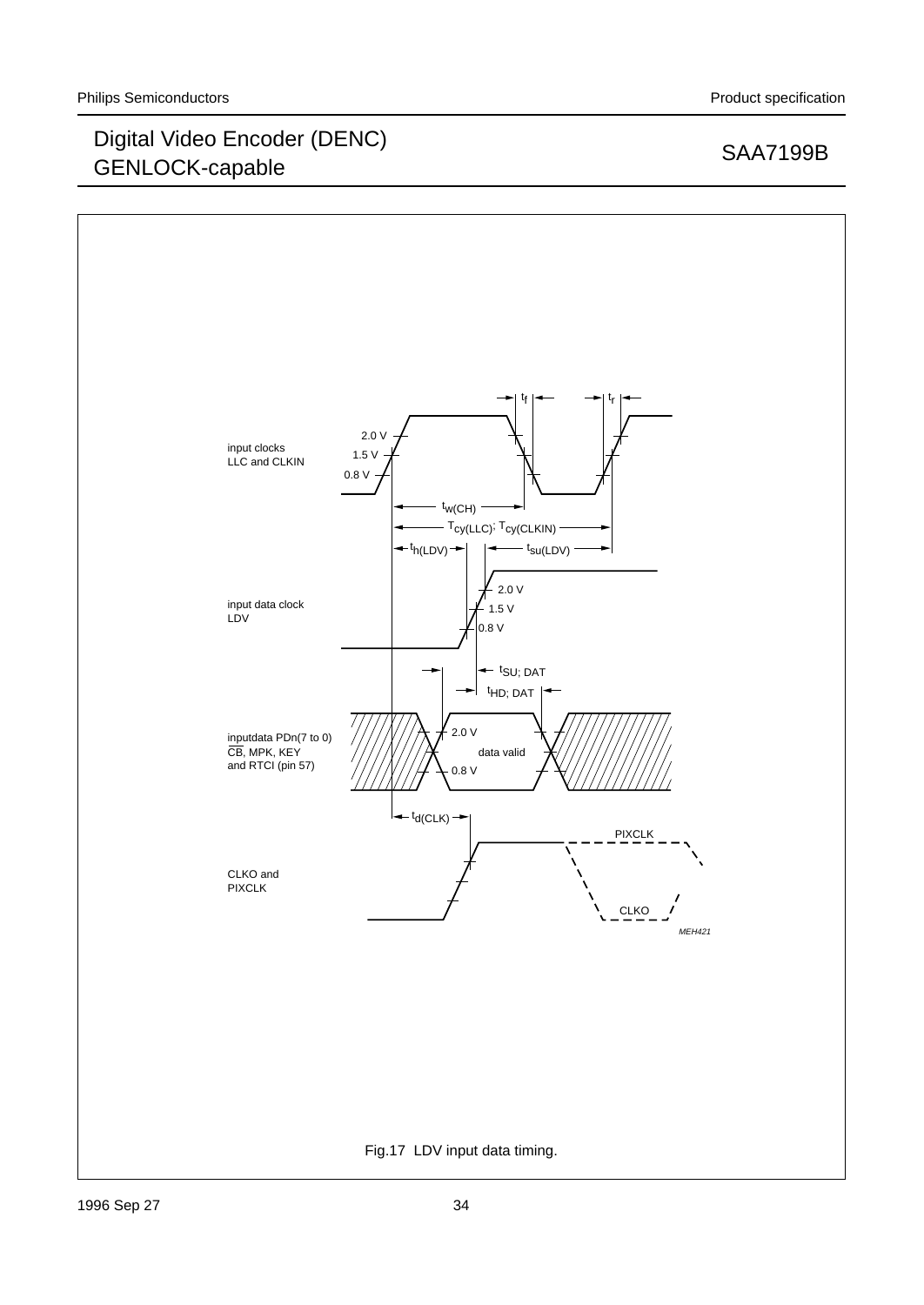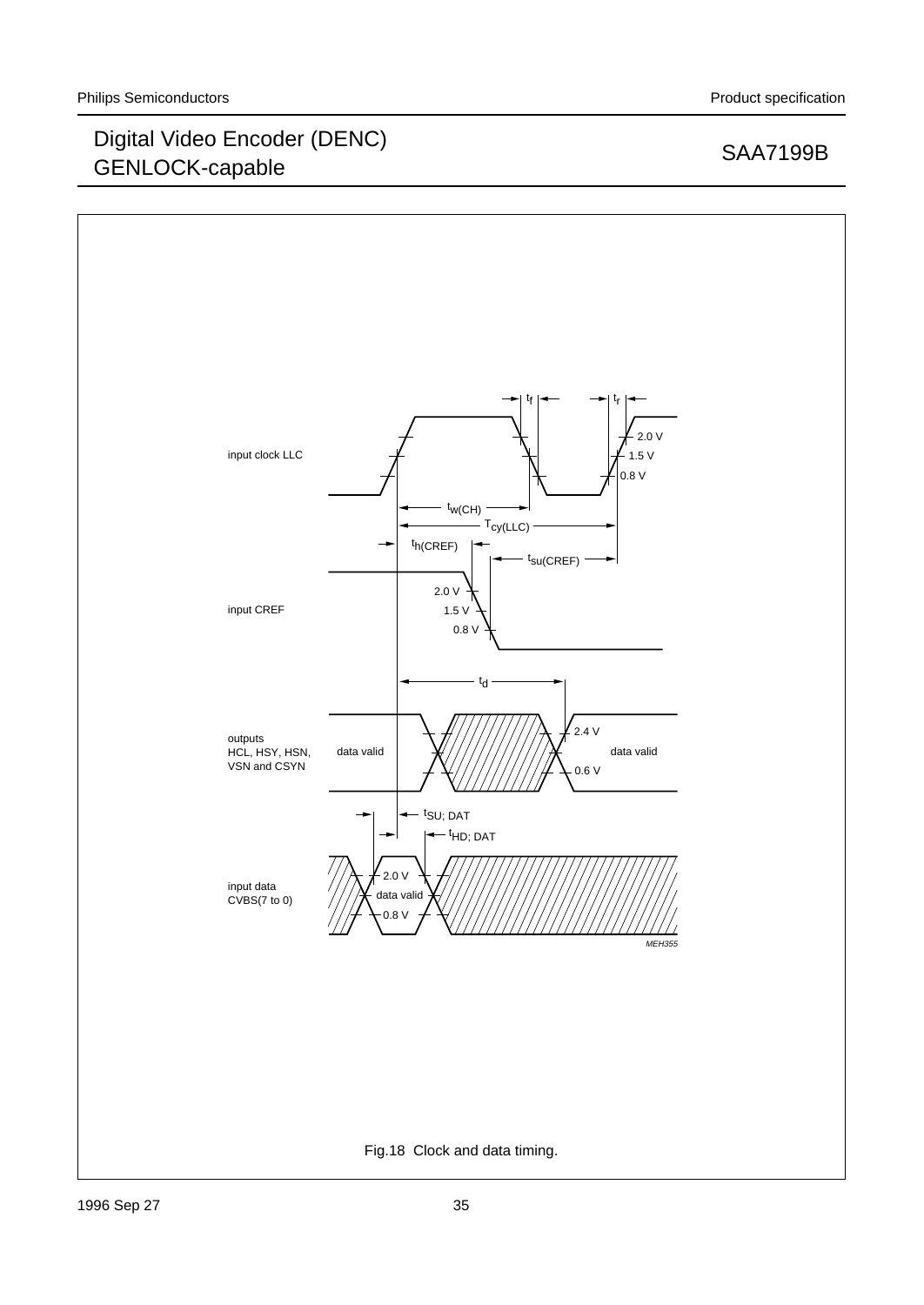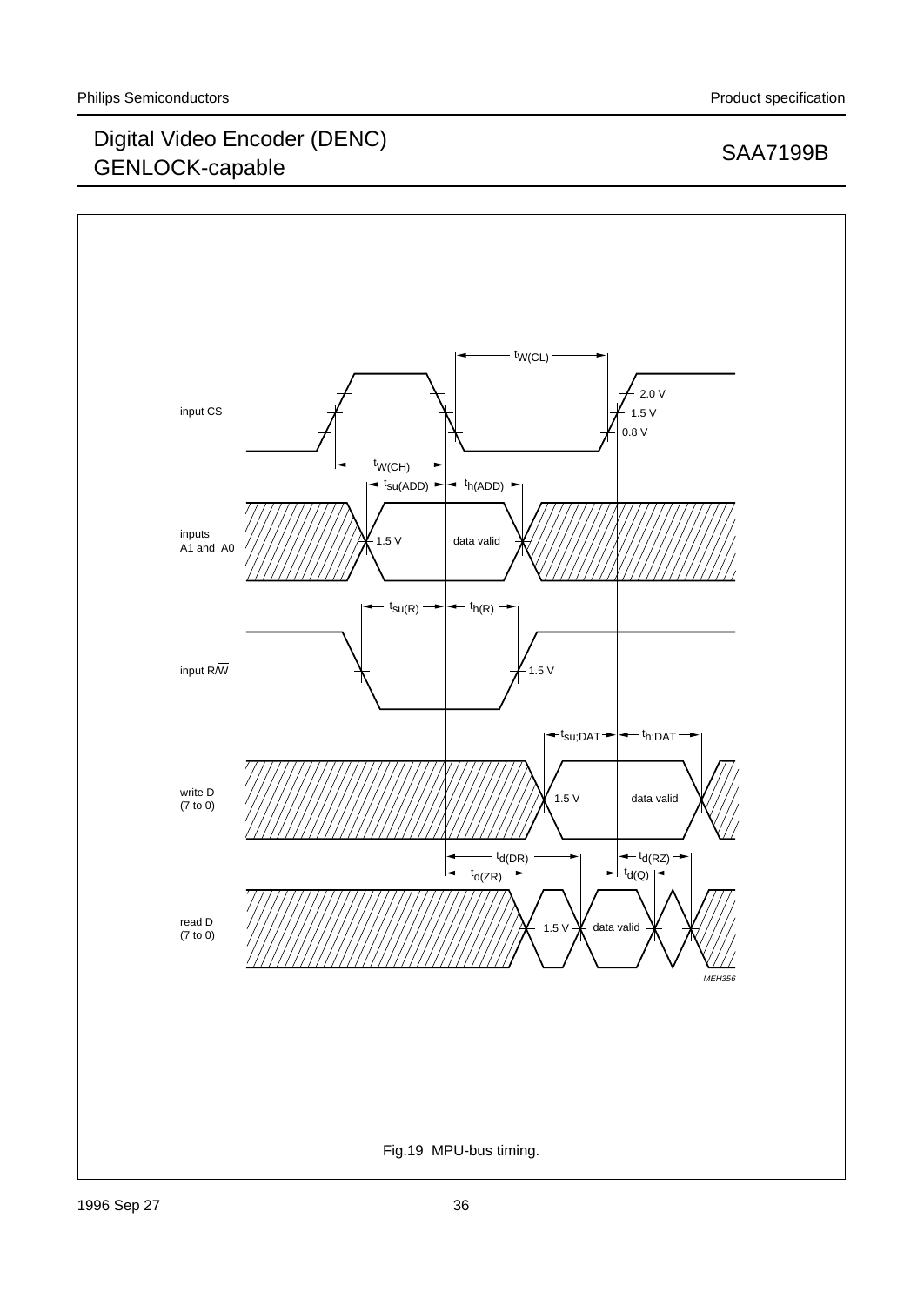## **PACKAGE OUTLINE**

# PLCC84: plastic leaded chip carrier; 84 leads **SOT189-2 SOT189-2**



### **Note**

1. Plastic or metal protrusions of 0.01 inches maximum per side are not included.

| <b>OUTLINE</b> | <b>REFERENCES</b> |              |             | <b>EUROPEAN</b> |                   |                             |
|----------------|-------------------|--------------|-------------|-----------------|-------------------|-----------------------------|
| <b>VERSION</b> | IEC               | <b>JEDEC</b> | <b>EIAJ</b> |                 | <b>PROJECTION</b> | <b>ISSUE DATE</b>           |
| SOT189-2       |                   |              |             |                 | ⊕                 | $-92 - 11 - 17$<br>95-03-11 |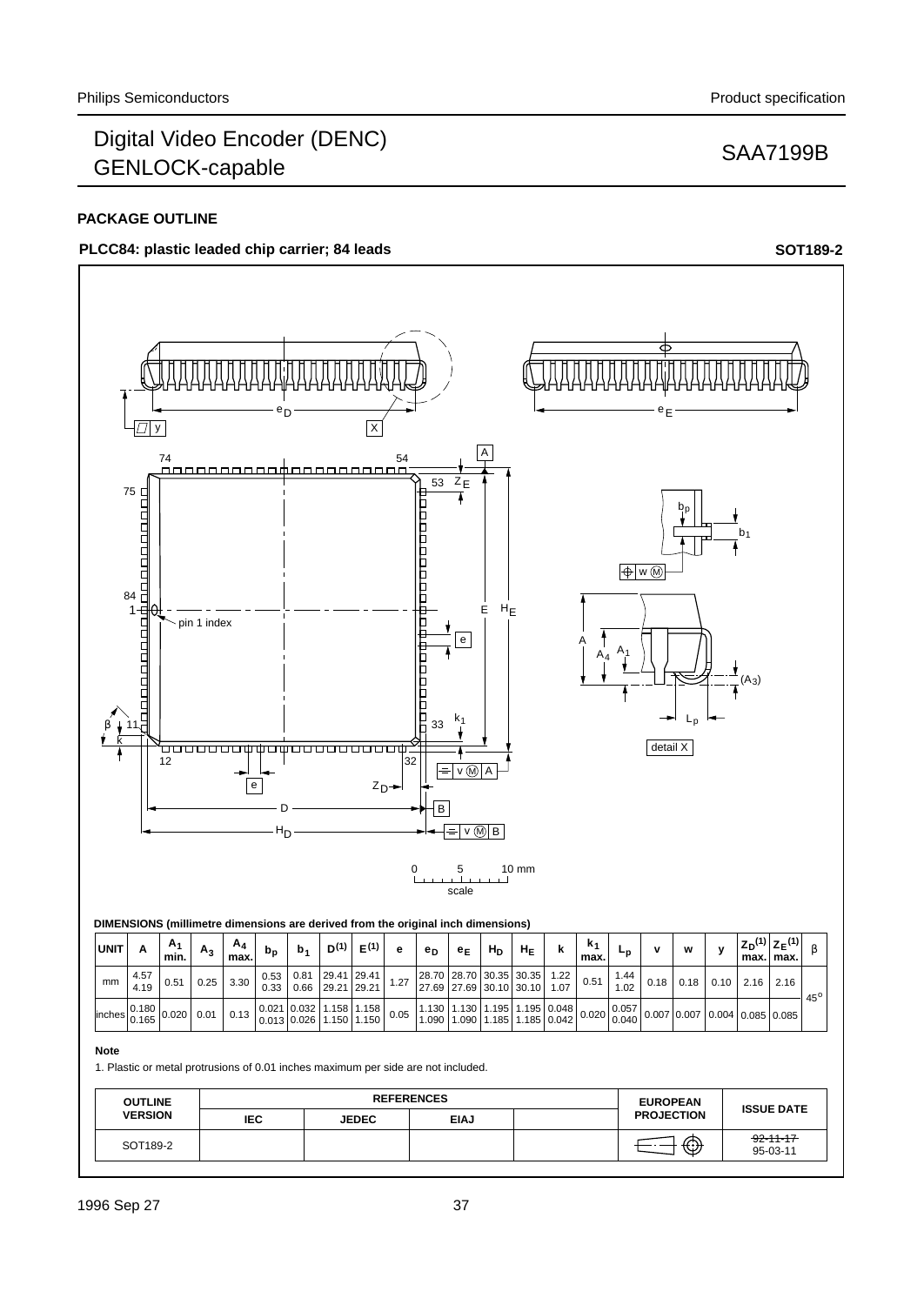# **SOLDERING**

## **Introduction**

There is no soldering method that is ideal for all IC packages. Wave soldering is often preferred when through-hole and surface mounted components are mixed on one printed-circuit board. However, wave soldering is not always suitable for surface mounted ICs, or for printed-circuits with high population densities. In these situations reflow soldering is often used.

This text gives a very brief insight to a complex technology. A more in-depth account of soldering ICs can be found in our "IC Package Databook" (order code 9398 652 90011).

## **Reflow soldering**

Reflow soldering techniques are suitable for all PLCC packages.

The choice of heating method may be influenced by larger PLCC packages (44 leads, or more). If infrared or vapour phase heating is used and the large packages are not absolutely dry (less than 0.1% moisture content by weight), vaporization of the small amount of moisture in them can cause cracking of the plastic body. For more information, refer to the Drypack chapter in our "Quality Reference Handbook" (order code 9397 750 00192).

Reflow soldering requires solder paste (a suspension of fine solder particles, flux and binding agent) to be applied to the printed-circuit board by screen printing, stencilling or pressure-syringe dispensing before package placement.

Several techniques exist for reflowing; for example, thermal conduction by heated belt. Dwell times vary between 50 and 300 seconds depending on heating method. Typical reflow temperatures range from 215 to 250 °C.

Preheating is necessary to dry the paste and evaporate the binding agent. Preheating duration: 45 minutes at 45 °C.

## **Wave soldering**

Wave soldering techniques can be used for all PLCC packages if the following conditions are observed:

- A double-wave (a turbulent wave with high upward pressure followed by a smooth laminar wave) soldering technique should be used.
- The longitudinal axis of the package footprint must be parallel to the solder flow.
- The package footprint must incorporate solder thieves at the downstream corners.

During placement and before soldering, the package must be fixed with a droplet of adhesive. The adhesive can be applied by screen printing, pin transfer or syringe dispensing. The package can be soldered after the adhesive is cured.

Maximum permissible solder temperature is 260 °C, and maximum duration of package immersion in solder is 10 seconds, if cooled to less than 150 °C within 6 seconds. Typical dwell time is 4 seconds at 250 °C.

A mildly-activated flux will eliminate the need for removal of corrosive residues in most applications.

## **Repairing soldered joints**

Fix the component by first soldering two diagonallyopposite end leads. Use only a low voltage soldering iron (less than 24 V) applied to the flat part of the lead. Contact time must be limited to 10 seconds at up to 300 °C. When using a dedicated tool, all other leads can be soldered in one operation within 2 to 5 seconds between 270 and 320 °C.